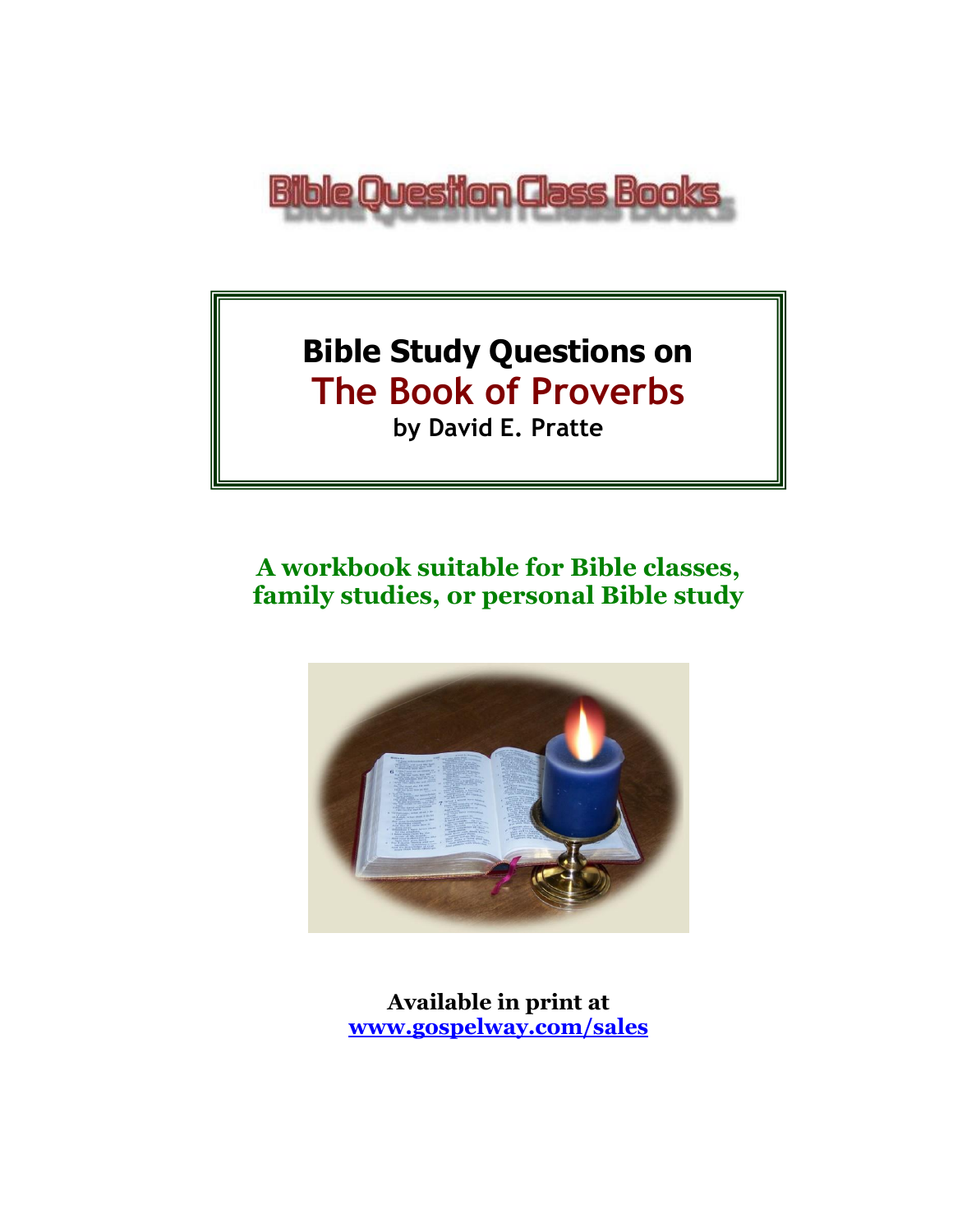#### *Bible Study Questions on the Book of Proverbs: A workbook suitable for Bible classes, family studies, or personal Bible study*

© Copyright David E. Pratte, 2015 All rights reserved

> ISBN-13: 978-1516930685 ISBN-10: 1516930681

**Printed books, booklets, and tracts available at [www.gospelway.com/sales](https://www.gospelway.com/sales) Free Bible study articles online at [www.gospelway.com](http://www.gospelway.com/) Free Bible courses online at [www.biblestudylessons.com](http://www.biblestudylessons.com/) Free class books at [www.biblestudylessons.com/classbooks](http://www.biblestudylessons.com/classbooks) Free commentaries on Bible books at [www.gospelway.com/commentary](http://www.gospelway.com/commentary) Contact the author at [www.gospelway.com/comments](http://www.gospelway.com/comments)**

**Note carefully: No teaching in any of our materials is intended or should ever be construed to justify or to in any way incite or encourage personal vengeance or physical violence against any person.**

### **"He who glories, let him glory in the Lord" – 1 Corinthians 1:31**

### **Front Page Photo**

**The Temple in Jerusalem** (Model of an artist's conception)

"And when the queen of Sheba had seen the wisdom of Solomon, the house that he had built, … Then she said to the king: 'It was a true report which I heard in my own land about your words and your wisdom. … and indeed the half of the greatness of your wisdom was not told me. You exceed the fame of which I heard. Happy are your men and happy are these your servants, who stand continually before you and hear your wisdom!'" – 2 Chronicles 9:3-7 (NKJV)

Photo credit: Public domain, via Wikimedia Commons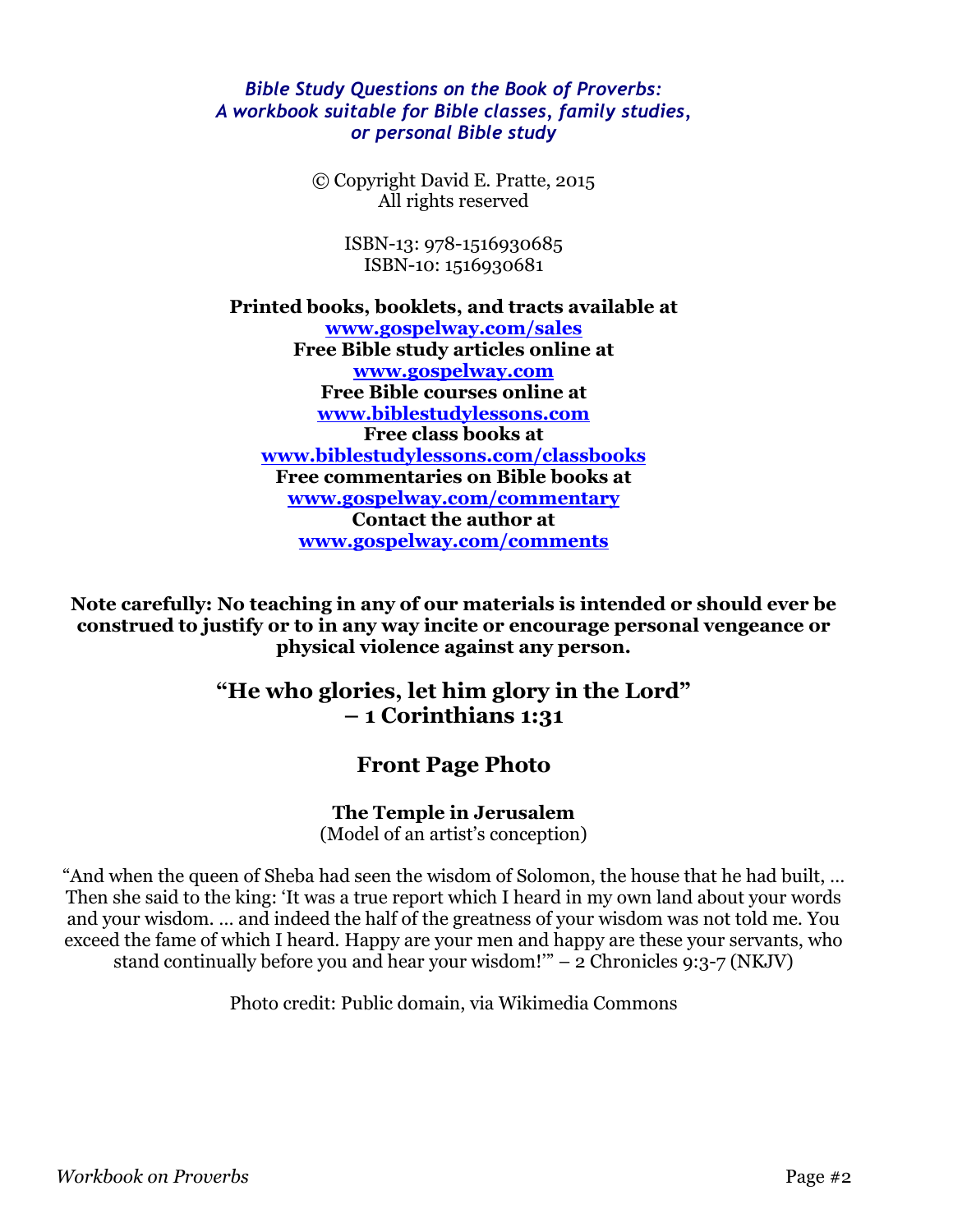### **Other Books by the Author**

#### **Topical Bible Studies**

*Growing a Godly Marriage & Raising Godly Children Why Believe in God, Jesus, and the Bible? (evidences) The God of the Bible (study of the Father, Son, and Holy Spirit) Grace, Faith, and Obedience: The Gospel or Calvinism? Kingdom of Christ: Future Millennium or Present Spiritual Reign? Do Not Sin Against the Child: Abortion, Unborn Life, & the Bible True Words of God: Bible Inspiration and Preservation*

#### **Commentaries on Bible Books**

*Genesis Joshua and Ruth Judges 1 Samuel Ezra, Nehemiah, and Esther Job Proverbs*

*Gospel of Mark Gospel of John Acts Romans Ephesians Philippians and Colossians Hebrews 1 & 2 Peter*

#### **Bible Question Class Books**

*Genesis Joshua and Ruth Judges 1 Samuel Ezra, Nehemiah, and Esther Job Proverbs Ecclesiastes Isaiah Gospel of Matthew Gospel of Mark Gospel of Luke*

*Gospel of John Acts Romans 1 Corinthians 2 Corinthians and Galatians Ephesians and Philippians Colossians, 1&2 Thessalonians 1 & 2 Timothy, Titus, Philemon Hebrews General Epistles (James - Jude) Revelation*

#### **Workbooks with Study Notes**

*Jesus Is Lord: Workbook on the Fundamentals of the Gospel of Christ Following Jesus: Workbook on Discipleship God's Eternal Purpose in Christ: Workbook on the Theme of the Bible*

#### **Visit our website at [www.gospelway.com/sales](https://www.gospelway.com/sales) to see a current list of books in print.**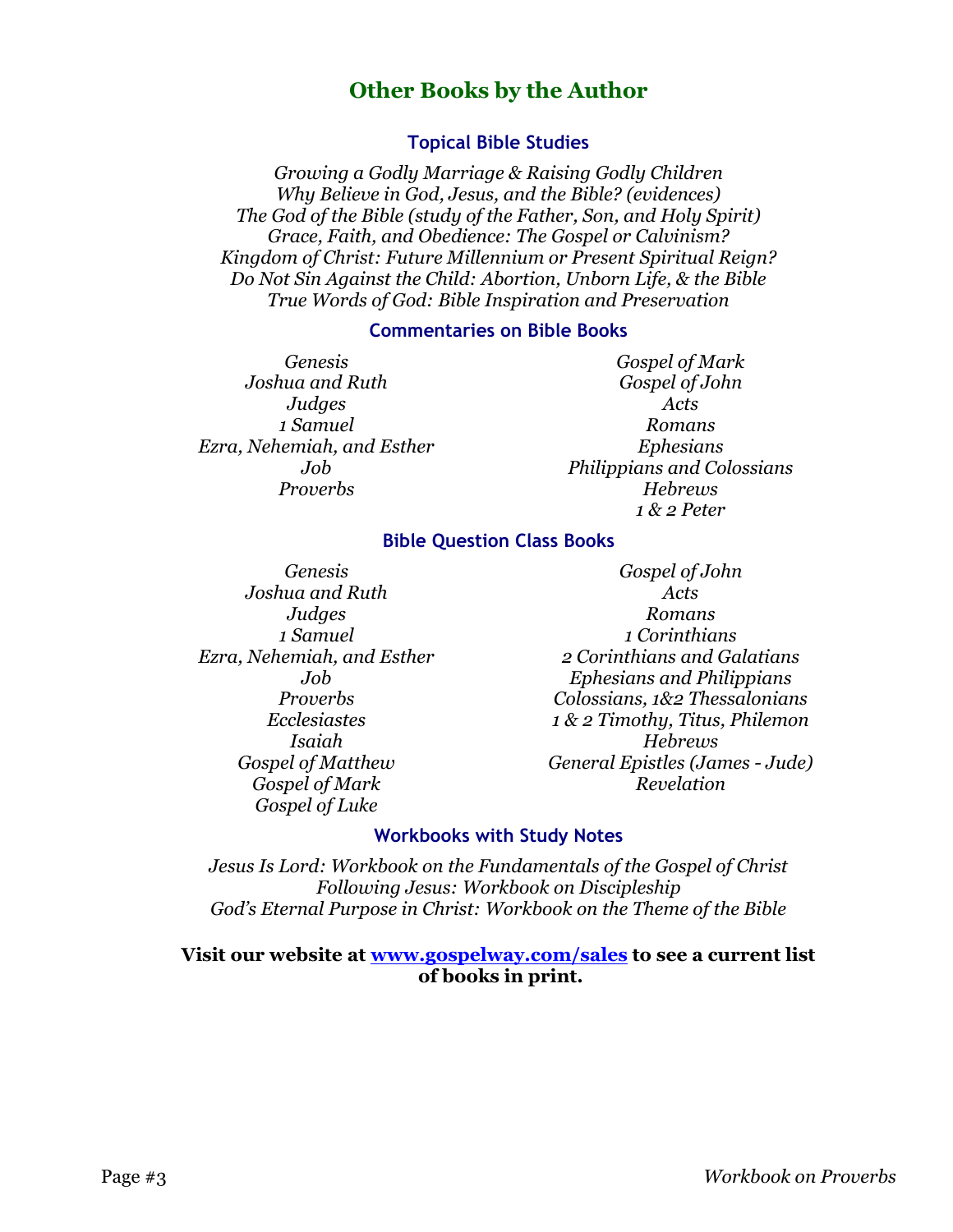#### **Bible Study Questions on the Book of Proverbs**

Introduction:

This workbook was designed for Bible class study, family study, or personal study. The class book is suitable for teens and up. The questions contain minimal human commentary, but instead urge students to study to understand Scripture.

Enough questions are included for teachers to assign as many questions as they want for each study session. Studies may proceed at whatever speed and depth will best accomplish the needs of the students.

Questions labeled "think" are intended to encourage students to apply what they have learned. When questions refer to a map, students should consult maps in a Bible dictionary or similar reference work or in the back of their Bibles. (Note: My abbreviation "*b/c/v*" means "book, chapter, and verse.")

For class instruction, I urge teachers to assign the questions as homework so students come to class prepared. Then let class time consist of *discussion* that focuses on the Scriptures themselves. Let the teacher use other Scriptures, questions, applications, and comments to promote productive discussion, not just reading the questions to see whether they were answered "correctly." Please, do *not* let the class period consist primarily of the following: "Joe, will you answer number 1?" "Sue, what about number 2?" Etc.

I also urge students to emphasize the *Bible* teaching. Please, do not become bogged down over "What did the author mean by question #5?" My meaning is relatively unimportant. The issue is what the Bible says. Concentrate on the meaning and applications of Scripture. If a question helps promote Bible understanding, stay with it. If it becomes unproductive, move on.

The questions are not intended just to help students understand the Scriptures. They are also designed to help students learn good principles of Bible study. Good Bible study requires defining the meaning of keywords, studying parallel passages, explaining the meaning of the text clearly, making applications, and defending the truth as well as exposing religious error. I have included questions to encourage students to practice all these study principles.

Note that some questions on this book are more difficult and advanced. The study leader may want to skip some questions if he/she is teaching a less advanced study.

Finally, I encourage plain applications of the principles studied. God's word is written so souls may please God and have eternal life. Please study it with the respect and devotion it deserves! For whatever good this material achieves, to God be the glory.

#### **Bible study commentary and notes to accompany some of our workbooks are available at [www.gospelway.com/sales](https://www.gospelway.com/sales)**

© David E. Pratte, June 21, 2017

**Workbooks, commentaries, and topical studies for sale in print at [www.gospelway.com/sales](https://www.gospelway.com/sales)**

**To join our mailing list to be informed of new books or special sales, contact the author at [www.gospelway.com/comments](http://www.gospelway.com/comments)**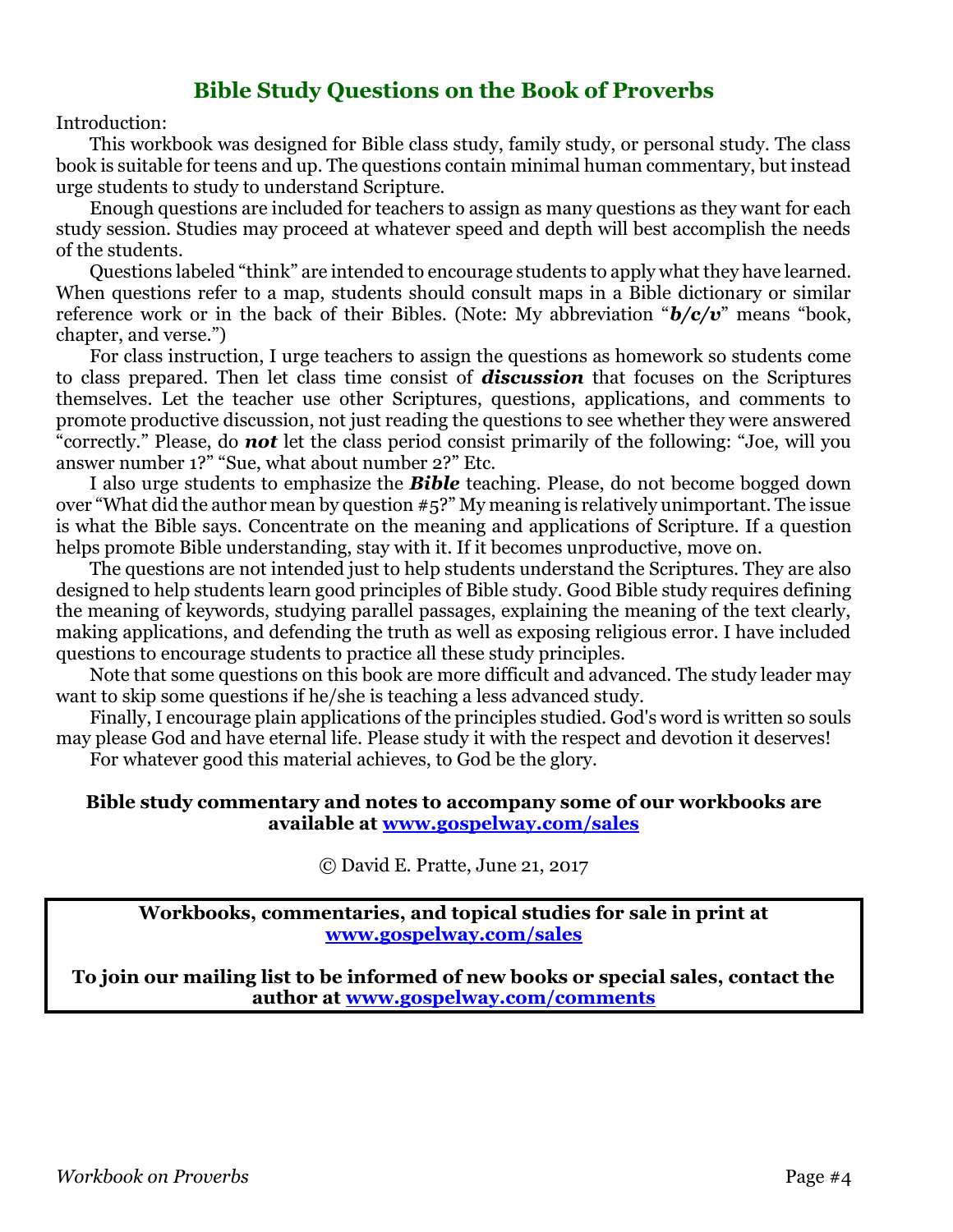Please read Proverbs 1 and answer the following questions. 1. Read as much of the book of Proverbs as you can and summarize its theme.

2. *Define* "proverb."

3. What men wrote various of the Proverbs? Give proof.

4. *Special Assignment:* List some of the main events in the life of Solomon. Give book, chapter, & verse  $(b/c/v)$  for your statements.

5. Explain why this book was written (1:2).

6. *Define* "wisdom," "instruction," and "understanding."

7. What other purposes are accomplished by the Proverbs (1:3-6)?

8. What is the source of true wisdom – 1:7? What lessons can we learn?

9. What are some methods that evil people use to entice others to participate with them in sin  $-1:10-16?$ 

10. What advice does Solomon give to help his son avoid temptation to evil?

11. What consequences come to those who are greedy of gain – 1:17-19?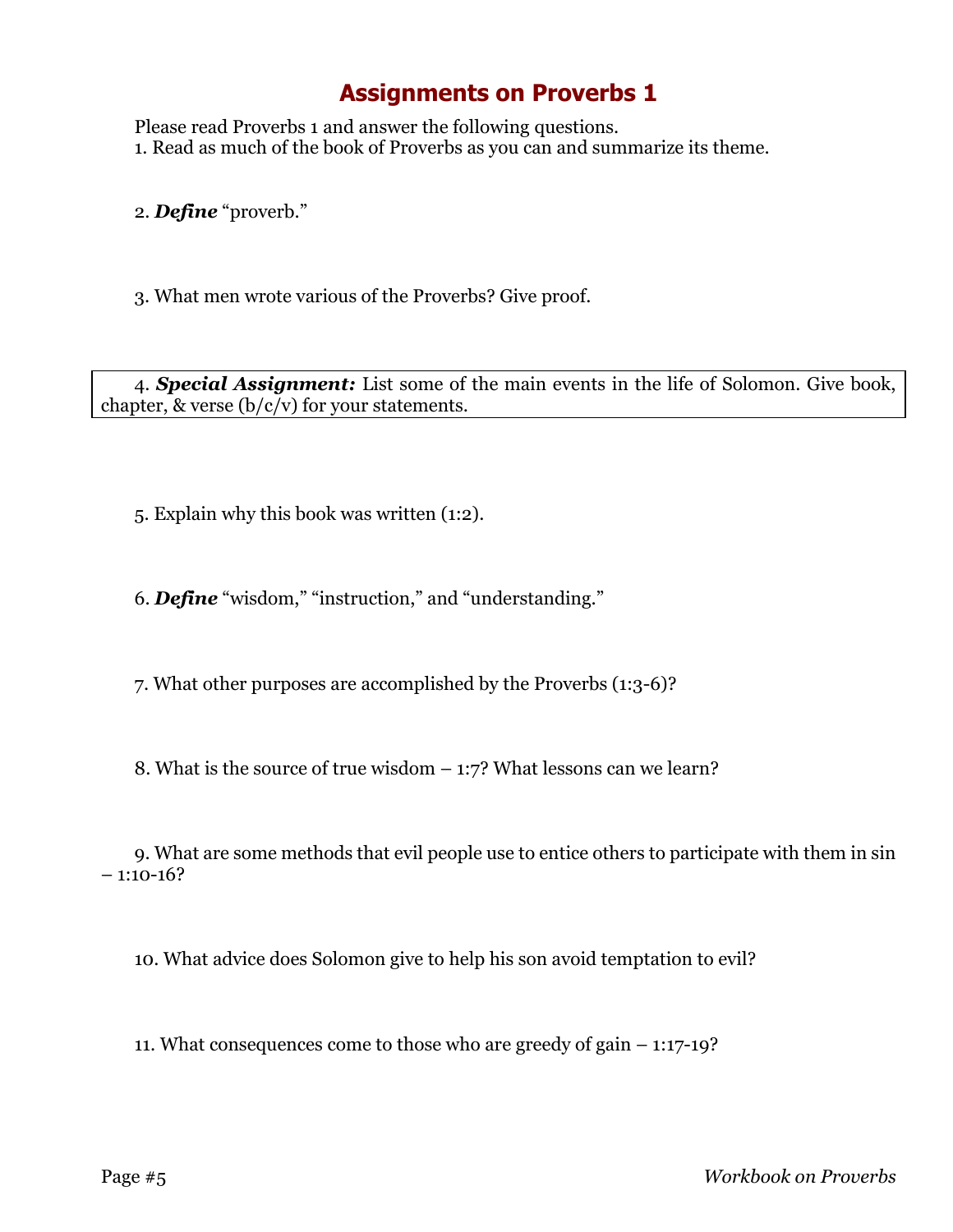12. *Application*: What lessons should we learn from Solomon's advice in 1:10-19?

13. Summarize the theme of 1:20-33. (Think: How is the term "wisdom" used in the book of Proverbs?)

14. In what places does Wisdom call to people – 1:20,21? (Think: What can we learn?)

15. What question does Wisdom ask in 1:22? How does the verse describe those who do not accept wisdom? (Think: In what sense do such people hate knowledge?)

16. What does Wisdom call on the people to do? What promise does she make – 1:23?

17. How had people reacted to Wisdom's call – 1:24,25?

18. *Define* reproof and counsel.

19. What problems does Wisdom say would come upon the people, and how would she react  $-1:26,27?$ 

20. What will people do when terror comes upon them, and what problems will they have – 1:28-31? Why would these problems occur?

21. *Application*: What should we learn from these warnings? Give examples.

22. What warning does Wisdom give and what promise does she make in 1:32,33?

*Workbook on Proverbs* Page #6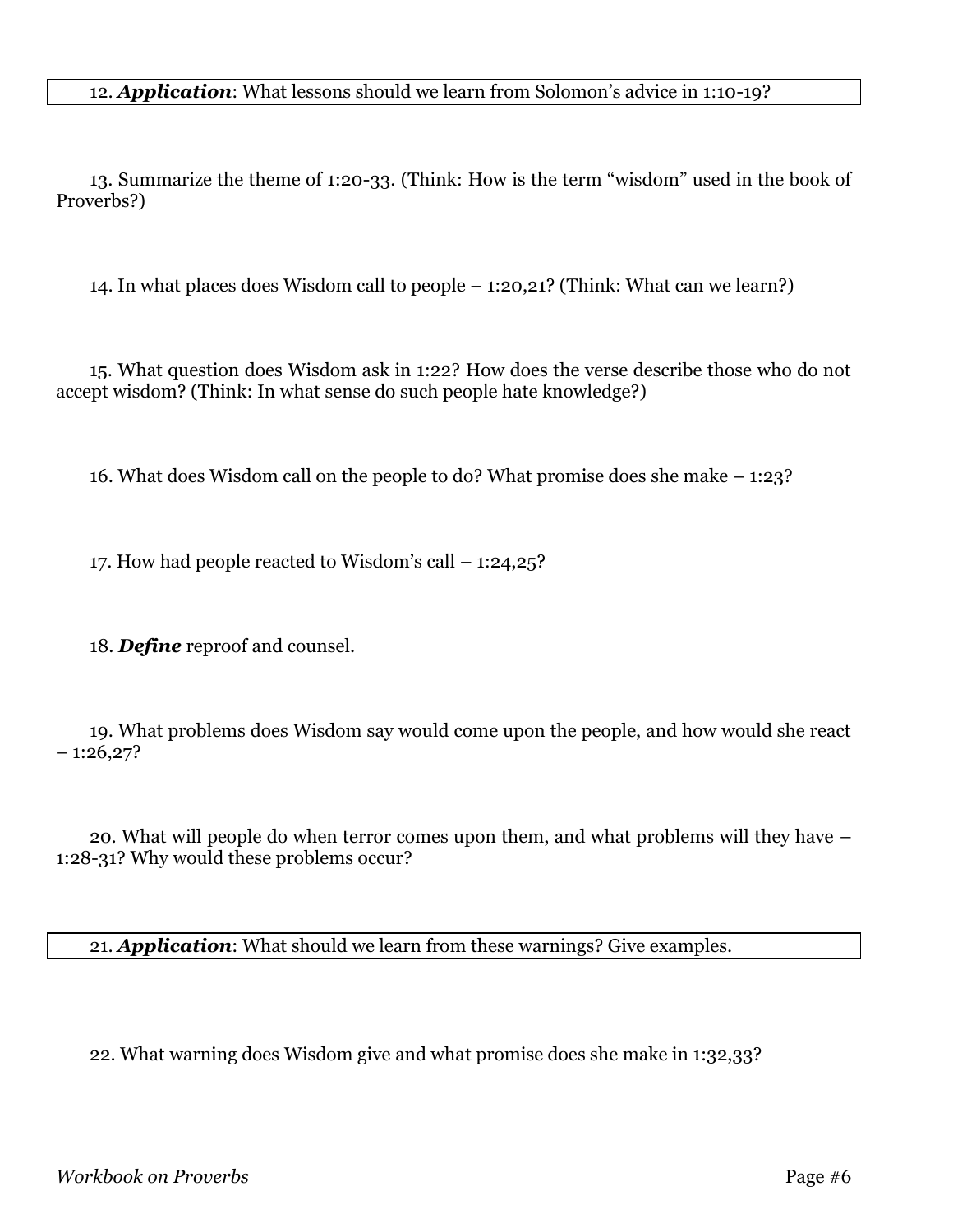Please read Proverbs 2 and answer the following questions.

1. What attitude should we have toward wisdom according to 2:1,2? What will we do if we have this attitude?

2. How does Solomon describe the desire we should have for wisdom in 2:3? What does this show about our human wisdom compared to wisdom we obtain from another source?

3. If one has the proper appreciation for wisdom, how diligently will he work to obtain it – 2:4? Give examples to illustrate how people search for treasure and material wealth.

4. *Application*: What lessons should we learn about what we should do to obtain wisdom? What are some specific things we should do to obtain wisdom?

5. If we search for wisdom in the proper way, what promise does God make in 2:5?

6. List other *passages* showing God's word can be understood if we study properly.

7. What is the proper source of wisdom – 2:6? What does God promise to do for those who will seek wisdom from  $\text{Him} - 2:7,8$ ?

8. What will result from a diligent search for wisdom according to 2:9-11?

9. Is the Bible to blame for the fact that people do not understand it? Explain.

10. *Case Study:* A friend says, "I tried to study the Bible once, but I decided I just couldn't understand it, so I quit trying." What conclusions can we reach from the context about why some people do not understand the Bible?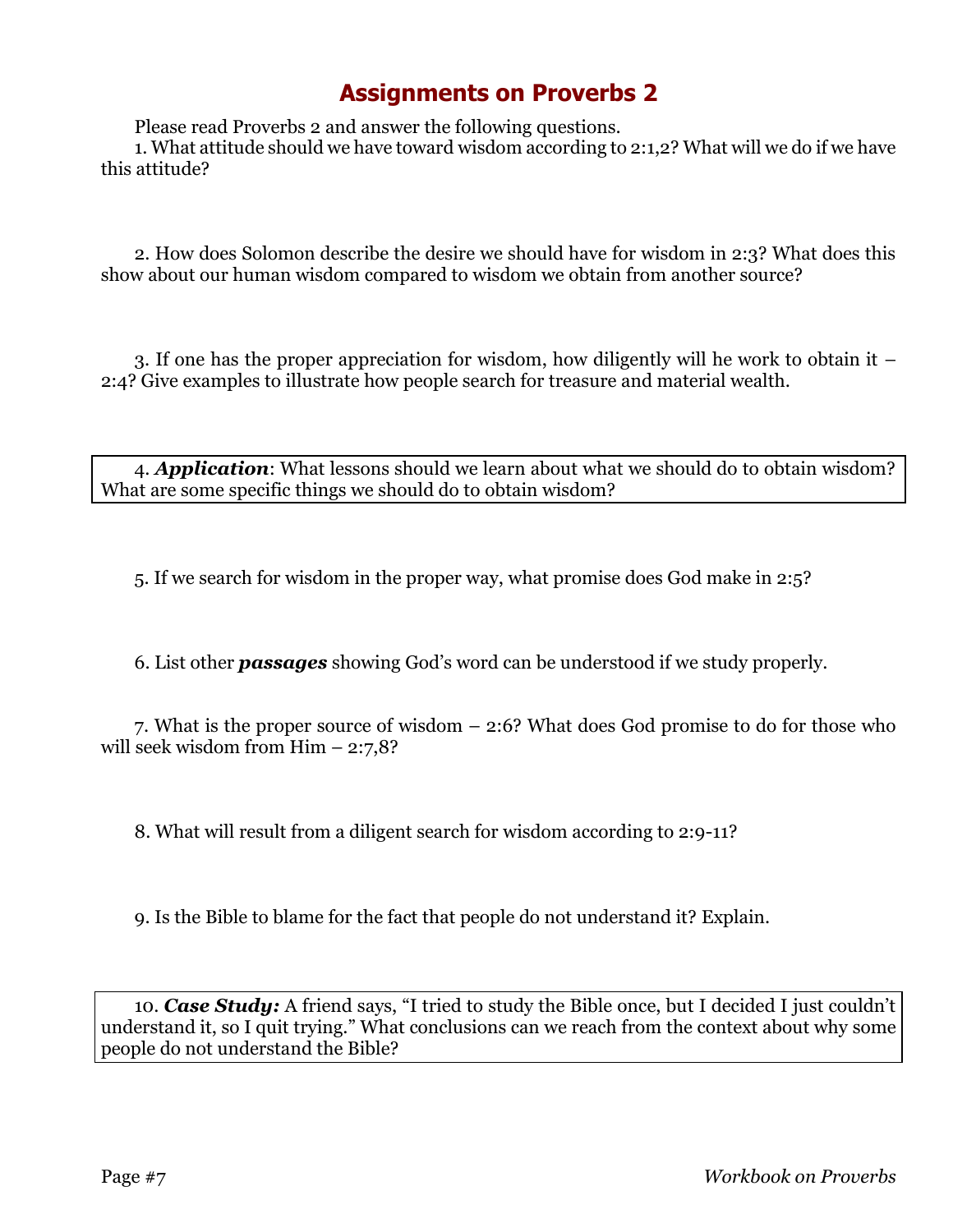11. From what can wisdom deliver us  $-2:12-15$ ?

12. List characteristics from these verses of the person who travels the way of evil.

13. *Application*: How does our society – especially entertainment – often view the kind of person described in these verses? How does this differ from the way wisdom views them?

14. In particular, from what kind of woman does wisdom deliver us in 2:16? Where else is such a woman described in the book of Proverbs?

15. What kind of speech is she guilty of? Why would such a woman speak this way?

16. How is she described in verse 17? Explain.

17. What are the consequences of following her according to verses 18,19?

18. *Application*: What lessons should young men and young women learn from the description of this woman?

19. Rather than walking in the paths of evil, what can wisdom lead us to do – 2:20?

20. Why is it important to walk in this path rather than the path of evil – 2:21,22?

21. *Case Study:* Suppose a person is serving God but wonders whether or not he is good enough to receive eternal life. Explain how this discussion of wisdom can help him.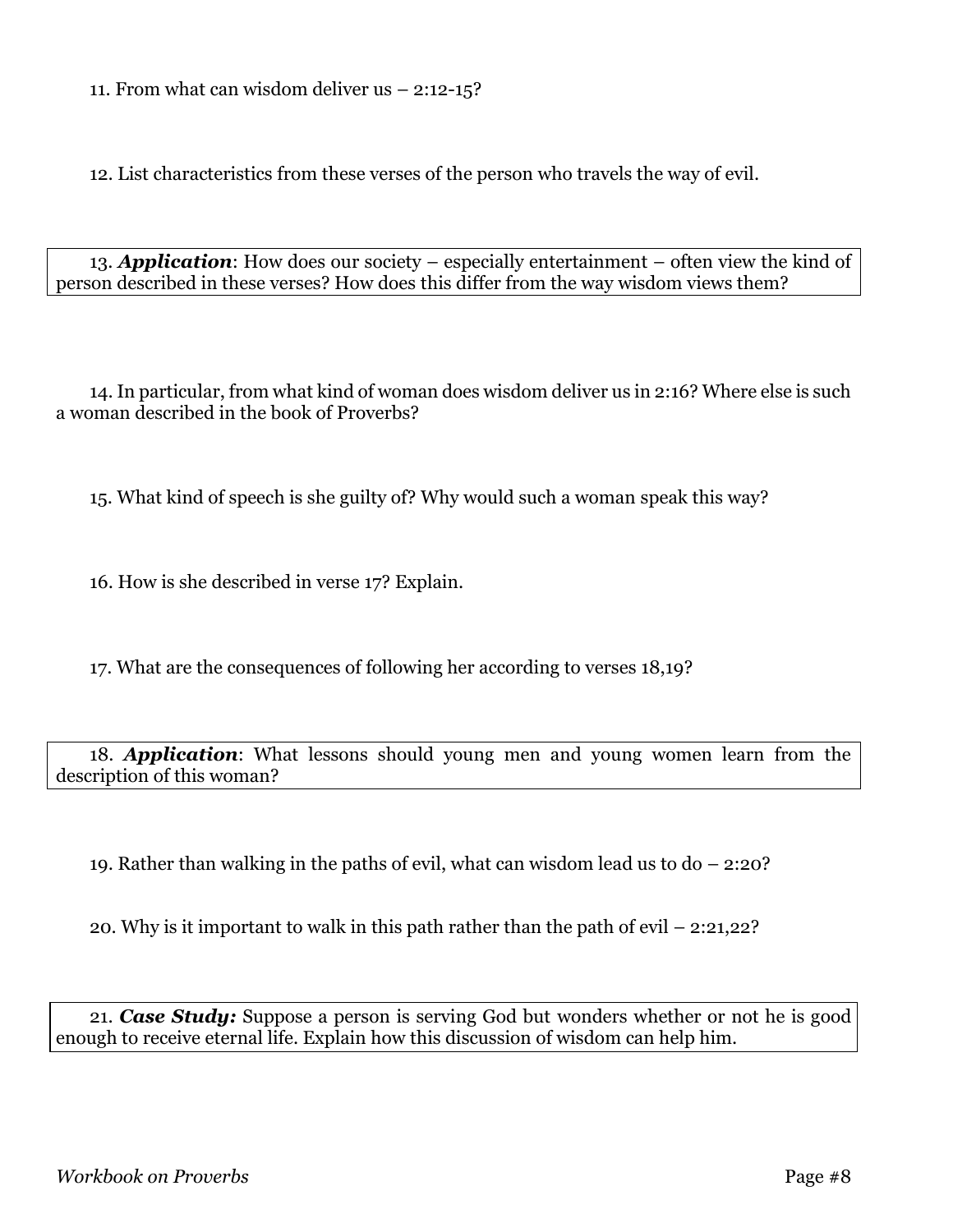Please read Proverbs 3 and answer the following questions.

1. What should we do with the commands we receive that are based on God's law? What blessings can they give us  $-3:1,2$ ?

2. What qualities should we cling to according to 3:3? How firmly should we hold them? Explain. What benefits would they give us  $-$  verses 3,4?

3. From where does proper guidance come? From where does it not come – 3:5,6?

4. *Application*: Give examples that demonstrate how people often trust in their own understanding rather than in the Lord.

5. What leads people to trust their own wisdom instead of that of God? What is the benefit of fearing God – verses 7,8?

6. What should we do with our possessions? Explain how we do this. What benefits will we  $receive - 3:9,10?$ 

7. How should we view chastisement from the Lord? Where is this quoted in the New Testament? How does the passage illustrate God's chastisement of us – 3:11,12?

8. *Application*: Discuss some ways God may chastise his people. What are some ways people sometimes demonstrate that they do not appreciate this chastisement?

9. What man is truly happy – verses 13-15? How valuable are these qualities?

10. Wisdom leads to what blessings – 3:16-18? Explain how this may happen.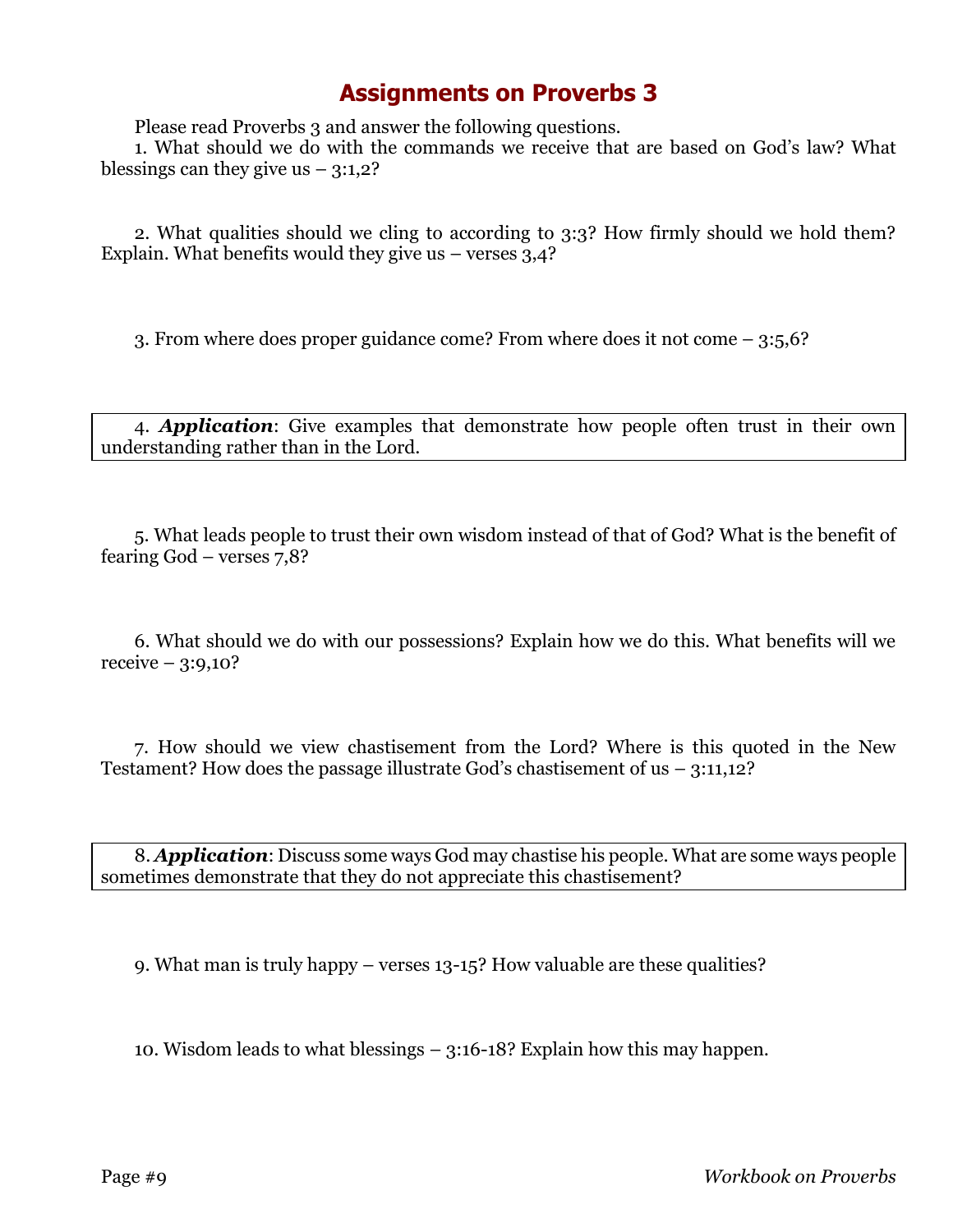11. How does Solomon demonstrate the value of wisdom and knowledge – 3:19,20? Explain how these things demonstrate God's wisdom.

12. When people truly value wisdom and discretion, what will they do with them – 3:21? Explain why.

13. What benefits will wisdom and discretion give – 3:22,23? Why is this important?

14. How will wisdom affect our fears – 3:24-26? What is the source of this confidence? What should we learn?

15. What good should we practice? How do people sometimes try to avoid helping others – 3:27,28?

16. *Application*: What two conditions are given for helping others? Give examples of situations that meet the conditions and examples of situations that do not.

17. How should we treat a neighbor – 3:29? How does this differ from the world's idea?

18. What conduct is forbidden in verse 30? What condition is given? (Think: What might we do if this condition is not met?)

19. Whom should we not envy according to 3:31-33? What reasons are given?

20. How does God treat scorners – 3:34,35? To whom does He give grace?

21. List other similar *passages* about how God treats the humble.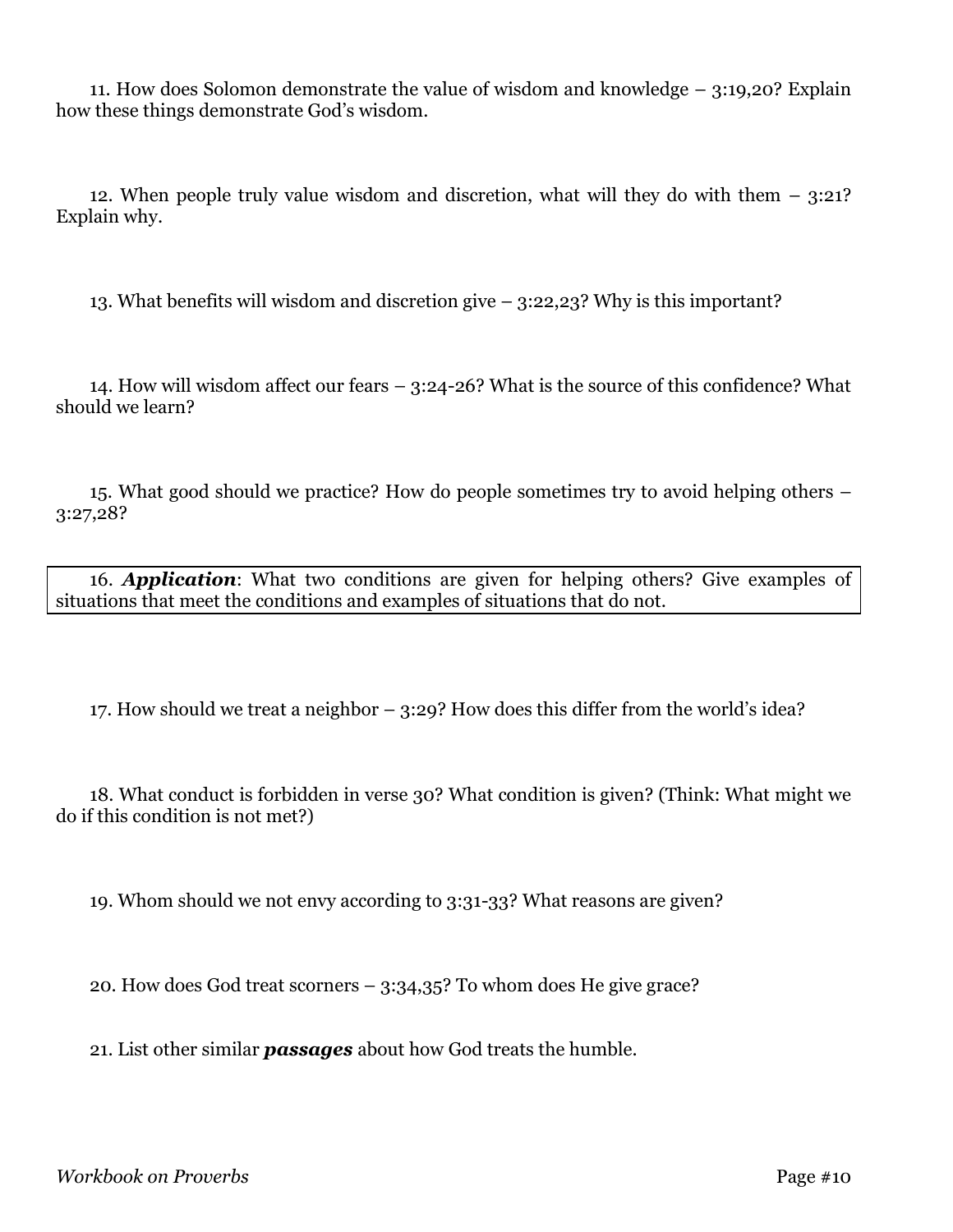Please read Proverbs 4 and answer the following questions. 1. What does the father urge his children to do in 4:1,2? Why?

2. What had his parents taught him  $-$  4:3,4?

3. *Application*: What should parents and children learn from these instructions?

4. How important is it to obtain wisdom and understanding – verses 5-7? Why?

5. When we have wisdom, what should we do about it?

6. What will wisdom do for us when we have it – verses 8,9?

7. What are the advantages of following in the way of wisdom – 4:10-12?

8. What should we do with instruction – 4:13? Why is this important?

9. What should we do when we see the way wicked people walk – 4:14,15?

10. How does this differ from the way most people treat evil?

11. *Case study*: A friend says, "Sure I read 'Playboy Magazine' and watch X-rated movies. I figure it doesn't hurt to *think* about those kinds of things as long as I don't *do* anything immoral." How do the principles taught in Proverbs apply to such thinking?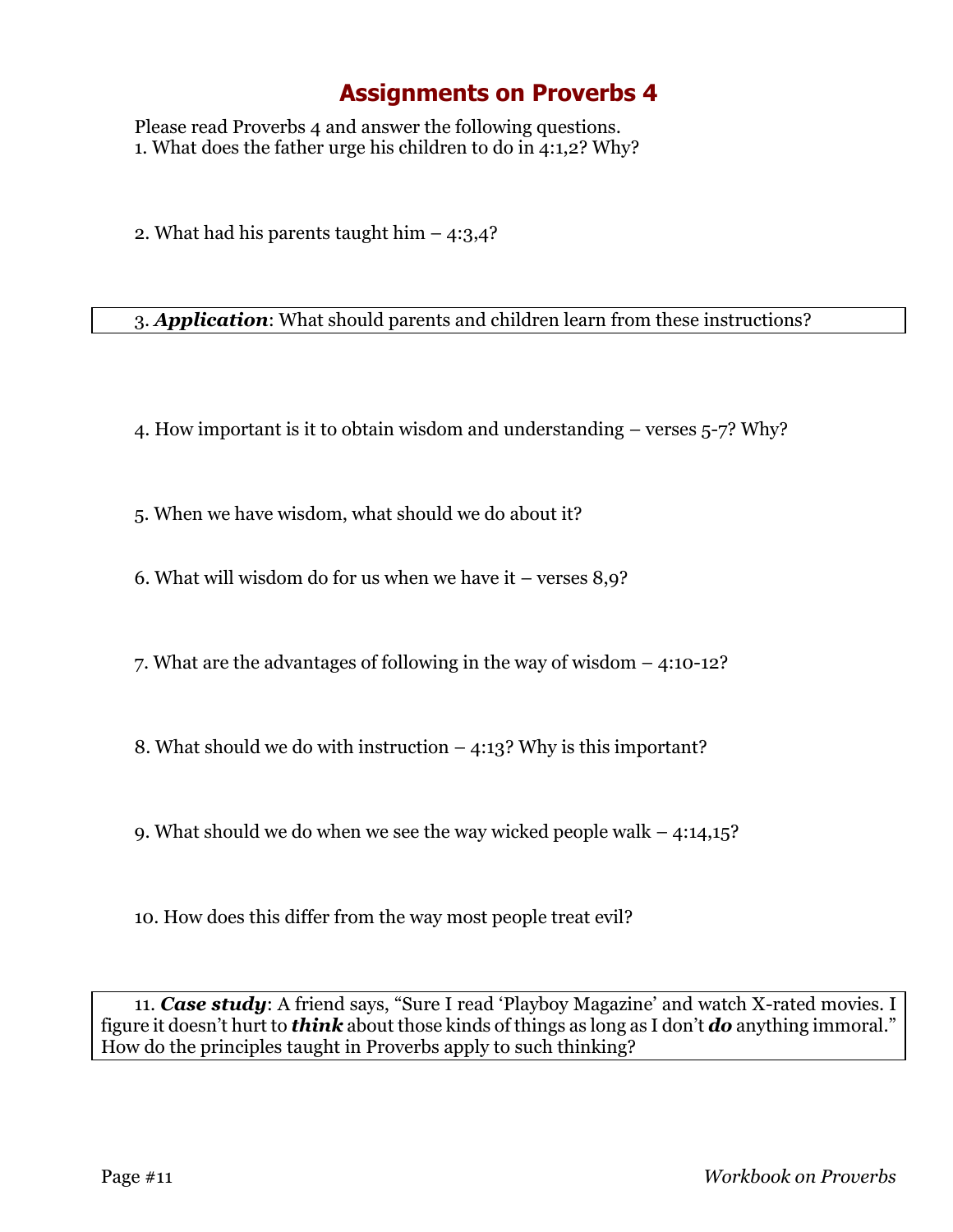12. How does Solomon describe the sleep of the wicked – 4:16? What is the point?

13. What is the diet of those who walk in evil  $-$  4:17? What lessons should we learn?

14. In contrast to the path of evil, what path is described in verse 18? How is it described? In what sense is this true?

15. How does the path of the wicked contrast to the path of the just – 4:19? What effect does darkness have in their lives?

16. How many paths has Solomon described for people to choose from? Why only this number? Where else are similar points made in Scripture?

17. Once again, what does Solomon urge his son to do in verses 20-22? Why?

18. Why is the condition of the heart important – 4:23? Explain the point.

19. Where else is the point of verse 23 taught in Scripture?

20. *Application*: How does verse 23 explain the evil that people often commit? What application should we make for our own lives?

21. What does Solomon teach about our speech in 4:24? What applications need to be made to modern society?

22. What must we do, according to verses 25-27, in order to make sure that we remain on the proper path in life? Explain the point.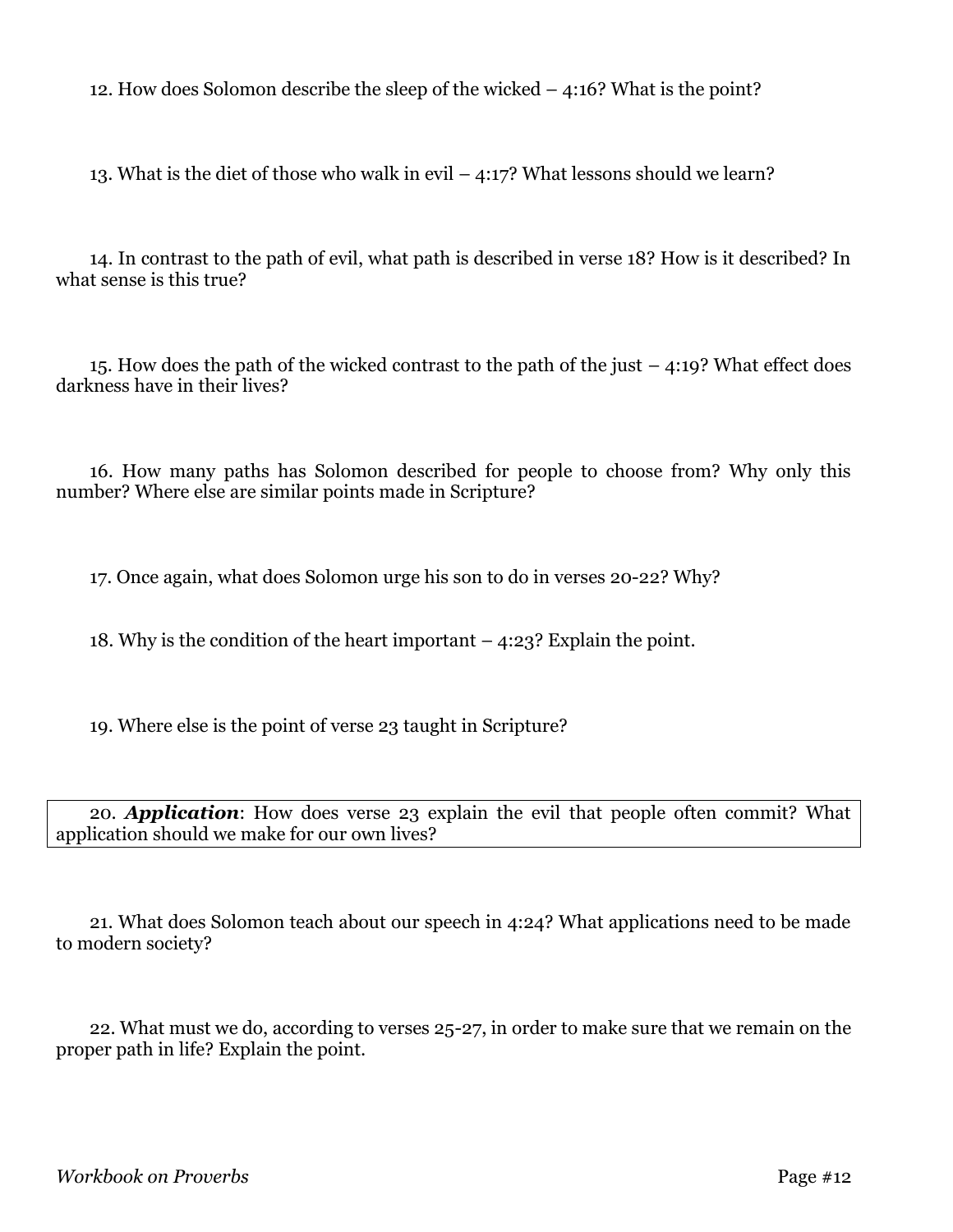Please read Proverbs 5 and answer the following questions. 1. Read Proverbs chapter 5 and state the main theme discussed.

2. What advice does Solomon give to his son as he begins the discussion? What benefit will this be to him  $-5:1,2$ ?

3. What danger does Solomon warn his son about beginning in 5:3? Explain the significance of the oil and the honey.

4. In contrast to verse 3, what is the end result of the immoral woman – verse 4? Explain the significance of the wormwood.

5. Where do her feet lead – verse 5? Explain the point.

6. What characterizes the path that she walks – 5:6? What should a man learn?

7. What solution does Solomon give his son to deal with this problem – verses 7,8?

8 List and explain 3 *passages* elsewhere that show the importance of avoiding fornication.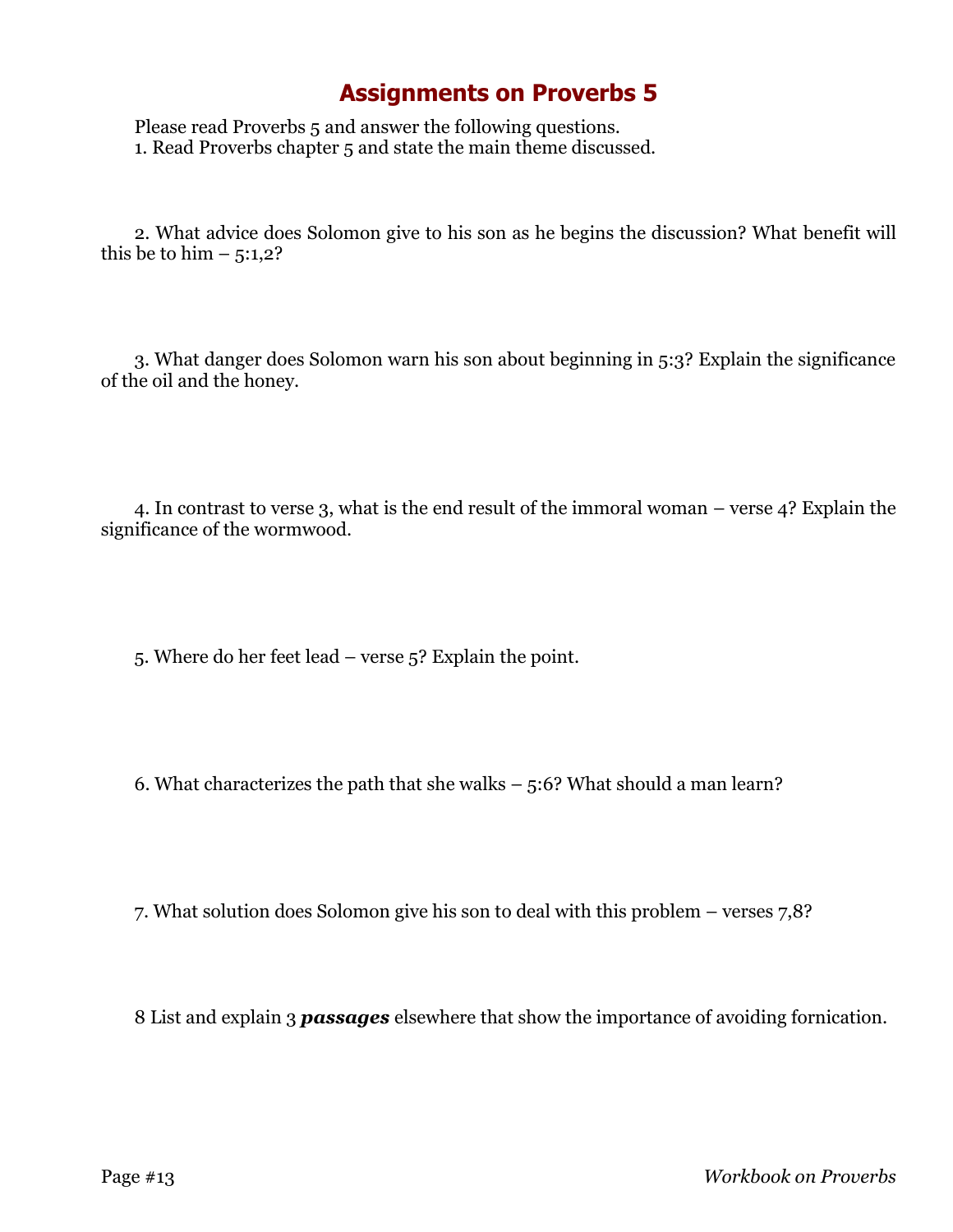9. *Application*: Explain how the principles of this context should be applied and how these principles would help in dealing with the problem.

10. What consequences would follow to one who does not avoid this evil  $-5:9$ ?

11. What happens to the wealth and the work of one who pursues an immoral woman – verse 10? Give examples to illustrate.

12. What is the end result of disregarding this teaching – verse 11?

13. When a young man gives in to seduction, how does he view the teaching he has received about morality  $-5:12,13$ ?

14. Explain the significance in 5:14 of the reference to the midst of the assembly and congregation. Does the fact that a person participates in spiritual activities and appears to be upright guarantee protection against sexual immorality? Explain.

15. Explain the illustration used in verse 15. How does this apply to the discussion about sexual immorality?

16. How do verses 16 and 17 contrast to verse 15? Again, explain the illustration.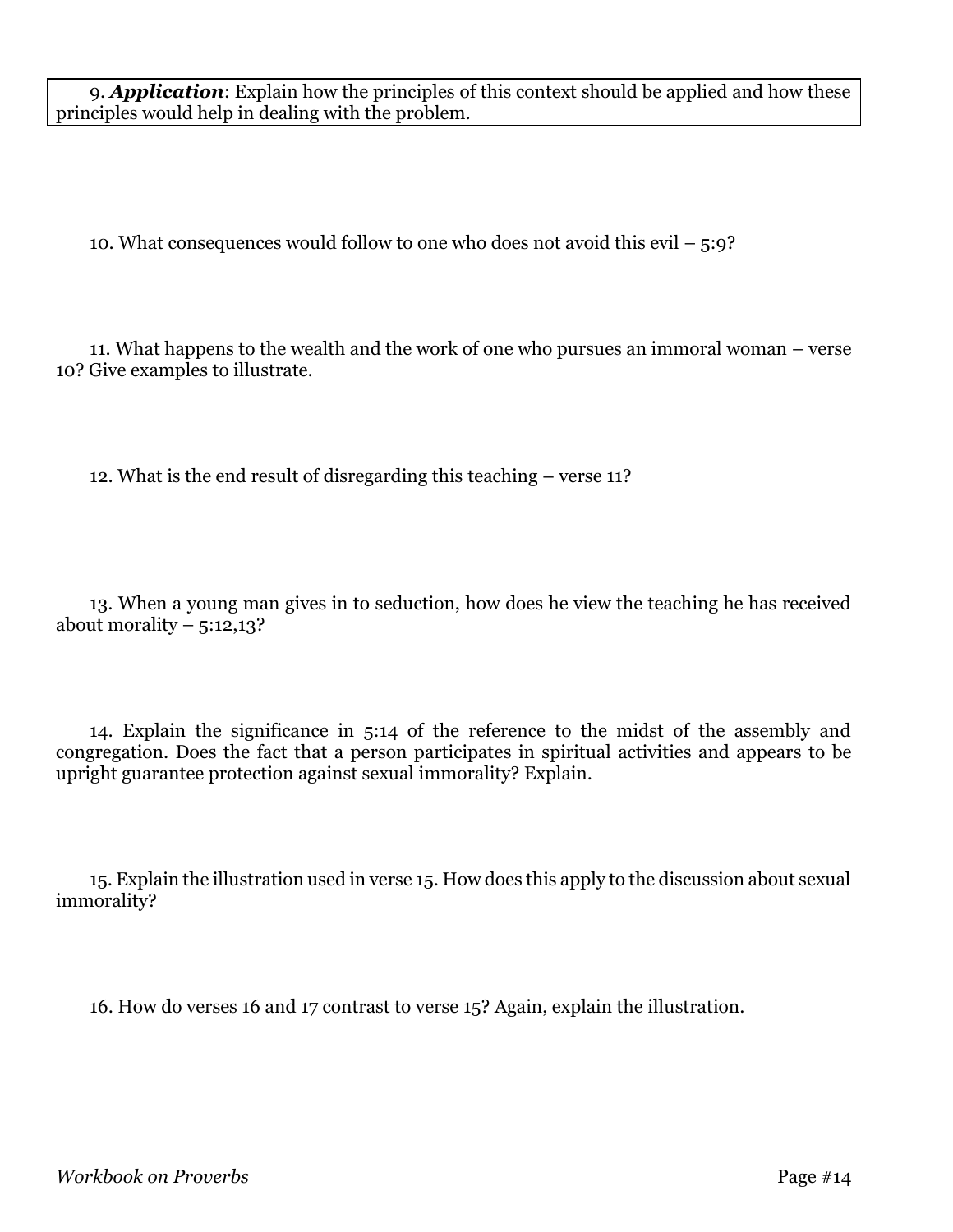17. What practice will help a man avoid immorality  $-5:18$ ?

18. How does Solomon describe the beauty of marital love as compared to immorality in verses 19,20?

19. List other *passages* that show the propriety of the sexual relationship in marriage in contrast to outside marriage.

20. *Special assignment*: According to the context, should a couple reserve only the ultimate union for marriage, or is there more that should also be reserved for marriage? Explain the significance to immoral conduct.

21. What reason is given in 5:21 for practicing moral uprightness?

22. What consequences of immorality are described further in verses 22,23?

23. *Application*: Suppose a young unmarried couple confides to you that they are strongly attracted to one another physically and it is hard for them to remain pure. List several practical suggestions based on our study that would help them.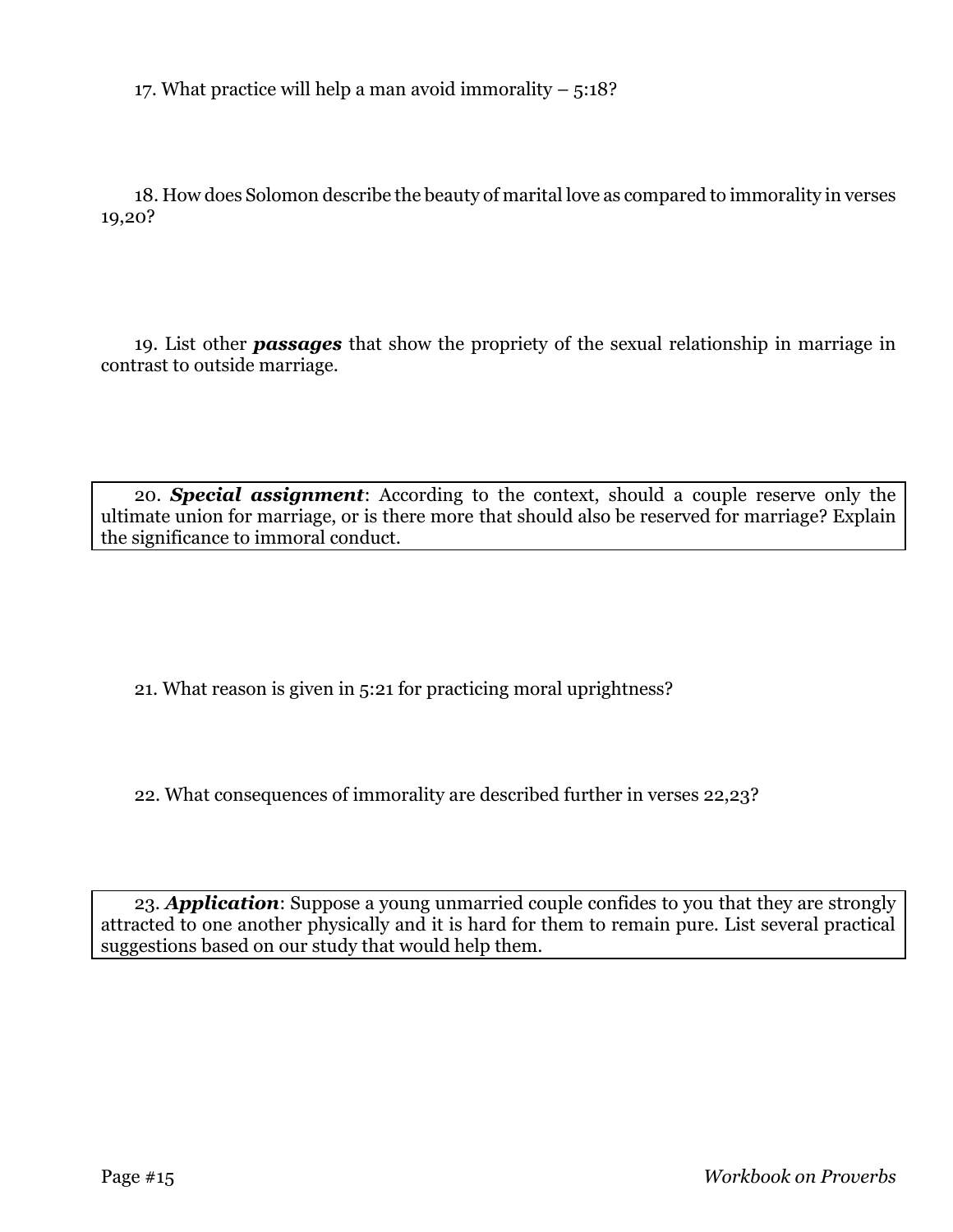Please read Proverbs 6 and answer the following questions. 1. *Define* surety. List other Scriptures about it.

2. What problems can be caused by agreeing to be surety for another person? Give some examples. (Think: Is Solomon saying that becoming surety is sinful? Explain.)

3. What advice does Solomon give to those who have agreed to be surety – 6:3-5? How might this solve the problem?

4. *Define* "sluggard" and "slothful." Where does Solomon say a lazy person should go to learn important lessons – 6:6-8?

5. *Application*: Explain some lessons a lazy man could learn from studying ants.

6. Instead of working, what does a lazy person prefer to do – verses 9-11? What consequences will come as a result? Explain.

7. What are some characteristics of a worthless or perverse man – 6:12-15?

8. What consequences will come as a result? Give examples.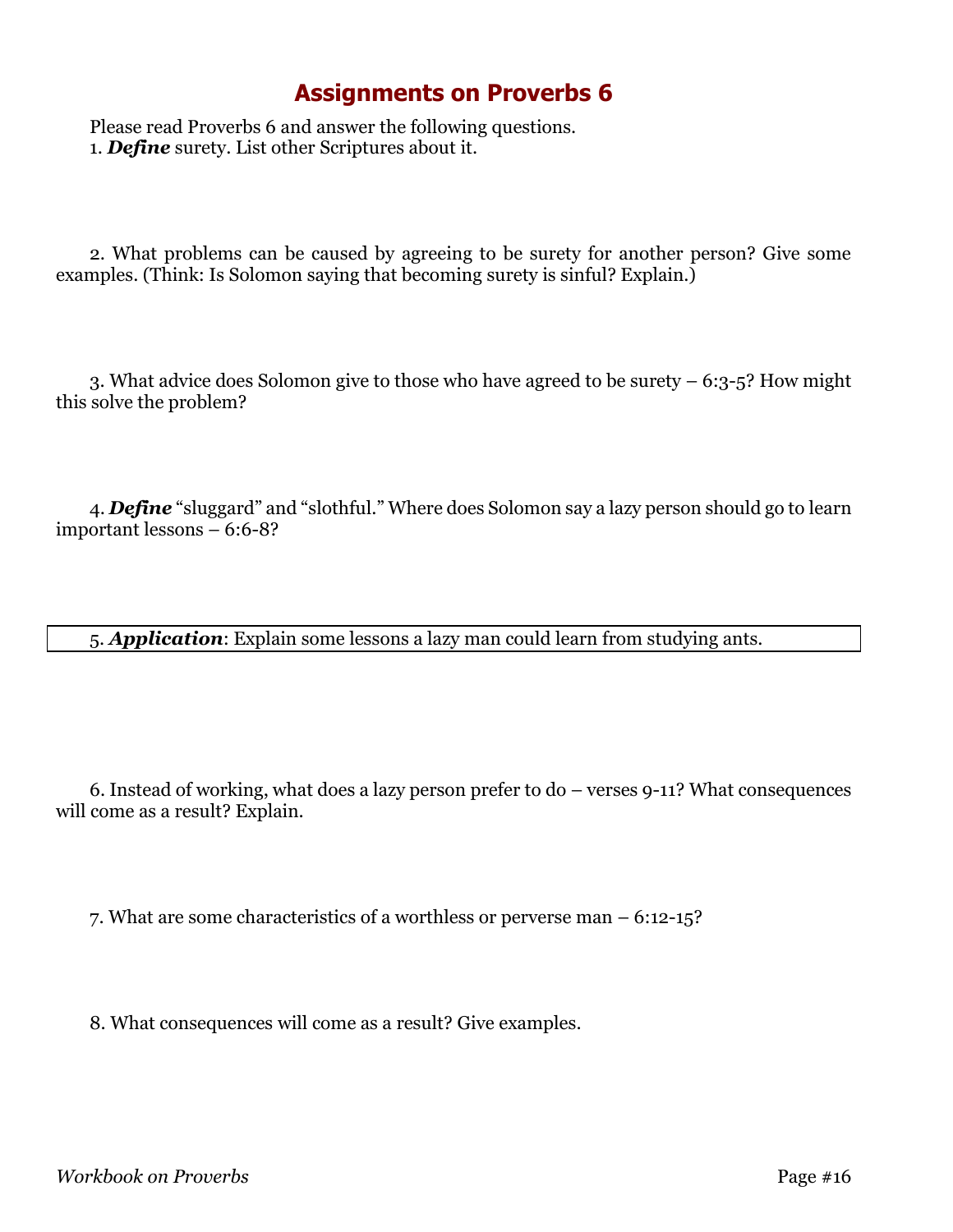9. Define abomination. List and explain 3 *passages* that show God hates evil.

10. List the 7 abominations of 6:16-19, and explain the meaning of each in your own words. For each of these 7 abominations, list a scripture elsewhere that discusses it.

11. To what subject does Solomon return beginning in 6:20? Whose responsibility is it to instruct children?

12. In what way do the instructions of parents benefit the children according to 6:21-23? Are command keeping and reproofs good or bad? Explain.

13. To what subject does Solomon return beginning in verse 24? What method does an evil woman use to seduce a man according to verse  $24$ ? Give examples.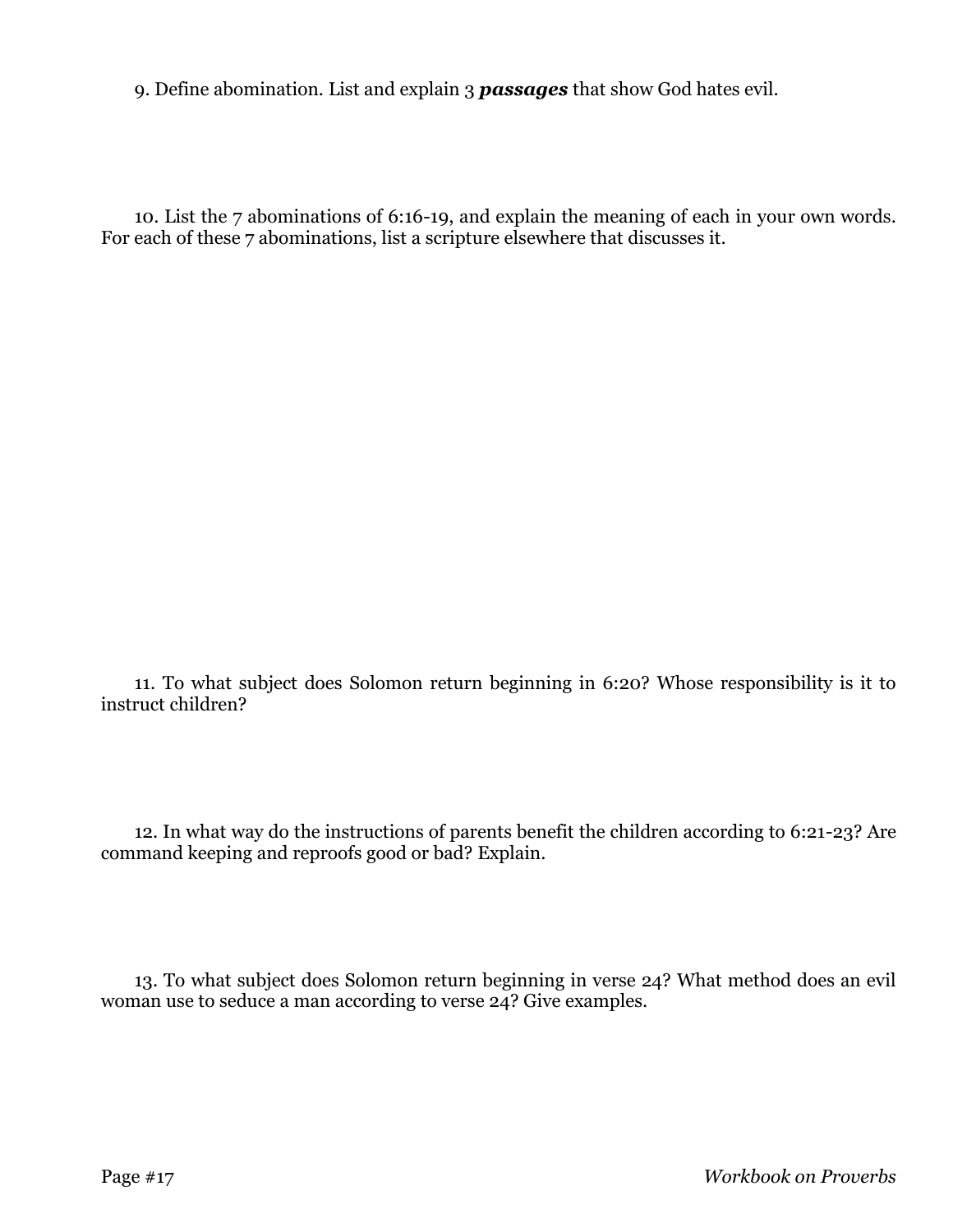14. What other means may an evil woman use to allure a man according to 6:25? Give examples.

15. *Application*: *Define* lust. Many people see no harm in enjoying thoughts of illicit intimacy (such as in entertainment, pornography, etc.) so long as one does not actually do anything wrong. What can we learn about this from the instructions here and elsewhere?

16. How does Solomon describe the consequences of adultery in verse 26? Explain.

17. What illustrations are used to demonstrate the danger of adultery in 6:27-29? Explain them. What lessons should we learn?

18. How do people view stealing according to verses 30,31? Yet what consequences may it have? How does this relate to the discussion of adultery?

19. So, what consequences of adultery are described in 6:32,33?

20. What other concern can adultery lead to according to verses 34,35? What lessons should a young man learn?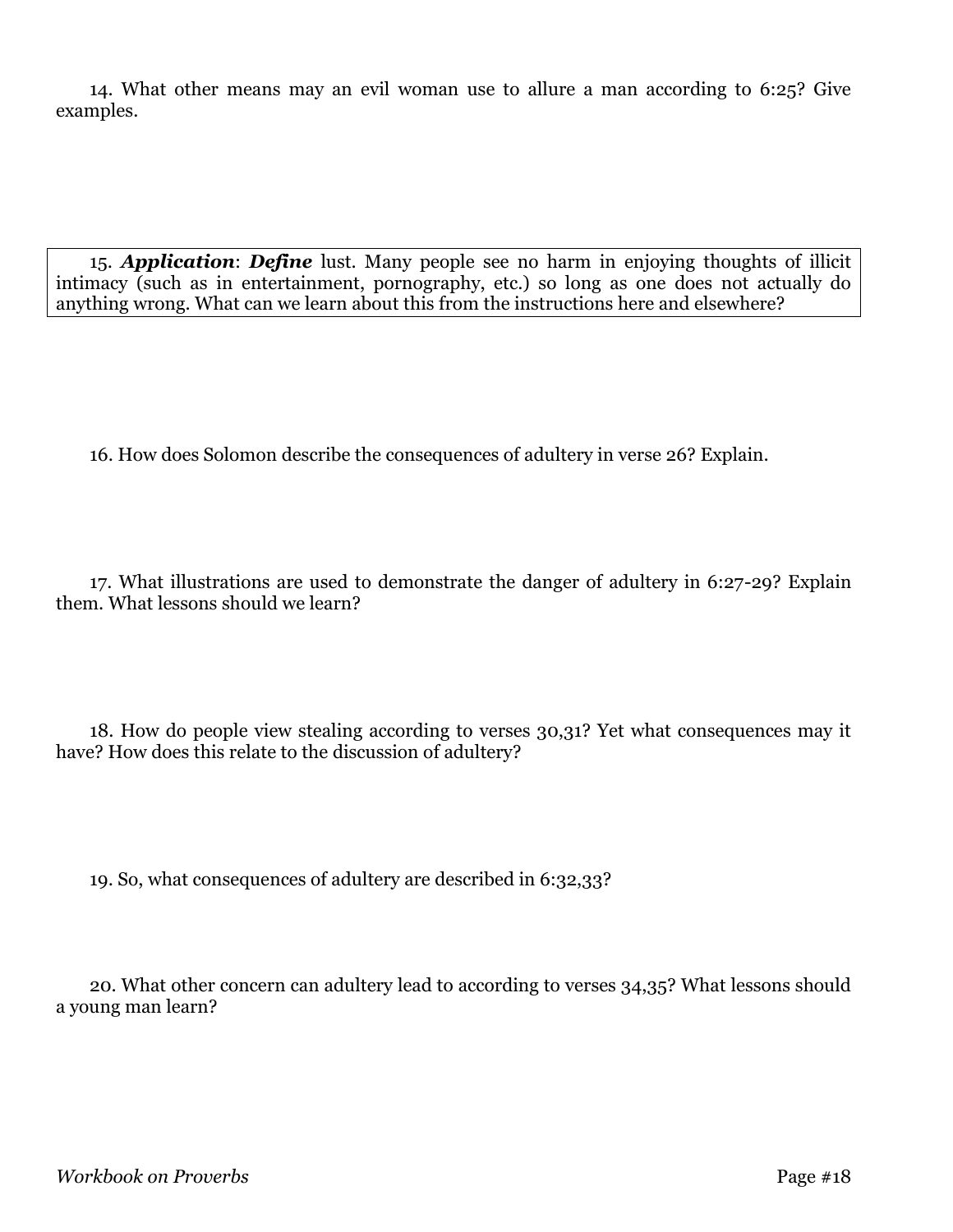Please read Proverbs 7 and answer the following questions. 1. What does Solomon tell his son about the value of his commandments in 7:1-4?

2. What is the significance of referring to the law as the apple of one's eye? What does it mean to say that wisdom is one's sister?

3. What danger does Solomon discuss again in 7:5ff? What means does she use to seduce?

4. How does Solomon describe the seduction of a young man beginning in 7:6? (Think: In contrast to Solomon's description, how would modern entertainment treat such a story?)

5. What can we learn from the circumstances under which the young man passes by the woman's home – verses 7-9? What kind of young man was he? What time of day was it?

6. How is the woman described in 7:10? What is the significance of the crafty heart?

7. *Application*: How is the clothing of the seductress described in verse 10? What should godly women learn? If such clothing becomes the fashion, what should godly women do?

8. How is the woman described in 7:11,12? List *passages* showing how a godly woman should be rather than loud and rebellious? What should godly men and women learn?

9. What is the significance of saying that she refuses to stay at home? How does this differ from the Bible teaching about a godly woman?

10. How does she greet the young man – 7:13-15? What can we learn about the manner in which she expresses her affection?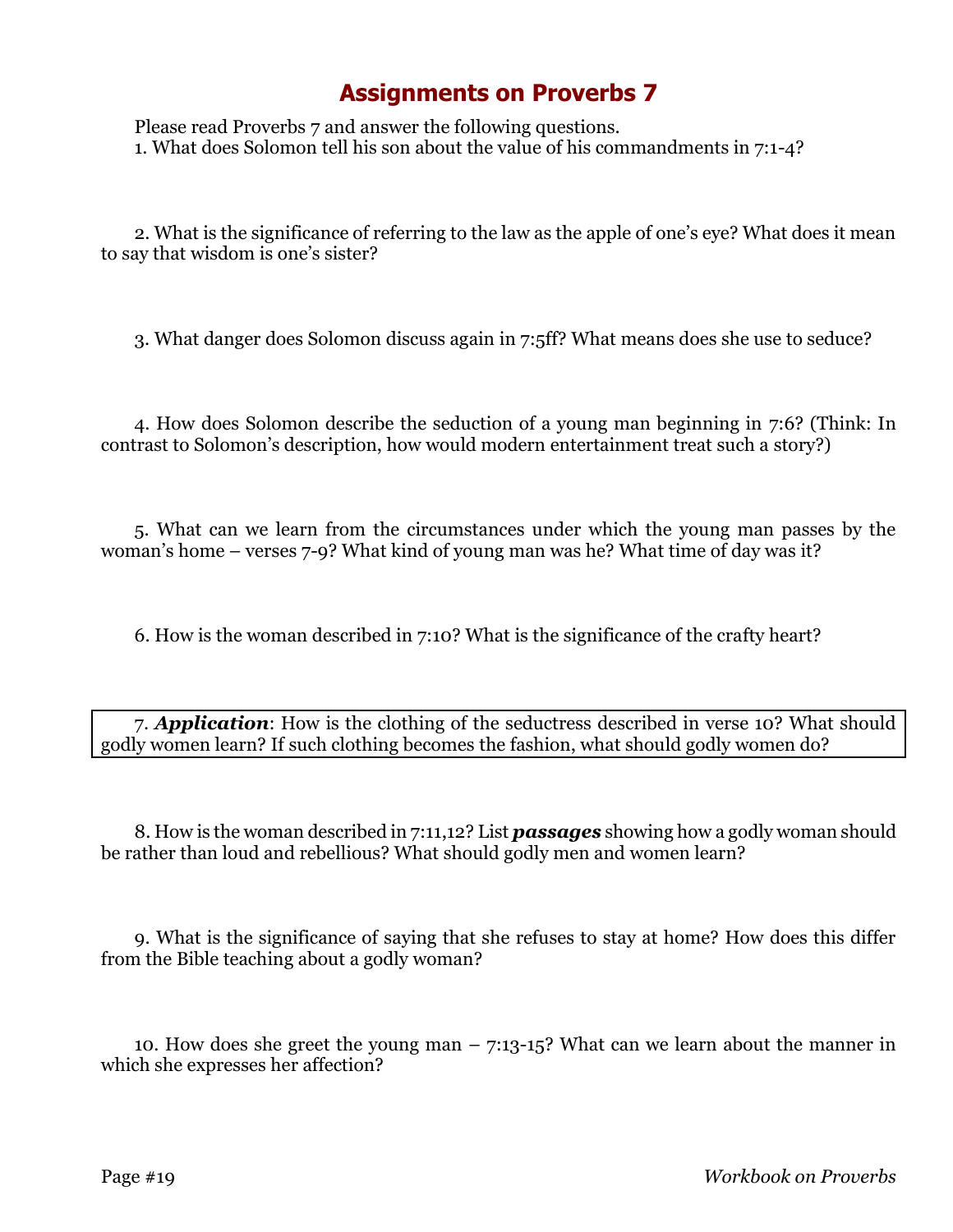11. What is the significance of the fact that she said she has paid her vows? What does this show about the nature of her religion?

12. How does the seductress describe her bed in 7:16,17? What is her point?

13. What proposition does she make in 7:18? How does her concept of love compare to the biblical meaning?

14. Where is her husband – verse 19? Why does she say this? What does this tell you about her right to enter into the relationship that she suggests?

15. What additional information does she give in 7:20? What is her point?

16. *Application*: What similarities exist between the efforts of the seductress and the concept of so-called safe sex? What assurance do advocates of safe sex attempt to give?

17. According to verses 21,22, what effect do her efforts to seduce have on the young man? How does Solomon illustrate his decision to go in verse 22?

18. How are the consequences described in 7:23? Explain the illustrations.

19. So, what guidance does Solomon give regarding such conduct in verses 24,25?

20. How does Solomon describe in 7:26 those who give in to seduction? What is the significance of the reference to strong men? Can you give examples?

21. What is the final consequence according to verse 27?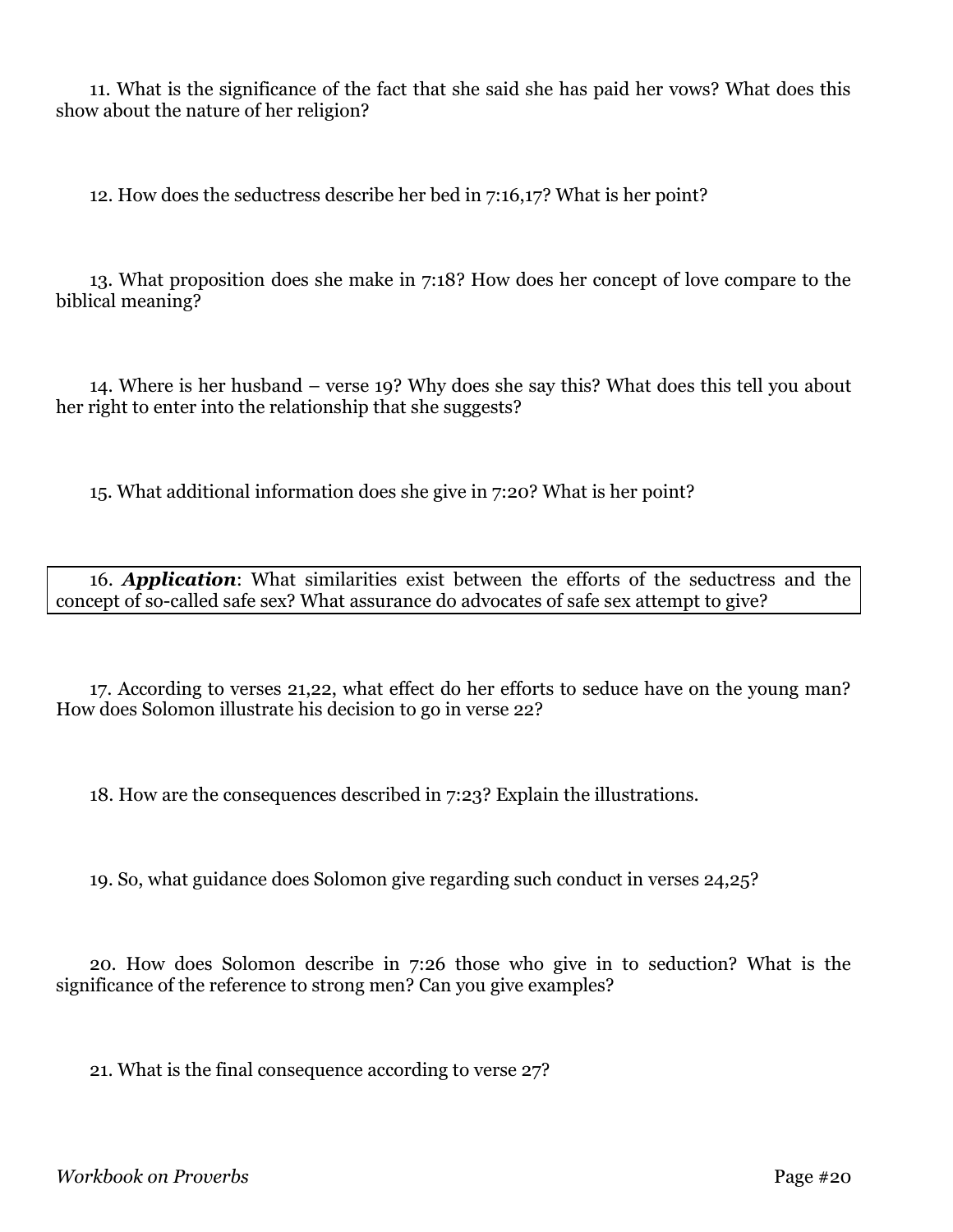Please read Proverbs 8 and answer the following questions.

1. *Special Assignment:* As we study through chapter 8, make a list of the characteristics of wisdom: what it is and what it does.

2. Where does wisdom speak and lift up her voice – 8:1-4? To whom does she call?

3. What does the call of wisdom teach us about spreading the gospel? Whom should we teach? What limit should there be on those who are subject to the teaching of God's word?

4. Describe the kinds of things that wisdom says she speaks – 8:5-8. What kinds of things does she not speak?

5. What conclusions can we reach about those who would disagree or contradict the wisdom found in the word of God?

6. How do verses 10,11 describe the value of wisdom? What lesson should we learn?

7. What other qualities come closely associated with wisdom – 8:12? Explain these terms and why they are important.

8. If we fear the Lord, what will we hate – 8:13? Is it proper for Christians to hate? Explain.

9. What benefits does wisdom provide according to 8:14? How can these benefits help us?

10. Who needs wisdom according to verses 15,16? How would wisdom benefit these people, and how does a society suffer when wisdom is lacking with these people?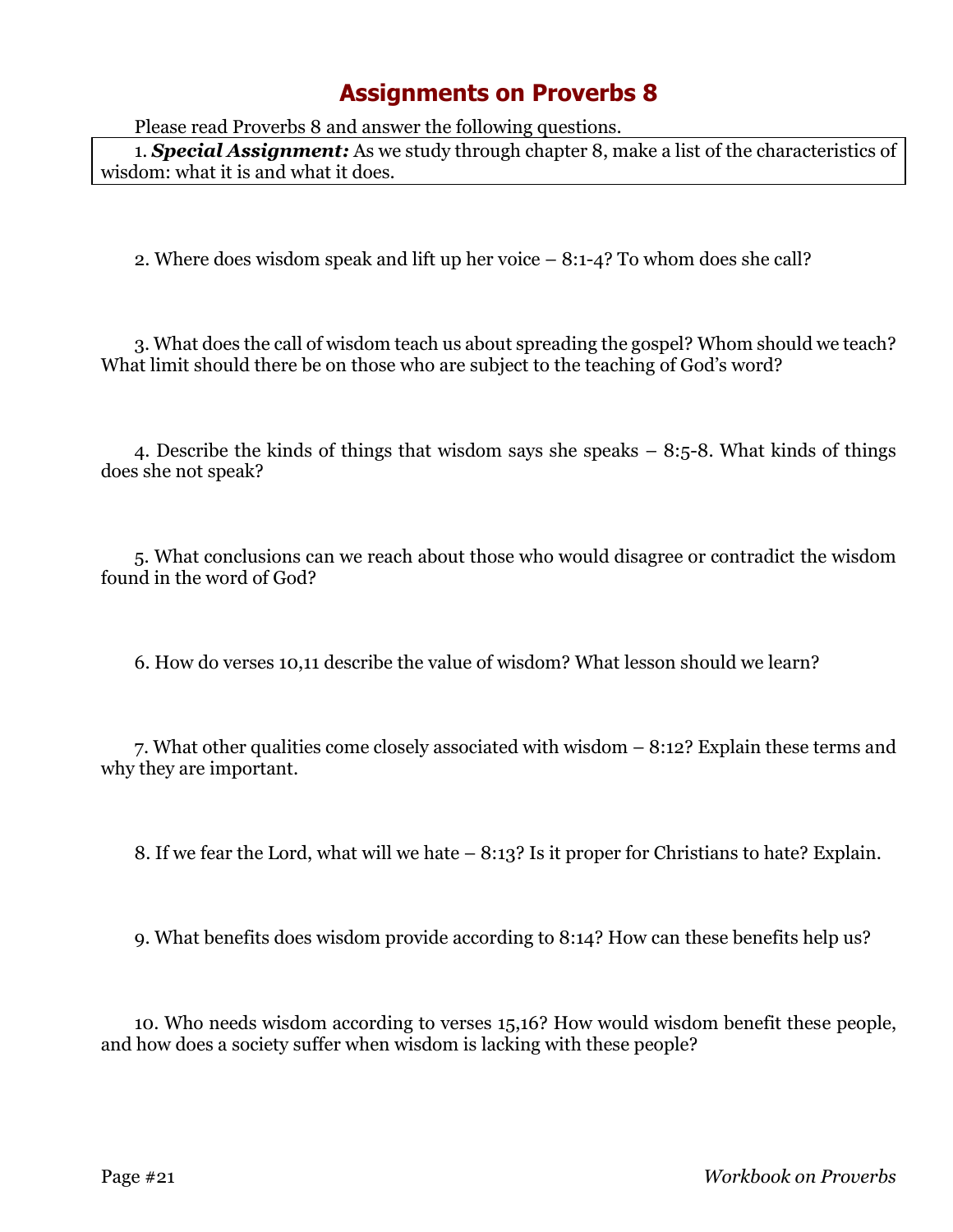11. *Application*: What does wisdom promise in 8:17? Explain the application to us.

12. What blessings does wisdom give according to 8:18,19? Explain and give examples.

13. What characterizes wisdom according to 8:20,21? How would this benefit us?

14. What does 8:22,23 teach us about the history of wisdom? What lesson should we learn? (Think: Some have claimed this proves that wisdom here is a reference to Jesus Christ. What evidence exists for such a viewpoint?)

15. List the things that God made according to 8:24-31.

16. List other *passages* that describe the wisdom of God demonstrated in creation.

17. *Special Assignment:* Explain why wisdom was especially important in the context of the creation. How does the creation demonstrate the wisdom of God?

18. What lesson should the history of wisdom teach us  $-8:32,33$ ? Explain.

19. Understanding the value of wisdom, what should we do  $-8:34,35$ ? What blessings can they give us?

20. On the other hand, what does wisdom affirm about those who reject her  $-8:36$ ?

21. *Application*: Can you think of an instance in your own life when you needed wisdom but lacked it? Please describe briefly.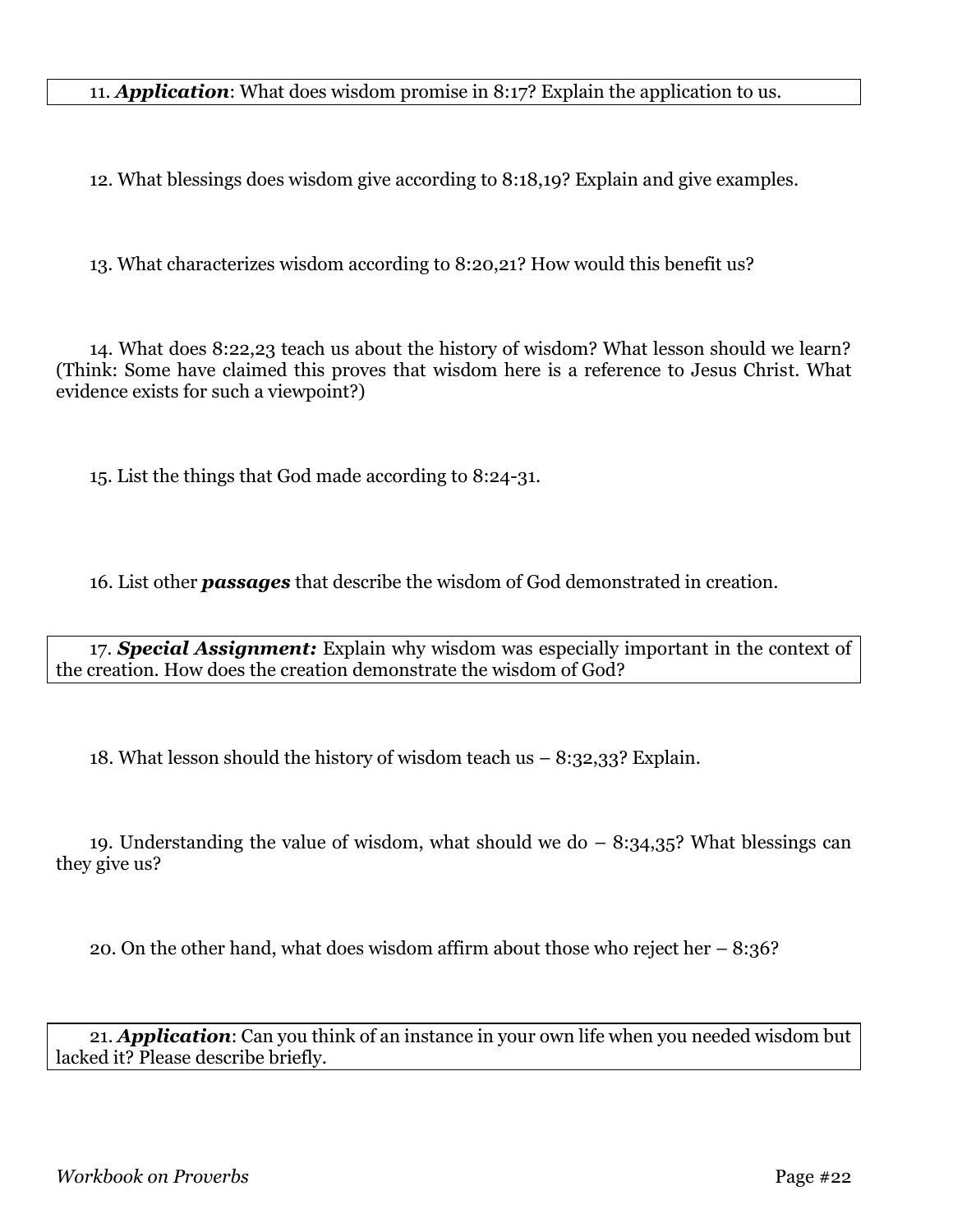Please read Proverbs 9 and answer the following questions. 1. What is wisdom described as doing in 9:1,2? Explain what is pictured in the context.

2. How does she extend invitations – 9:3?

3. Who is invited to partake of her feast – 9:4,5? So what does the feast represent?

4. What benefit will people receive who participate – 9:6?

5. *Application*: What lessons can we learn about man's free will power to choose and how God instructs people in His will? Does God force people to listen and learn His will? If we want to benefit, what must we do?

6. What happens when you reprove a scoffer or a wicked man – 9:7,8?

7. What is a scoffer? Why do such people respond in this way?

8. How do wise and upright people respond to rebuke and instruction – 9:8,9? Why do they respond in this way?

9. List other *passages* about rebuking sin.

10. *Case Study:* A friend says: "It's not Christ-like to criticize other people's religious beliefs. If people sincerely believe a thing, why should other people tell them it's wrong? Just preach the gospel but let other people alone." What can we learn about such views in Proverbs?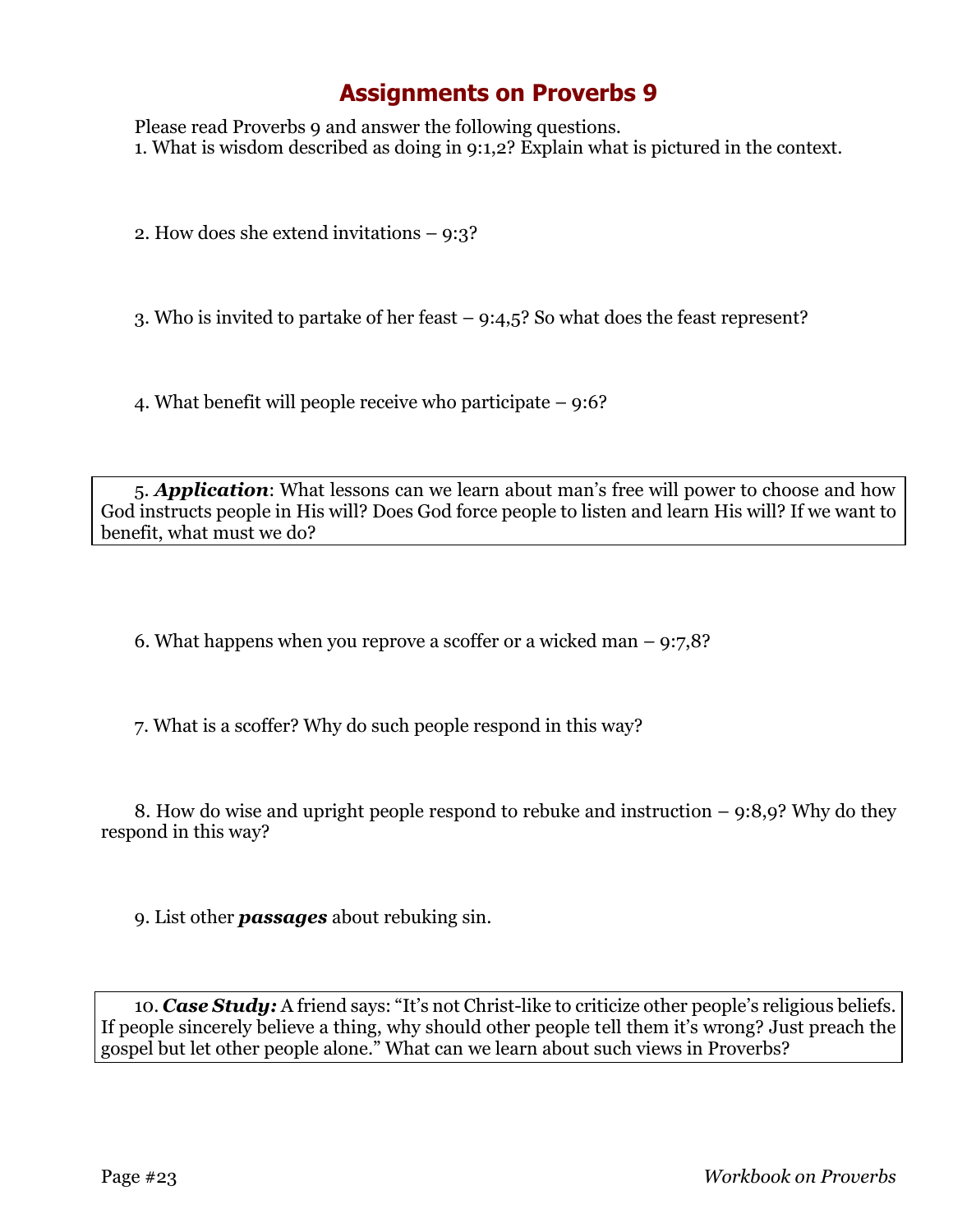11. From what source can we get wisdom – 9:10? Where else does the teach book this?

12. What benefits can we receive if we participate in the feast wisdom offers – 9:11?

13. Who ultimately benefits if you participate in the feast wisdom offers – 9:12? If you scoff and reject wisdom, who ultimately suffers the consequences? Explain.

14. *Application*: Can other people help you gain wisdom? Who ultimately determines the wisdom that you obtain? What lessons should we learn?

15. What other woman has a feast to offer? How is she described – 9:13?

16. How does she invite people to participate in her feast – 9:14,15?

17. *Application*: What can we learn from the fact that evil and foolishness invite and entice people to participate? Can Satan compel people against their will to be evil?

18. How does evil appeal to some people – 9:17? Explain.

19. Explain the concept of stolen waters in contrast to drinking from one's own fountain in sexual matters as discussed in chapter 5. What lesson should we learn?

20. What happens to those who accept the foolish woman's invitation – 9:18?

21. *Application*: What lesson can we learn from the fact that there are 2 feasts offered in this chapter? When God offers a blessing, what can we expect Satan to do?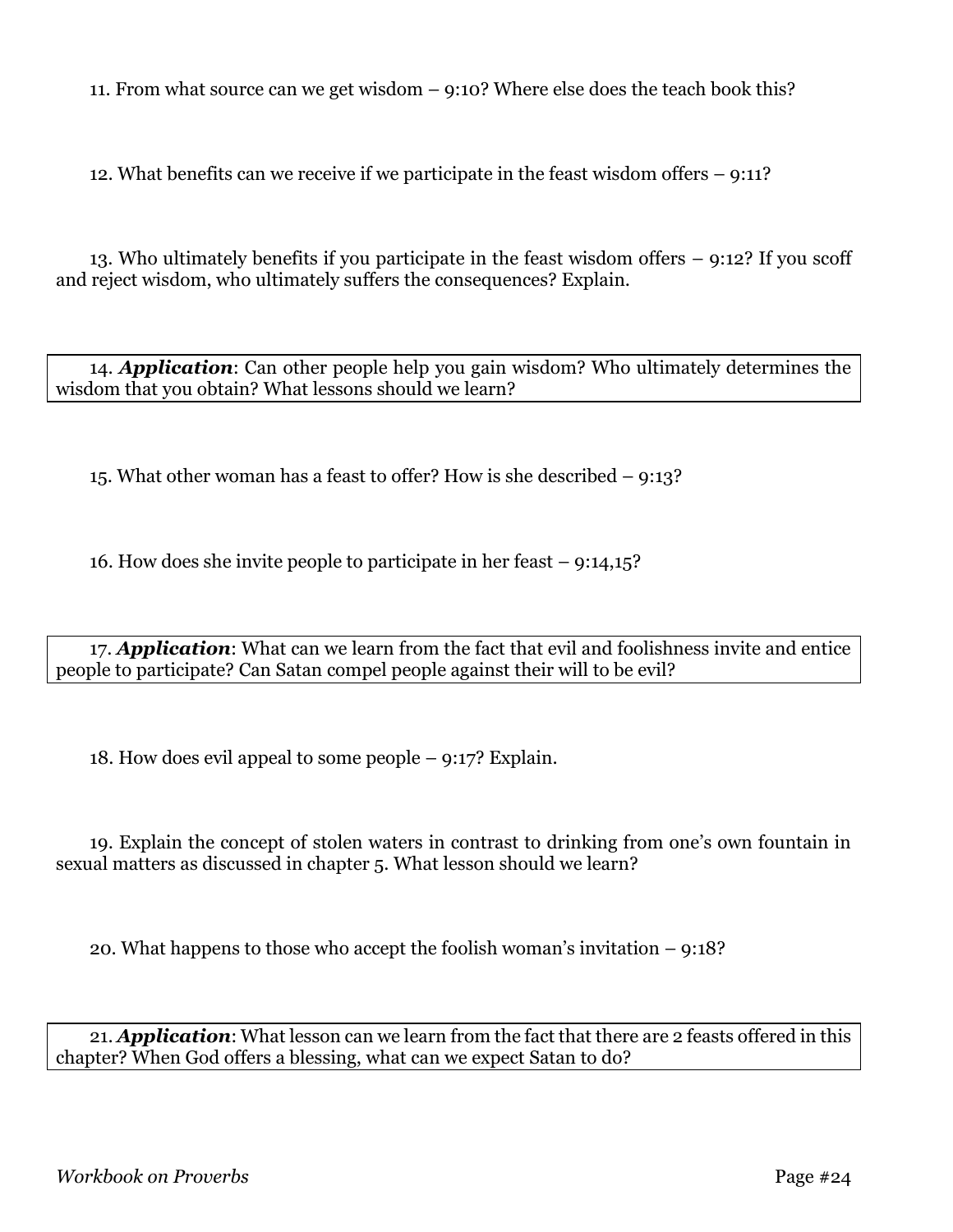Please read Proverbs 10 and answer the following questions.

1. How does the conduct of the child affect the parents – 10:1? List other *passages* about parents raising their children.

2. How does the Lord distinguish the righteous from the wicked – 10:2,3?

3. How is diligence better than laziness – 10:4,5? What should children learn?

4. Explain the contrast between the memory of the righteous and that of the wicked – 10:7. Why is this so?

5. How does a truly wise man view God's commands – 10:8? *Define* "prate." How does this differ from wisdom?

6. How does integrity compare to perverseness – 10:9? How does this happen and why does it matter?

7. Explain how the speech of righteous people becomes a source of life – 10:11. (Think: In what sense does winking with the eye cause trouble – 10:10?)

8. How does love cover sin – 10:12? Does this mean we should simply overlook the sins of others? List other *passages* that help. (Think: List ways that hatred stirs up strife.)

9. How does the speech of wise people differ from that of foolish people according to 10:13,14? Explain why a fool needs a rod for his back.

10. How is the wealth of a rich man viewed in contrast to the poverty of a poor man – 10:15? But what is more important than wealth or poverty – verse 16?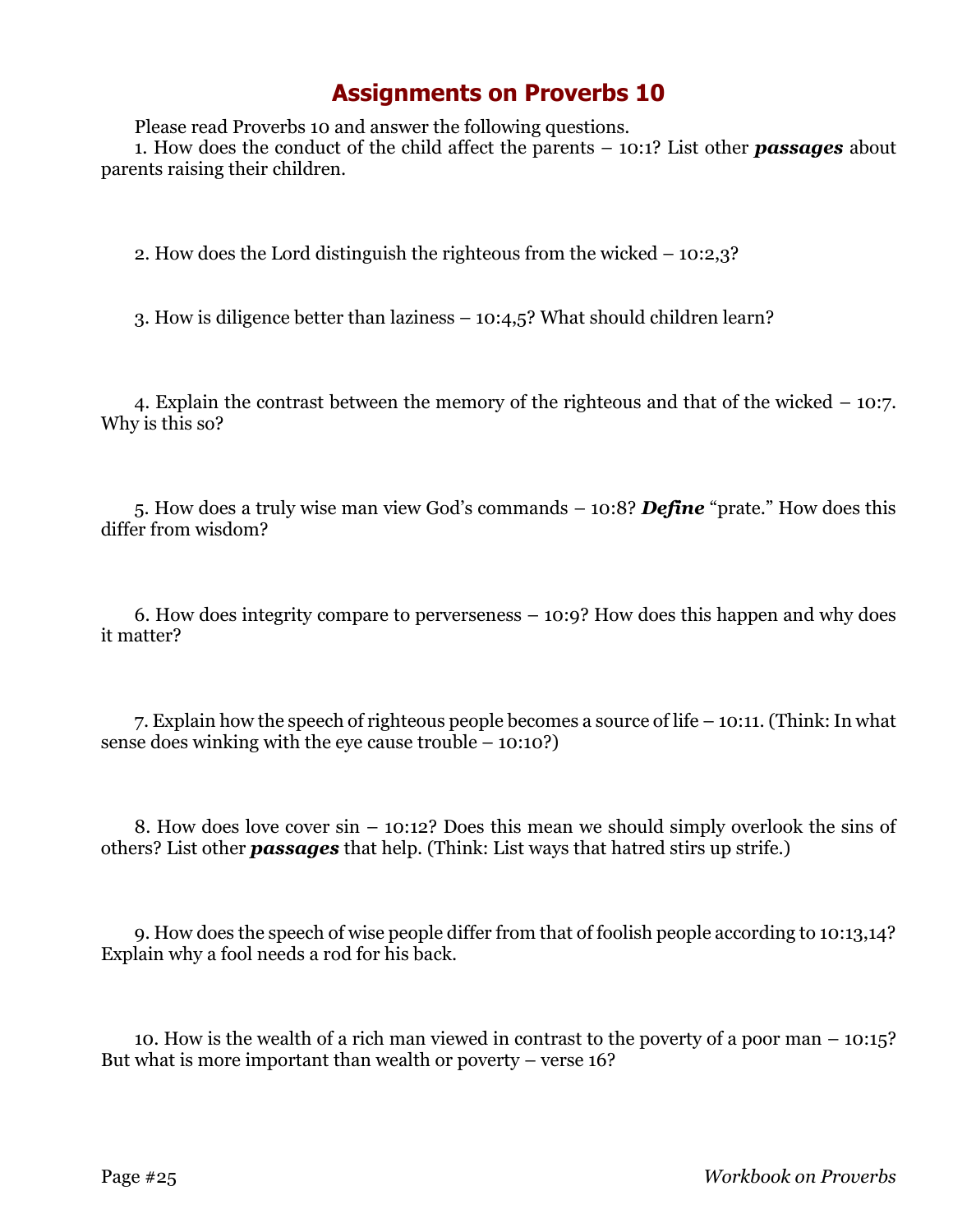11. According to 10:17, why is it important to have the proper attitude toward instruction as compared to reproof? How does this differ from the way people often think?

12. In what sense is hiding hatred a form of lying – 10:18? Why is slander foolish?

13. *Application*: Explain why there is danger in being a person who speaks a lot – 10:19. Is the solution to simply remain quiet – 10:20,21? Explain.

14. What can we know to be true about the blessings that God gives – 10:22? How does this differ from the way people sometimes treat one another?

15. How do foolish people often view sin – 10:23? Explain why this is a mistake.

16. What are some fears that wicked people may have that are likely to come true  $-10:24,25$ ? What are some desires that righteous people have that are likely to come true?

17. How does a lazy man's conduct affect those around him – 10:26? Give examples.

18. What blessings are described for righteous people in verses 27-29 as compared to the results of wickedness?

19. *Application*: List other *passages* that talk about inhabiting or inheriting the land or the earth, especially in the Old Testament. Explain how this was a special promise in the Old Testament, and how it would apply to us today.

20. How does the speech of the righteous compare to that of the wicked – 10:31,32? Give examples.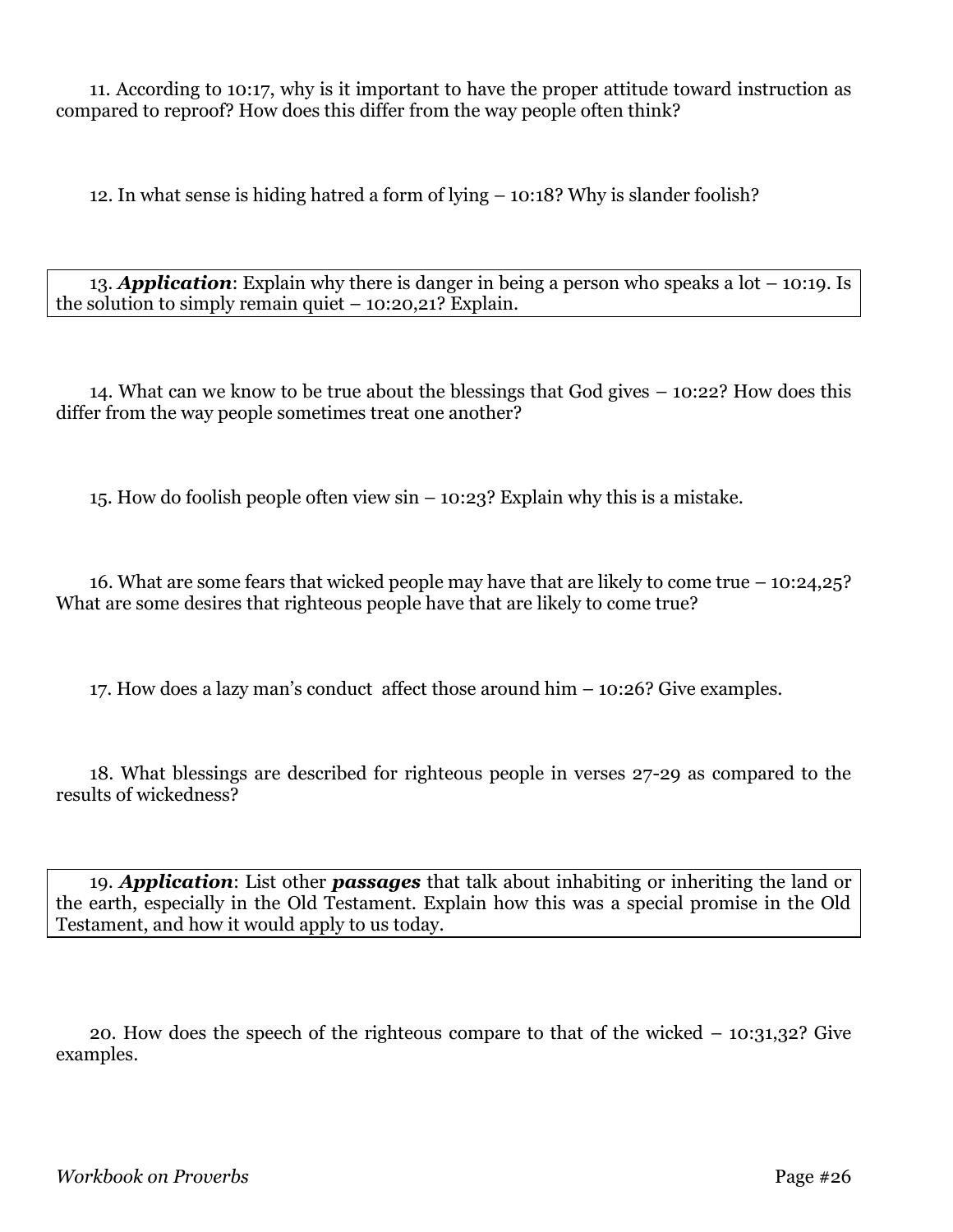Please read Proverbs 11 and answer the following questions.

1. Explain the significance of a false balance as compared to a just weight – 11:1. List other *passages* that teach the importance of honesty in business dealings.

2. List some ways that pride can lead to shame – 11:2. Explain why humility is wise.

3. How does Solomon contrast the nature of the upright person as compared to the unfaithful person in 11:3? Explain why this is so.

4. What advantage does righteousness have over riches according to 11:4? Give examples that illustrate this limitation of what wealth can accomplish.

5. *Application*: Give examples in which unfaithfulness may cause a person to be ensnared by their own lusts – 11:5,6. How does righteousness deliver people from these problems?

6. Do wicked people have hopes and expectations – 11:7,8? List some they might have. What does Solomon say happens to these hopes and expectations?

7. What are some ways that people may harm others by their speech – 11:9? How can righteousness deliver people from such problems?

8. *Application*: How should the people of a city view those who are righteous as compared to those who are wicked? List some ways that upright people are a blessing to a society as compared to the harm caused by wicked people.

9. How does wisdom or the lack thereof affect how people use private information – 11:12,13? Is it always wrong to reveal such information about other people? Explain.

10. What advantage does obtaining advice from others have – 11:14? Explain some ways this may be true. (Note: See 6:14 for a discussion about surety  $-11:15$ .)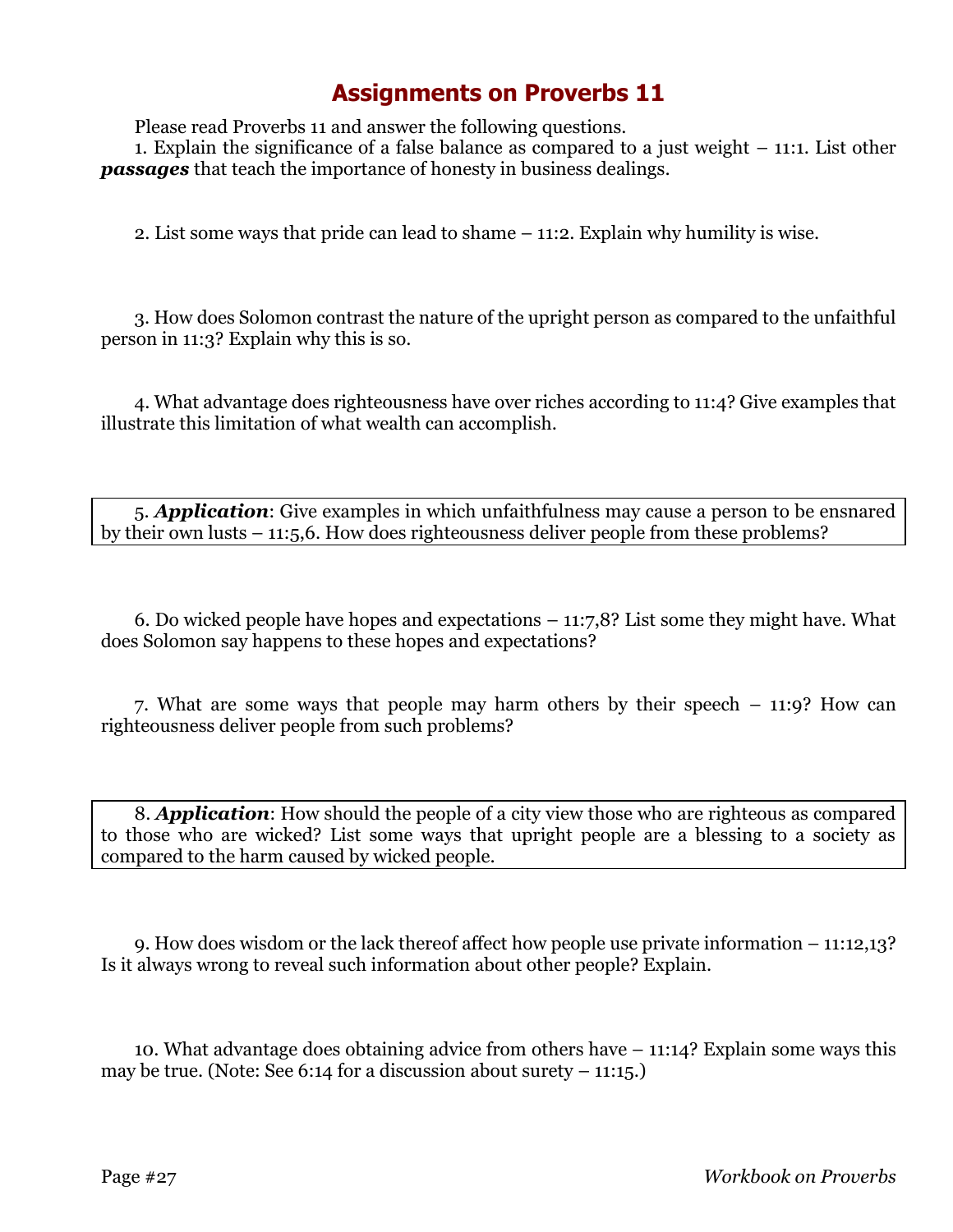11. What kind of woman truly deserves to be honored – 11:16? How does this contrast to the way people often view women?

12. Who ultimately benefits when a person is merciful or suffers if he is cruel – 11:17? Explain some ways this may be true.

13. Explain some ways in which wickedness is deceptive – 11:18-20? How does this contrast to the reward of righteousness?

14. Explain some ways that wicked people may try to work together to avoid punishment – 11:21. What is the proper way to be delivered from punishment?

15. How is the loveliness or beauty of some women illustrated in 11:22? Explain.

16. What characterizes the desires of righteous people – 11:23? Regardless of the desires of wicked people, what can they expect?

17. *Special Assignment:* Who benefits when a person is generous and who suffers when a person is stingy according to 11:24-26? Explain the sense in which this is true and give examples.

18. List other *passages* about the danger of trusting in riches – 11:28. State some reasons why riches cannot be trusted.

19. What are some ways in which wicked people sometimes cause trouble for their own families – 11:29? What consequences often follow?

20. What is one of the most important ways that righteous people can be a blessing to other people – 11:30? List other *passages* about the importance of leading other people to the truth.

21. What are some ways that righteous people are sometimes recompensed even on the earth in contrast to sinners  $-11:31?$ 

*Workbook on Proverbs* Page #28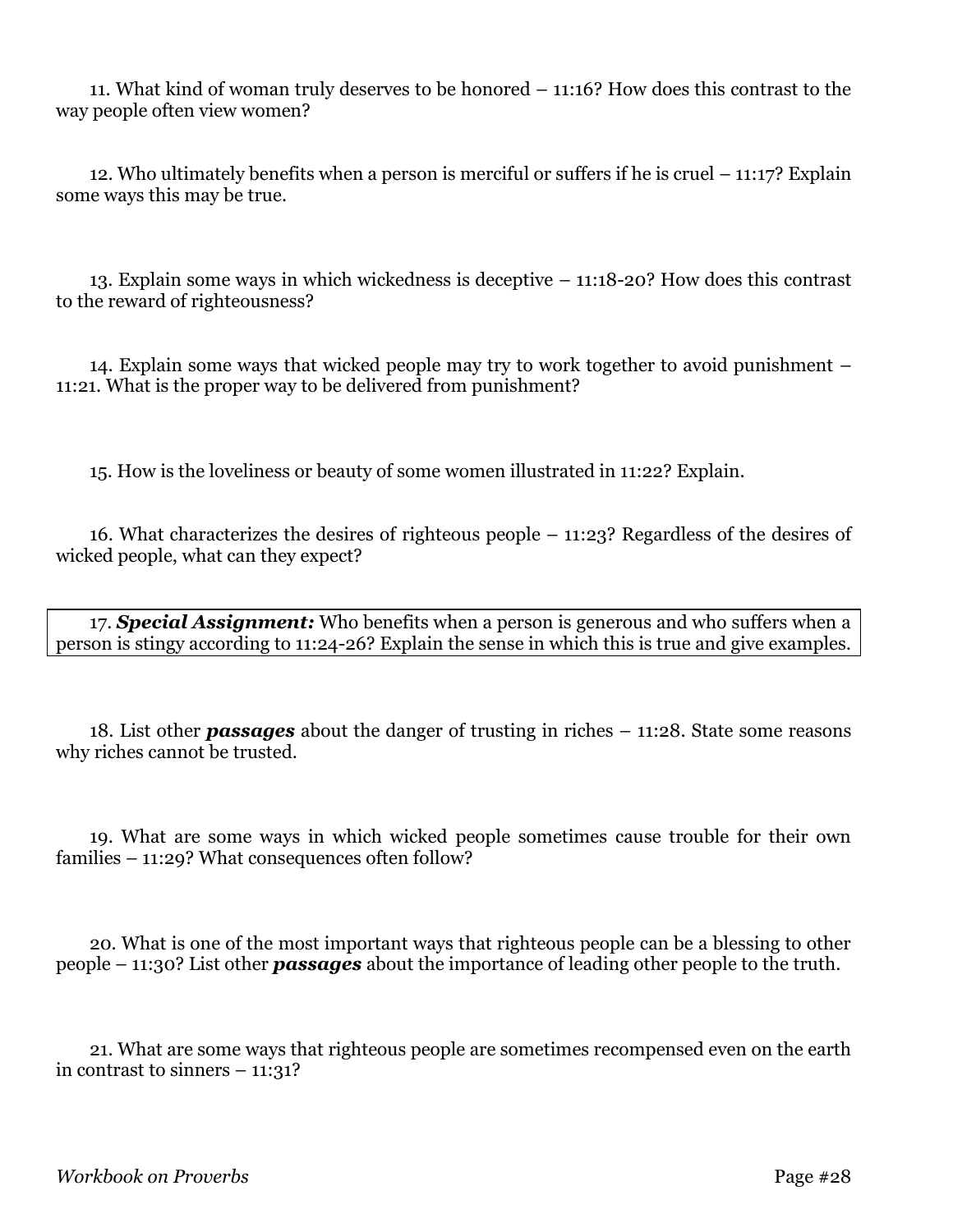Please read Proverbs 12 and answer the following questions. 1. Why should instruction be valued – 12:1? What does this mean about reproof?

2. What are wicked devices – 12:2? How does this relate to our relationship to God?

3. What benefit does righteousness have that wickedness does not have according to 12:3 & 7? In what sense is this true?

4. *Application*: What effect can a wife have for good or bad on her husband – 12:4? What should we learn about choosing a spouse and how we should treat our spouses?

5. How does the thinking of good people compare to that of evil people according to 12:5? Explain the importance of this principle.

6. How does the speech of good people compare to that of evil people according to 12:6? Give examples.

7. How should people view a man of wisdom as compared to a man of a perverse heart – 12:8? How does this compare to the views of our society?

8. What is more important according to 12:9 than whether or not one is honored or esteemed in the eyes of others? Think of examples that illustrate the point.

9. *Special Assignment:* What does 12:10 teach about attitudes towards animals? List other *passages* about our relationship with animals, then give examples of applications.

10. What benefit comes from hard work – 12:11,12? What lesson should be learned about pursuing goals of relatively little value?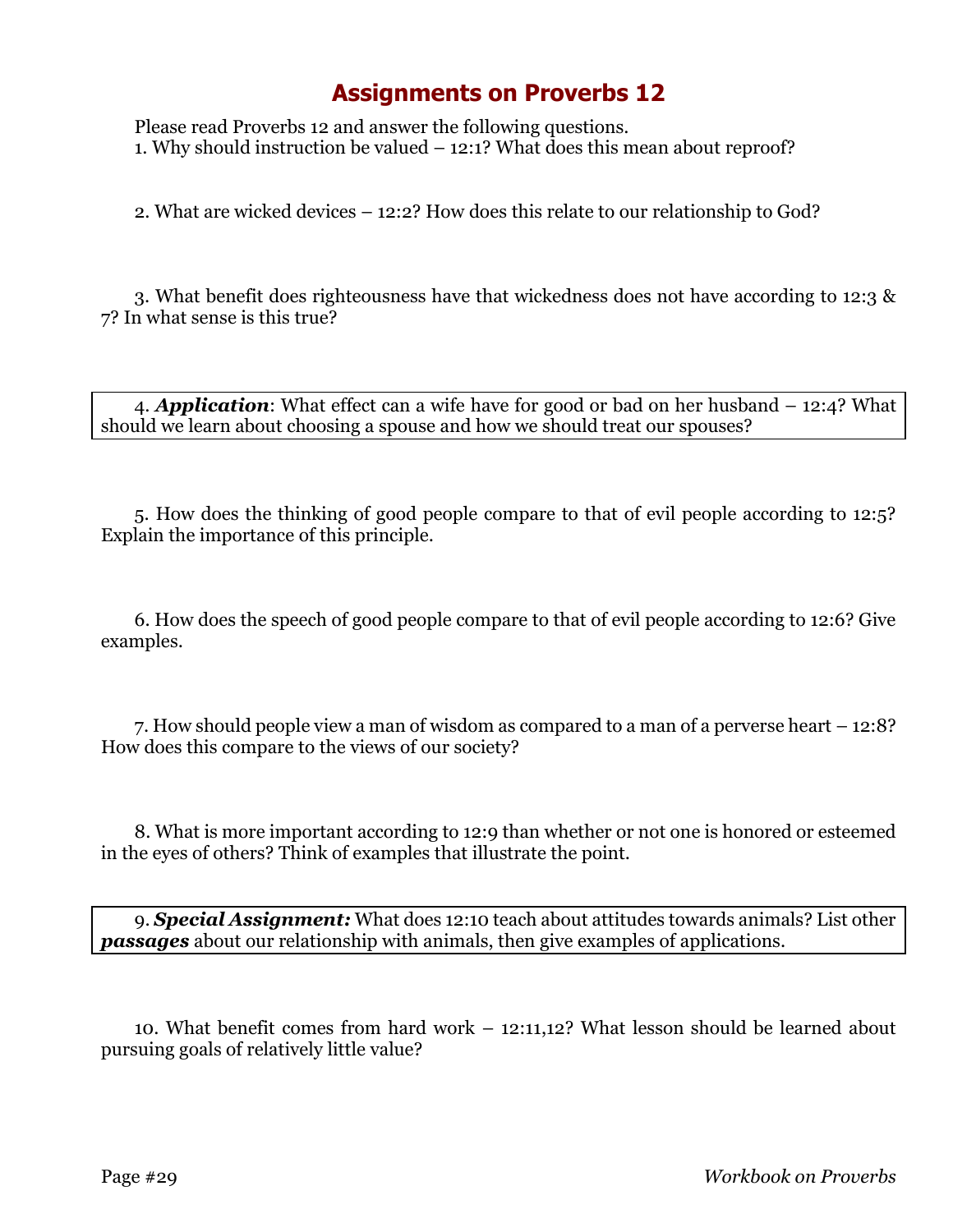11. What can cause a snare to the wicked person according to 12:13,14? How does this contrast to the results of the speech of good men?

12. How does a fool view his conduct – 12:15? Is this the correct view? What should he do instead? Give examples.

13. What kind of conduct is foolish according to 12:16? List other *passages* about controlling our anger.

14. How is our character revealed in our speech according to 12:17,18? What consequences can our speech have?

15. Truthful speech leads to what consequences – 12:19,20? When people who devise evil speak, what is the result?

16. What principles that we have studied in the book of Proverbs are stated again in 12:21,22?

17. *Application*: Explain and give examples that show when it is wise to conceal knowledge rather than to proclaim everything that we think – 12:23.

18. What are the consequences of laziness versus diligence according to 12:24?

19. What benefit can good words accomplish according to 12:25? What should we learn?

20. Why is the influence that friends have on one another important – 12:26? List other *passages* about the importance of influence.

21. How is the lazy man described in 12:27? Explain.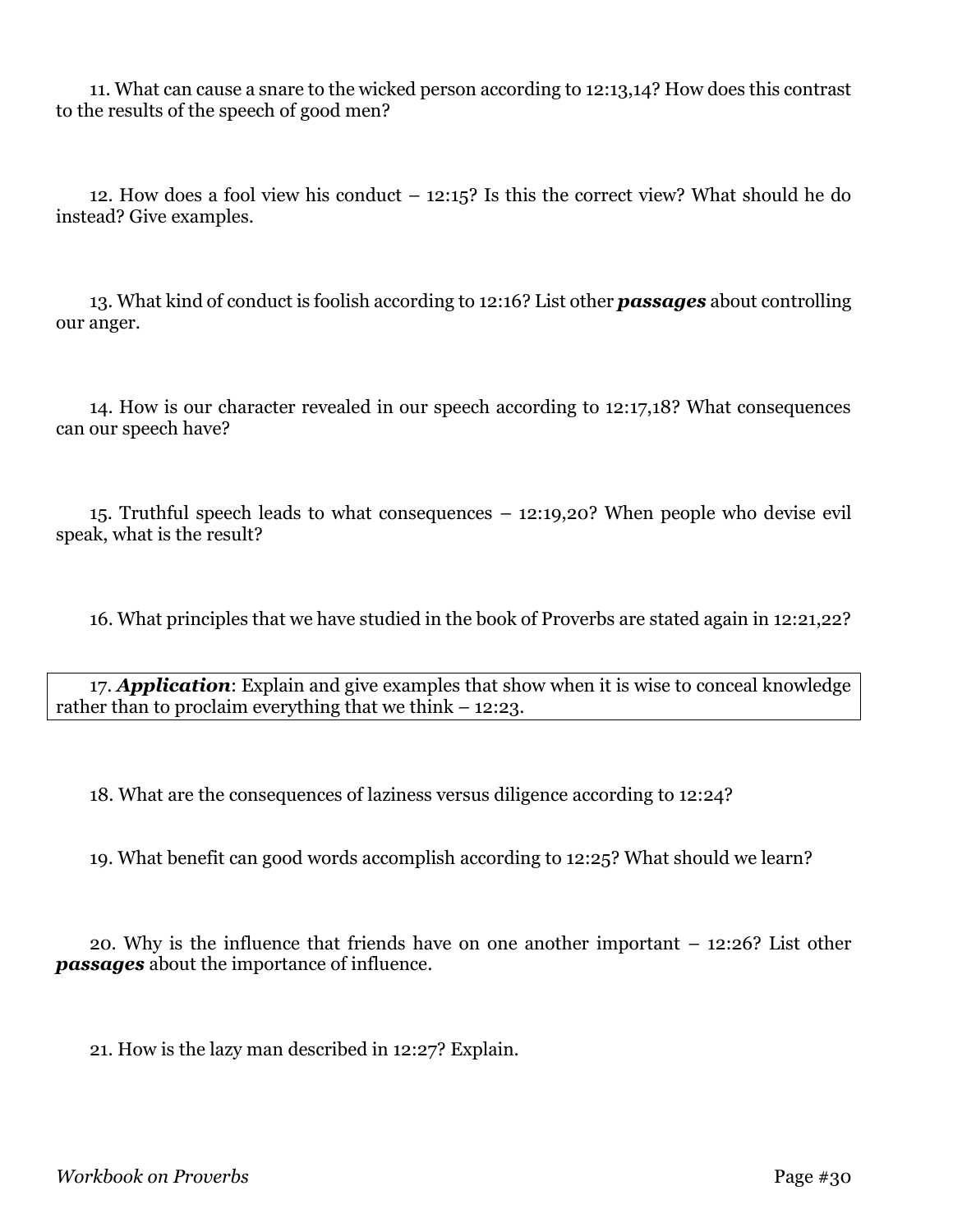Please read Proverbs 13 and answer the following questions.

1. What will wisdom lead a child to do  $-$  13:1? Give examples of influences that may lead a child not to listen.

2. In what ways may a man benefit from his own speech – 13:2? On what does an unfaithful man feed?

3. What should a person do with his speech – 13:3? What benefits does it produce?

4. What consequence does laziness lead to as compared to diligence – 13:4?

5. How should we view lying – 13:5? How does this contrast to wicked men? (We have seen verses like verse 6 several times before.)

6. Explain how one can be rich yet have nothing, and another can be poor and yet have great riches – 13:7.

7. What may a rich man be required to use his riches for – 13:8? What advantage does a poor man have?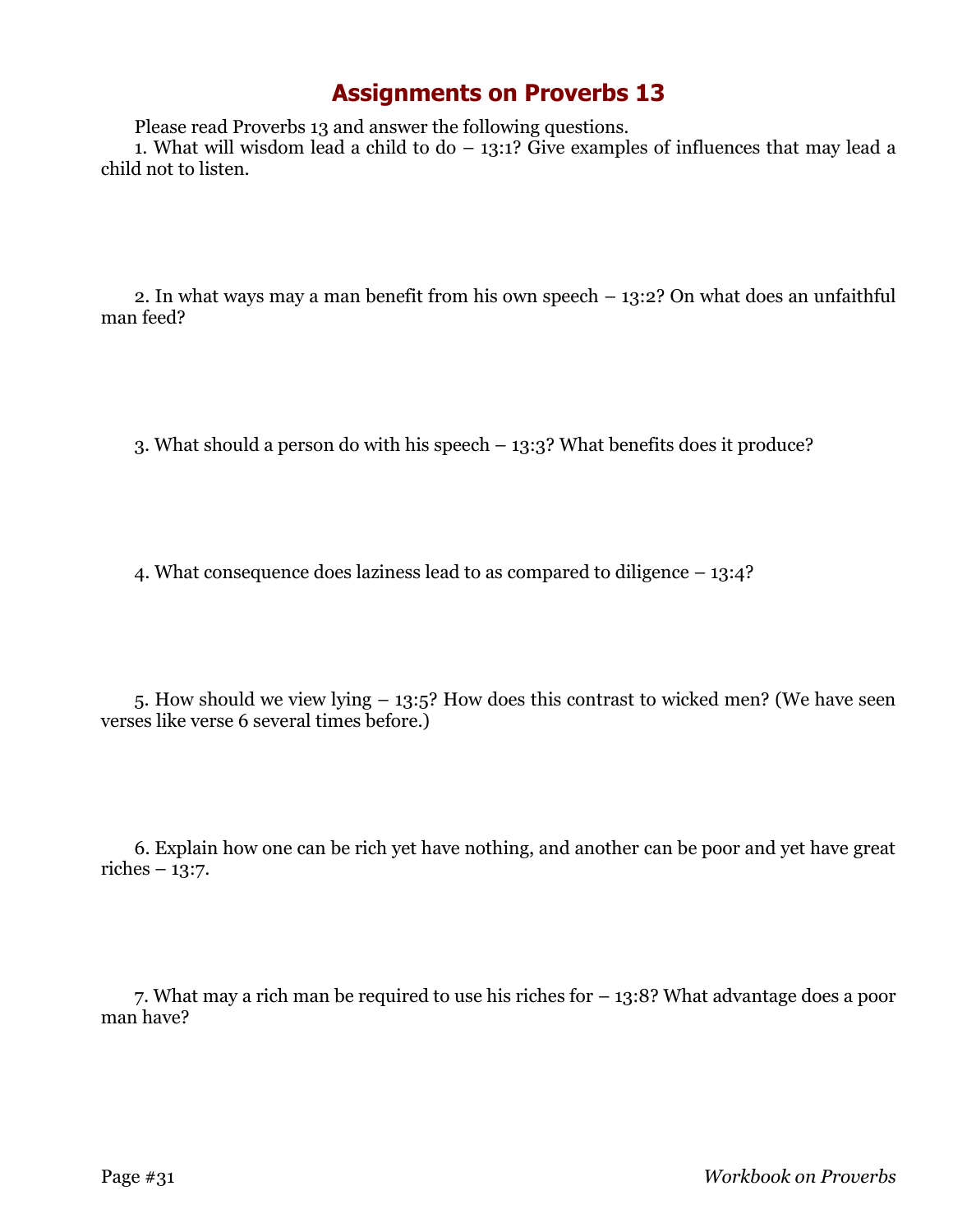8. What do you think the words "light" and "lamp " refer to in 13:9? Explain the verse.

9. What problem does pride cause according to 13:10? Explain how this can happen. What can lead to wisdom instead?

10. How does dishonest wealth contrast to honest labor in 13:11? Explain the point.

11. How does the pain of waiting for a desired event compare to the joy of receiving it – 13:12?

12. How should we view God's word according to 13:13? What consequence follows if we do not?

13. *Application*: What blessings do wisdom and understanding lead to according to 13:14,15? List some examples that illustrate the difficulties that may come to those who are unfaithful.

14. Explain how a prudent man acts – 13:16. What does a foolish person do instead?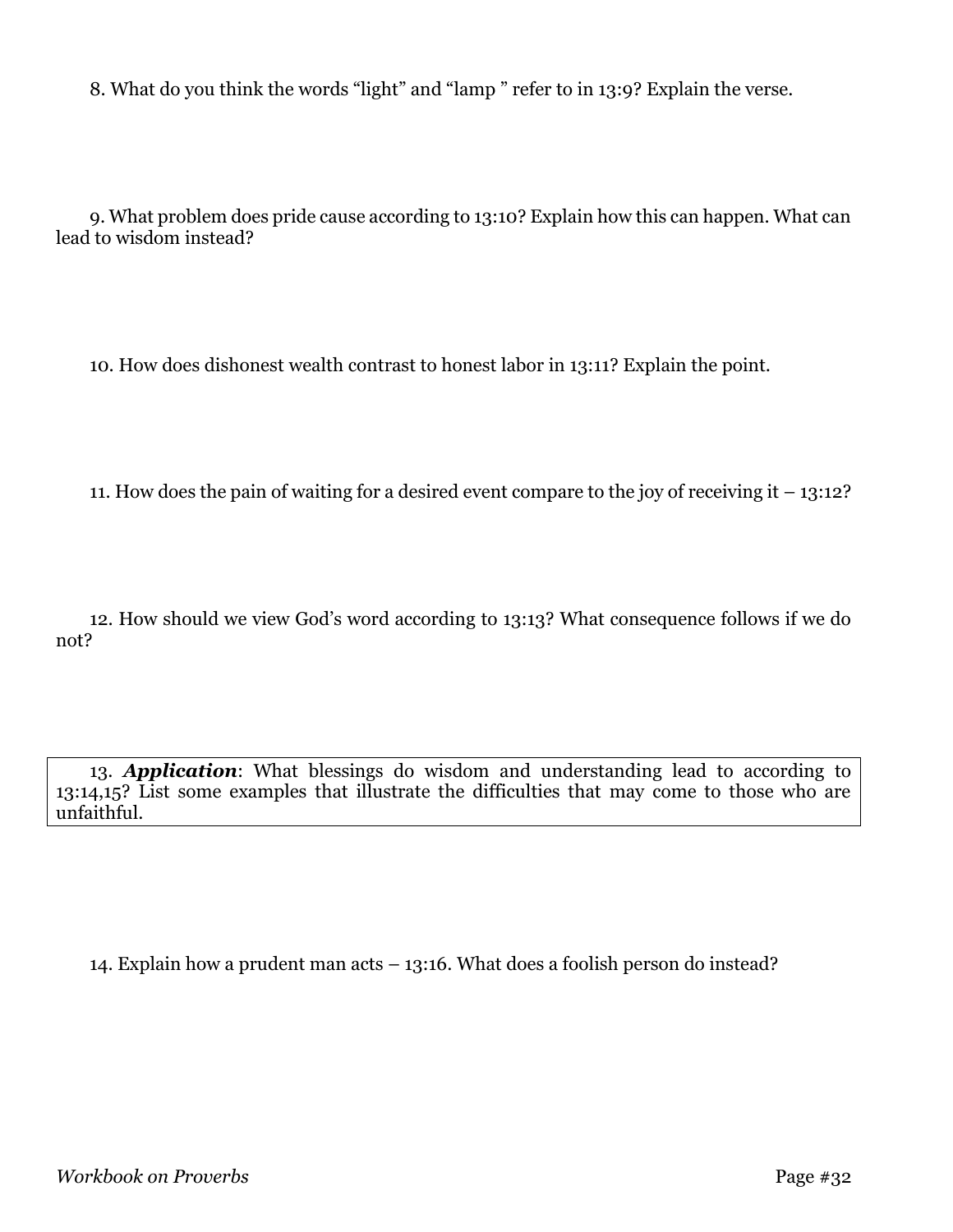15. Explain how a wicked messenger can cause trouble in contrast to a faithful ambassador – 13:17.

16. What are the advantages of correction and reproof according to 13:18? Explain.

17. What benefit comes from fulfilling a desire – 13:19? How do foolish people act instead?

18. *Application*: What lessons should we learn about choice of companions according to 13:20? List other *passages* and give examples to illustrate the lesson.

19. Explain what inheritance a good man leaves for future generations – 13:22. What happens instead to the wealth of sinners? Explain how this is so. (Verse 21 is similar to other verses we have already studied.)

20. How might a poor man meet his needs – 13:23? What happens instead because of injustice?

21. *Application*: How should parents train their children according 13:24? List other similar *passages*. Summarize what the Bible teaches about spanking.

22. What advantages does righteousness have over wickedness according to 13:25?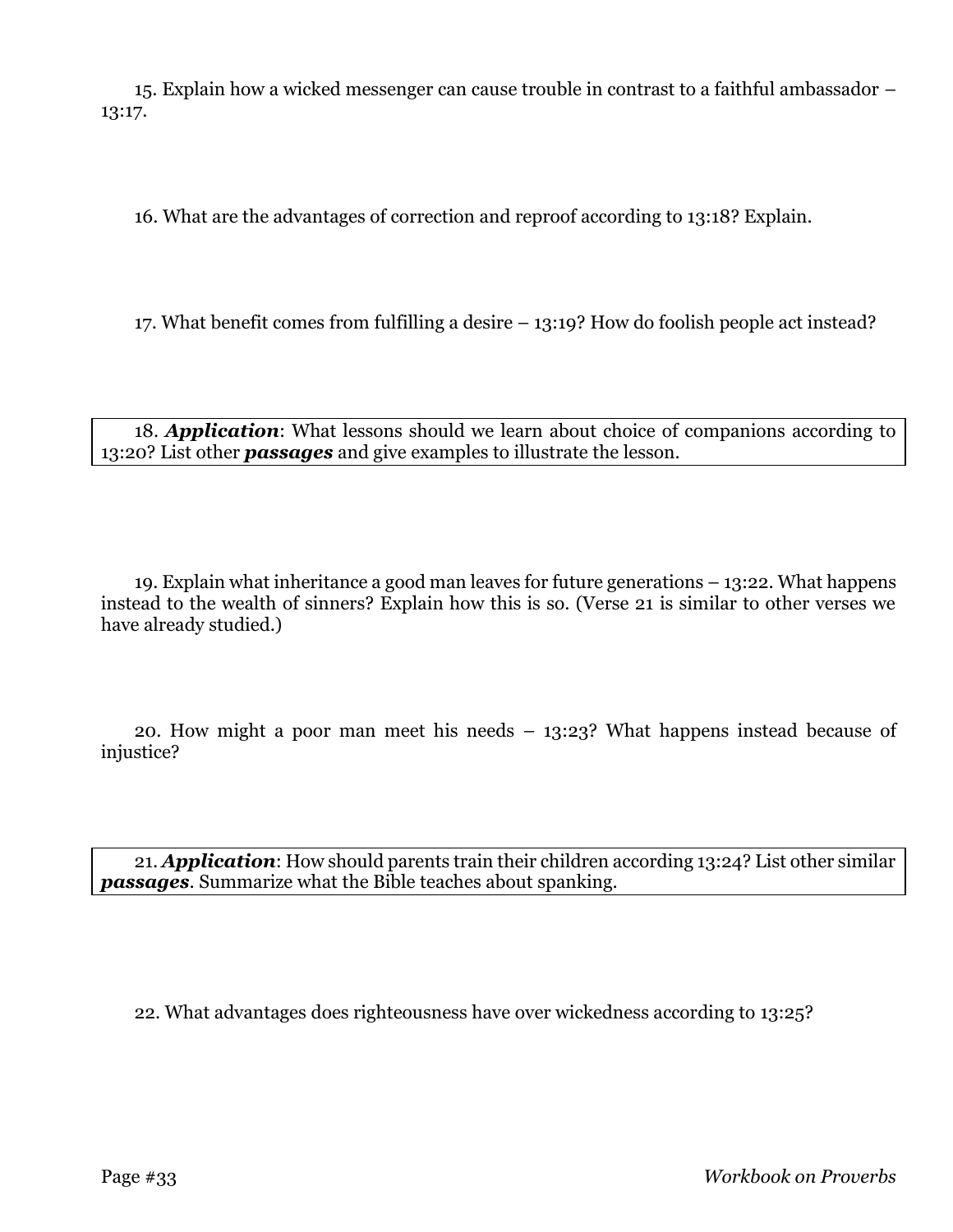Please read Proverbs 14 and answer the following questions.

1. How does a wise woman differ from a foolish woman according to 14:1? Give examples of ways this is true.

2. What application would 14:2 have to those who deny that obedience to God is essential in order to be acceptable before Him?

3. How does the effect of foolish speech compare to the effect of wise speech – 14:3?

4. Explain the illustration of the oxen in 14:4. List some other applications where the same principle is true.

5. What distinction does 14:5 make between witnesses?

6. *Application*: What happens when a scoffer attempts to find wisdom – 14:6? What advantage does a wise man have? Give some examples that illustrate this difference.

7. *Application*: What applications can we make from 14:7 regarding seeking advice from people who have demonstrated that they do not properly understand the word of God?

8. How do foolish people view sin – 14:8,9? Give some examples from real life.

9. What can one person never fully appreciate about another person – 14:10?

10. Though wicked people may appear to prosper in this life, what can we be sure will be the end result – 14:11?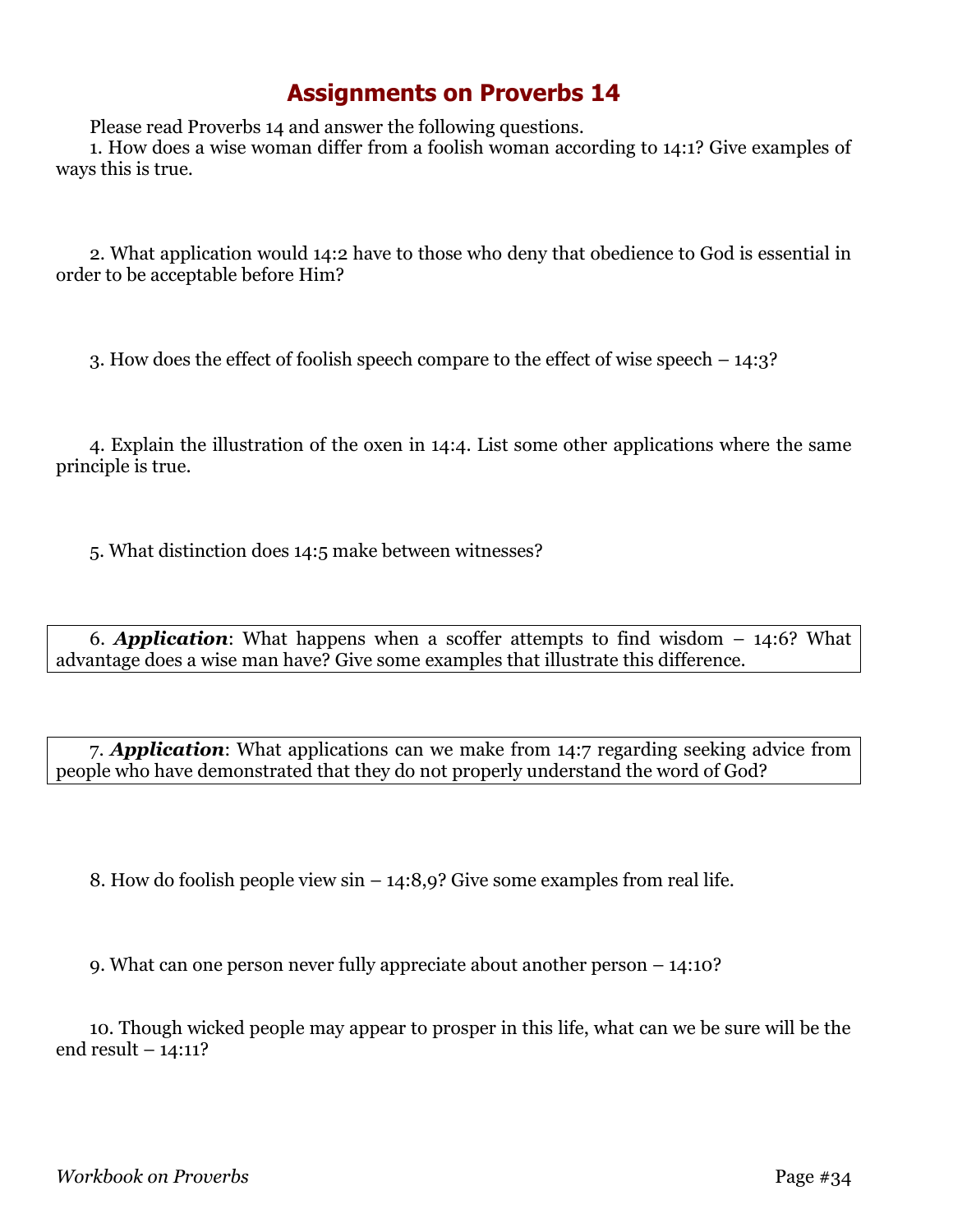11. *Application*: According to 14:12, what is the danger of following human wisdom? Give some examples that illustrate how people often follow what seems right to them rather than following the word of God.

12. What may be true of people even as they laugh and appear happy – 14:13?

13. Where does backsliding begin and what is the consequence – 14:14?

14. As compared to a simple person, how does the wise person respond differently to the things he hears– 14:15? Explain why this is especially important in spiritual matters.

15. Why is it that a foolish person often cannot be convinced to change his ways – 14:16? How does this differ from a wise person?

16. What problems are caused by quick temper – 14:17? Give illustrations. (Note: Verse 18 teaches principles we have studied a number of other places.)

17. How will evil people sooner or later treat good people – 14:19? How does this differ from the way good people are often treated in this life?

18. How do people often treat those who are poor as compared to those who are rich – 14:20,21? Explain why this is so.

19. How does devising good differ from devising evil – 14:22? Is it enough to want to do good, or is more required in order to actually do good? Explain the lessons we can learn.

20. What sometimes hinders people from laboring profitably – 14:23? What lesson should we learn?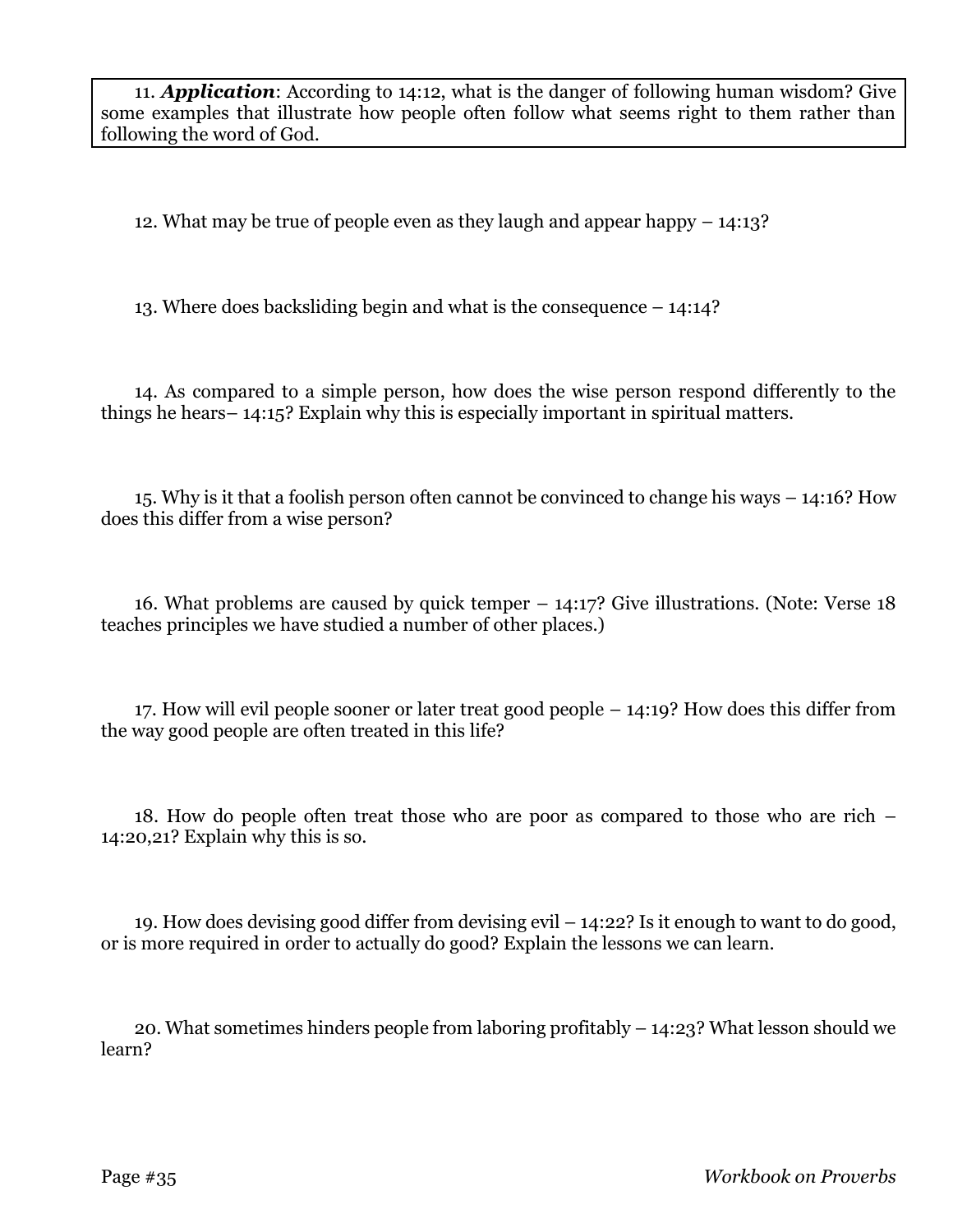21. Are riches always bad – 14:24? Who knows how to properly benefit from riches? Explain some ways this may be true.

22. What benefit can speaking the truth have according to 14:25? In what ways can this be true especially spiritually?

23. Describe some blessings that come from properly serving the Lord – 14:26,27.

24. What does a king need to have honor and avoid a downfall – 14:28? Explain.

25. What does 14:29 teach about anger? Is anger always sinful? What is the danger of anger?

26. *Define* envy. What effect does it have according to 14:30? List some things for which people sometimes envy others.

27. How should we treat the poor according to 14:31? What is the consequence of failing to do so? Explain.

28. What is the effect of foolishness and wickedness according to 14:32,33? What is the effect of righteousness and wisdom? Explain the meaning.

29. *Application*: What is the effect of righteousness or sin upon a nation – 14:34? List some Bible examples that illustrate the point. What lesson should we learn for today?

30. How should rulers treat those who are wise as compared to those who cause shame – 14:35? Do rulers always follow this rule? What should we learn?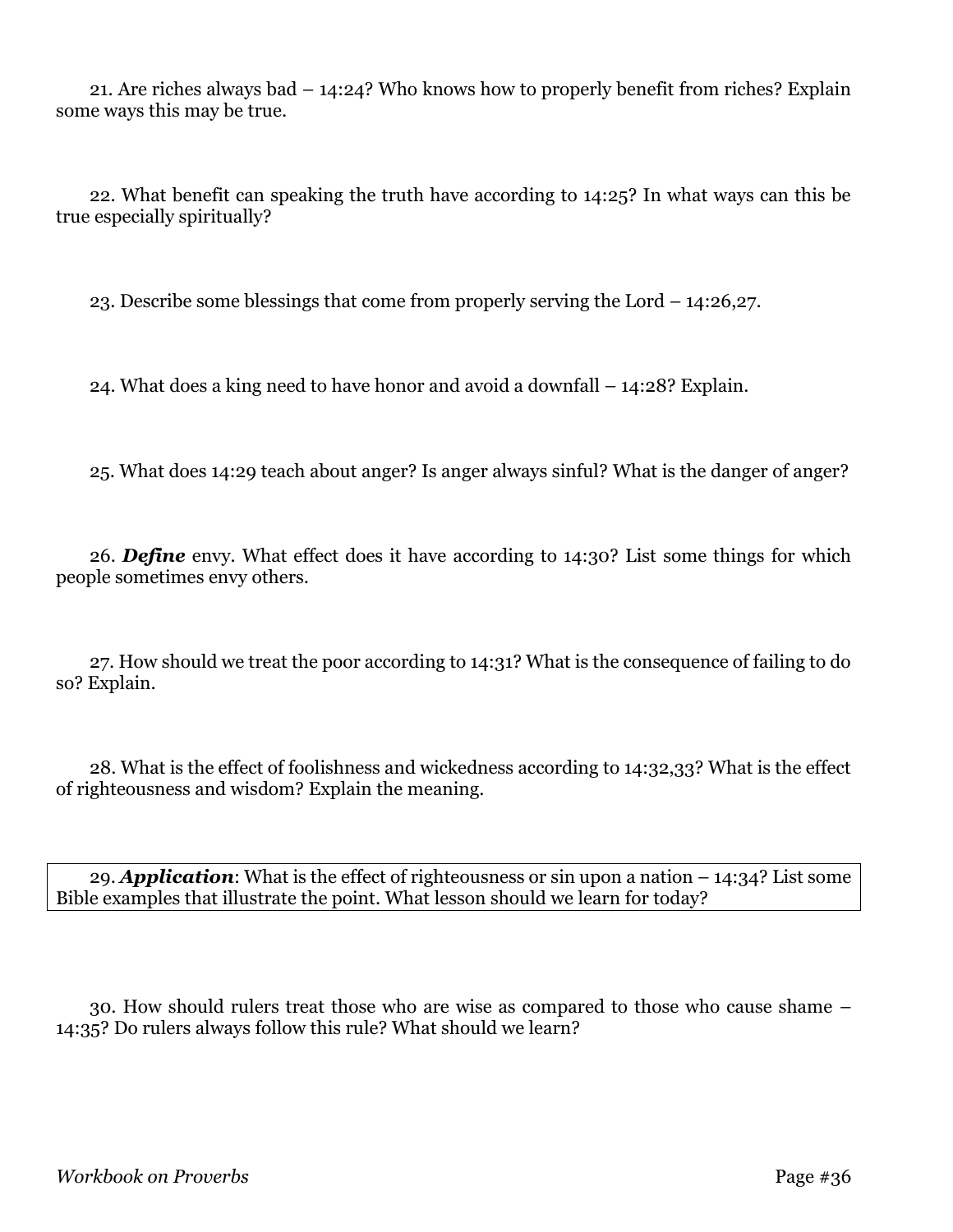Please read Proverbs 15 and answer the following questions. 1. Why is a soft answer important  $-15:1$ ?

2. *Application*: Does verse 1 mean we should never rebuke sin or speak firmly? Explain and give examples of the proper application of the principle.

3. Give examples of right use of knowledge (vs. foolish speech). Note 15:2,4, & 7.

4. What does God observe? Note 15:3 and 15:11. What should we learn?

5. What attitude should a child have toward his parents' instructions – 15:5?

6. What reward does wickedness lead to  $-15:6$ ? So, what kind of treasure does righteousness bring to a house?

7. *Special Assignment:* How does God view the worship of the wicked as compared to the prayers of the upright – 15:8,9? Explain some lessons we can learn about worship and give examples. (See also 15:26 and 15:29.)

8. What consequences come to those who forsake the way and hate correction – 15:10?

9. How does a scoffer respond to correction – 15:12? Give examples.

10. How do cheerfulness and sorrow affect a person? Note 15:13,15,30.

11. How is a person's character demonstrated by what he feeds upon – i.e., the interests he pursues – 15:14? Give examples.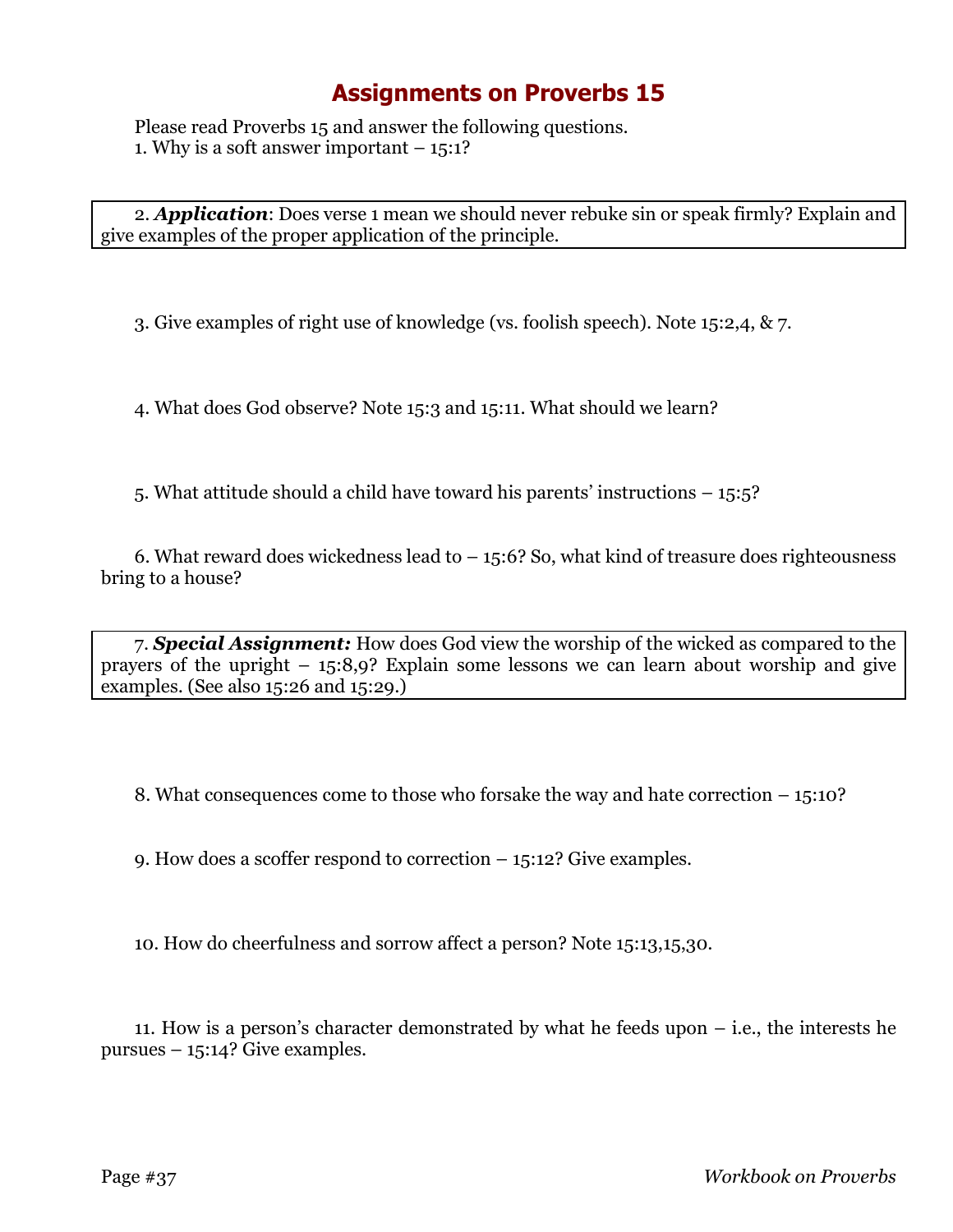12. What is more important than wealth/treasure – 15:16,17,27? Explain why.

13. What problems are caused by being quick-tempered (vs. slow to anger) – 15:18?

14. What problem does a lazy man face (vs. an upright man) – 15:19? Explain.

15. How does a child bless or trouble his parents – 15:20?

16. How does a person who lacks discernment view foolishness – 15:21? How does our society illustrate this truth? (Note that the lesson of verse 22 has already been studied in 11:14.)

17. What is meant by a word spoken in due season – 15:23? How can this cause joy?

18. In what direction does the life of a wise man lead – 15:24? Explain.

19. What advantage does a widow have over a proud person – 15:25? Why?

20. *Application*: What lessons can we learn about speech from 15:28? Give some examples that apply the principle.

21. What is the benefit of heeding reproof as compared to disdaining instruction – 15:31,32?

22. What is necessary in order to receive instruction in true wisdom, and what is necessary in order to receive true honor – 15:33? Is this what our society generally believes? Explain.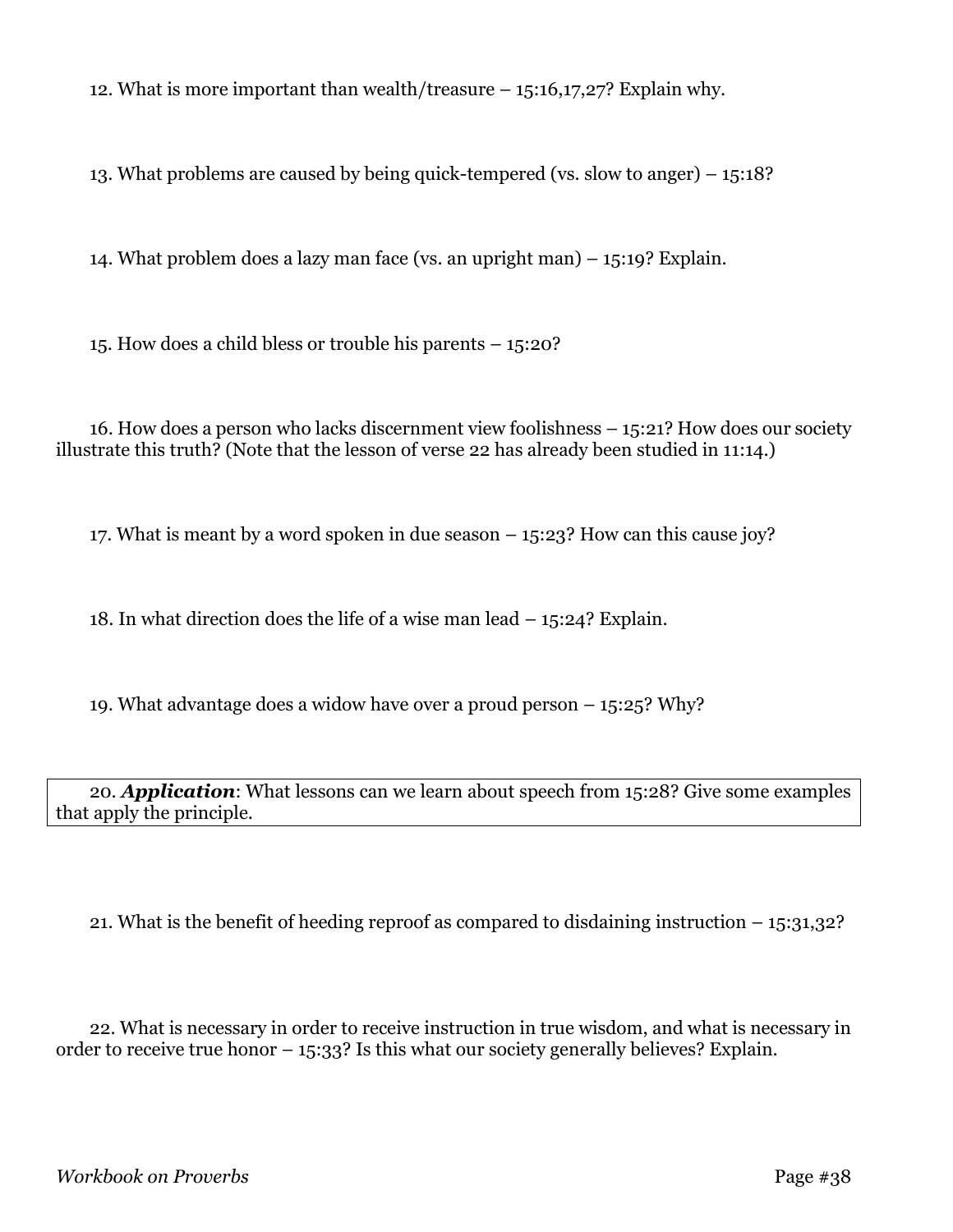Please read Proverbs 16 and answer the following questions.

1. What do we learn about the plans that people make according to 16:1 and also verses 9,33? List examples of people whose plans failed because God had other plans.

2. How does the way that people see themselves often differ from the way the Lord sees them – 16:2? Describe some methods people often use to try to justify themselves.

3. What does it mean to commit our works to the Lord – 16:3. How does it benefit?

4. What do we learn about God's work as Creator according to 16:4? In what sense is it true that He made the wicked for the day of doom?

5. How does God view pride – 16:5? Describe some ways that proud people sometimes plot to get their own way and still avoid suffering the consequences.

6. Name 2 things that are necessary for our atonement according to 16:6. Explain how both of these work together. What is also required of man?

7. What does God do for those who please Him according to 16:7? Give some Bible examples. Is this always true, or are there exceptions?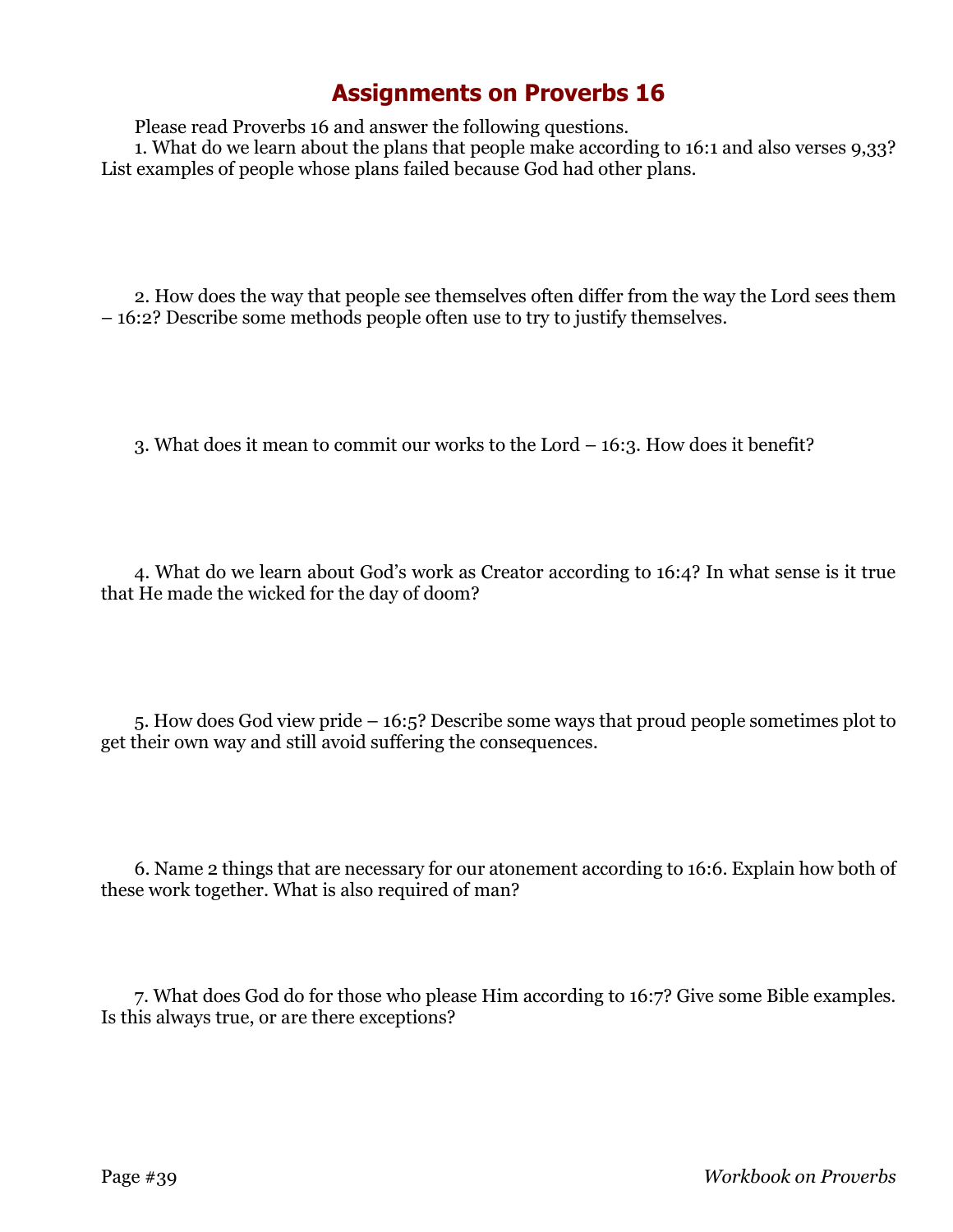8. What characterizes the speech of rulers according to 16:10? What responsibility does this place on them? What lesson should the rulers learn from this?

9. *Application*: What lesson should rulers learn according to 16:12? List some examples of ways in which this applies to rulers in our society today.

10. What should kings love and delight in – 16:13? Again, what application does this have to rulers today?

11. How is the wrath of the ruler compared to his favor – 16:14,15? What application does this have to us as citizens? (Note: 16:8,11,16 restate principles we have already studied.)

12. What path do the upright follow – 16:17? What blessing do they receive?

13. *Application*: Give some Bible examples of people whose pride led to a downfall – 16:18,19. What lessons should we learn?

14. What blessings come from trusting in God and heeding His word – 16:20? How does this relate to pride as compared to humility in verses 18,19?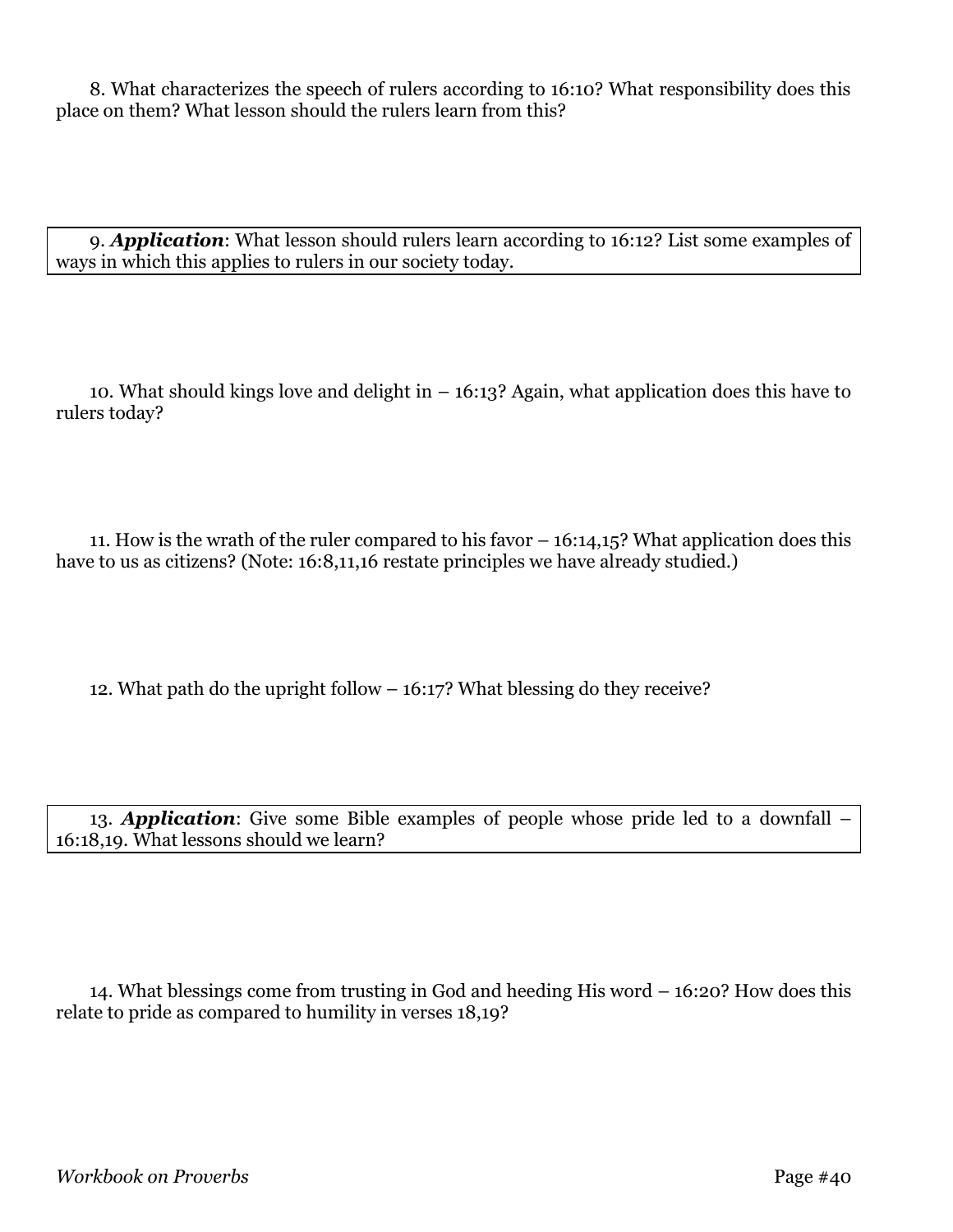15. What are the benefits of wisdom and sweetness of lips according to 16:21 and verse 23? Explain in what sense this is true.

16. What does it take to correct a fool – 16:22? What advantage does a person with understanding have? Explain how folly corrects a fool.

17. What are the benefits of pleasant words – 16:24? How can they properly be compared to a honeycomb? (Note that 16:25 is the same as 14:12, which we have already studied.)

18. In what way can a man's appetite benefit him – 16:26? Explain.

19. What characterizes ungodly people according to 16:27? What are the consequences – 16:28? Give examples of this kind of conduct.

20. How does a violent man treat his neighbor – 16:29? Does 16:30 relate to 16:29? Explain.

21. *Application*: What is the significance of silver hair – 16:31? Under what circumstances can it be an honor? What lessons should be learned by older people and by younger people?

22. *Application*: What is more difficult and more important than being a great warrior and conquer – 16:32? What lessons should we learn about self-control?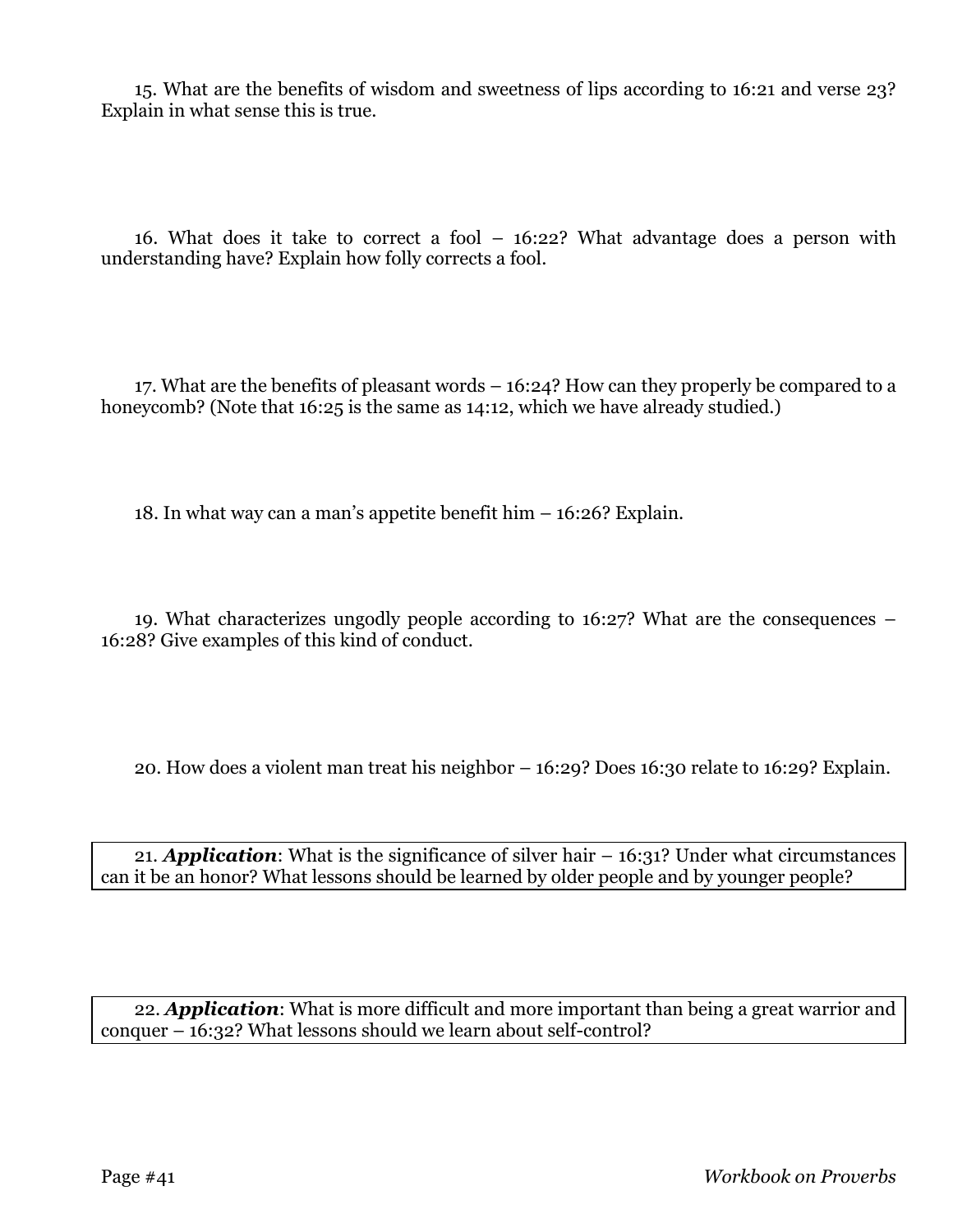Please read Proverbs 17 and answer the following questions.

1. What is more important than material prosperity according to 17:1? How does wealth often lead to strife?

2. What advantage might a servant have over one who is born into a family – 17:2? What lessons should we learn?

3. Explain how the refining of silver and gold illustrates how God deals with our hearts – 17:3. Notice 1 Peter 1:7.

4. How does our service to God influence what we are willing to listen to – 17:4? Give examples to explain the point.

5. How should we view the suffering of others, especially those who are poor, according to 17:5? What lessons should we learn?

6. What family relationships are described in 17:6, and how should we view them? Explain some ways that these concepts contrast with the views of a society that devalues family relationships like ours does.

7. What kinds of speech are unbecoming according to 17:7? Explain why each of these examples of speech is unbecoming. (Note that verse 8 can refer either to a gift or a bribe, depending on translation. What might be the meaning?)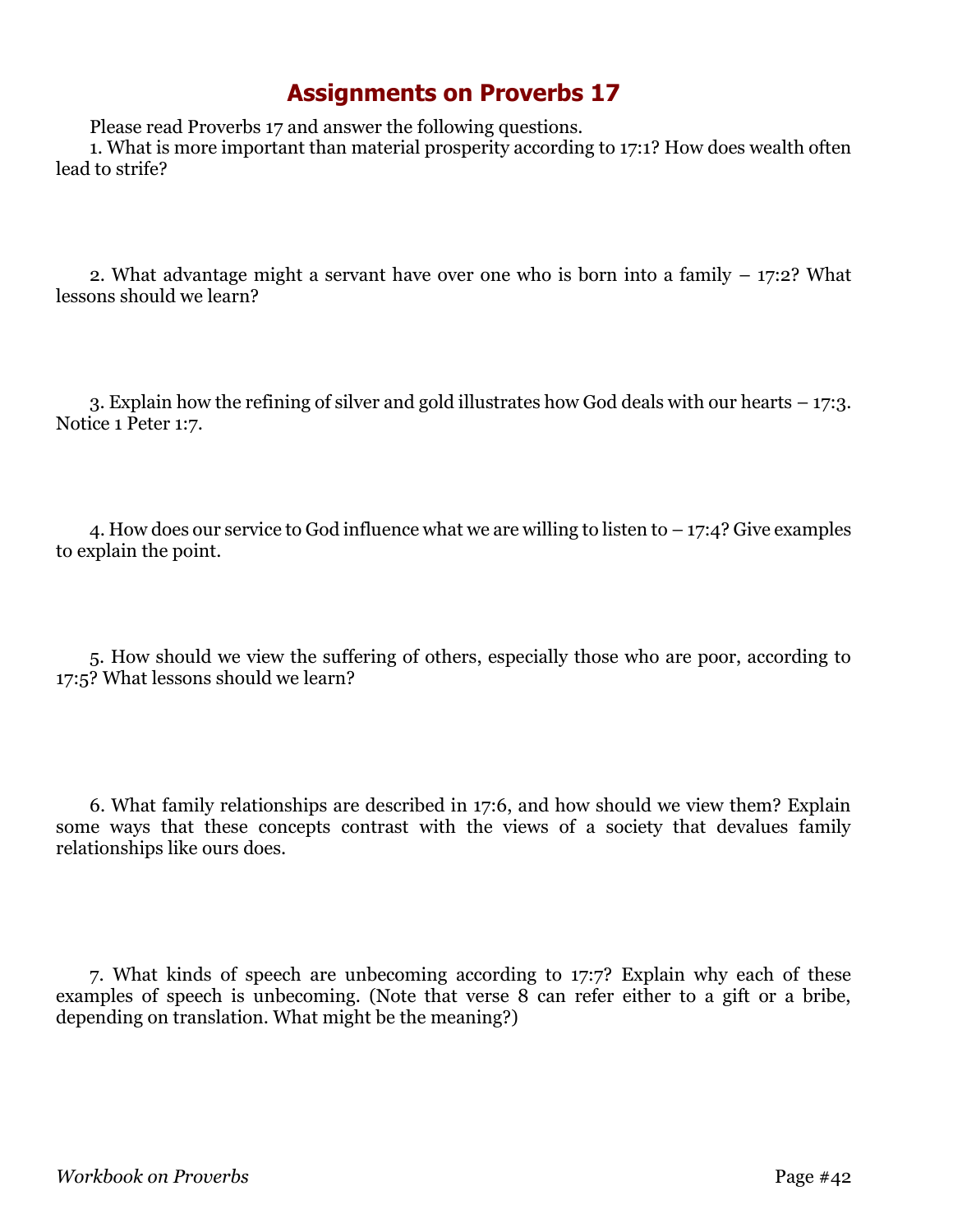8. *Special Assignment:* What does it mean to cover a transgression – 17:9? List other *passages* about covering sin. Explain how this is an act of love. What consequences may follow from repeating a matter? How does this verse harmonize with passages that say to rebuke error?

9. What difference exists between how a wise man learns and a fool learns according to 17:10? What should you and I learn?

10. *Define* rebellion. What does it take to restrain a rebel – 17:11? Explain.

11. What should be preferred over the foolishness of a fool – 17:12. Explain the illustration.

12. Give examples that illustrate how people sometimes return evil for good – 17:13. List other *passages* showing what Christians should do instead.

13. What is the best time to stop a quarrel – 17:14? How does Solomon illustrate the point?

14. *Application*: Give examples in which people may be guilty of justifying the wicked or condemning the righteous  $-17:15$ . How does God view both kinds of conduct?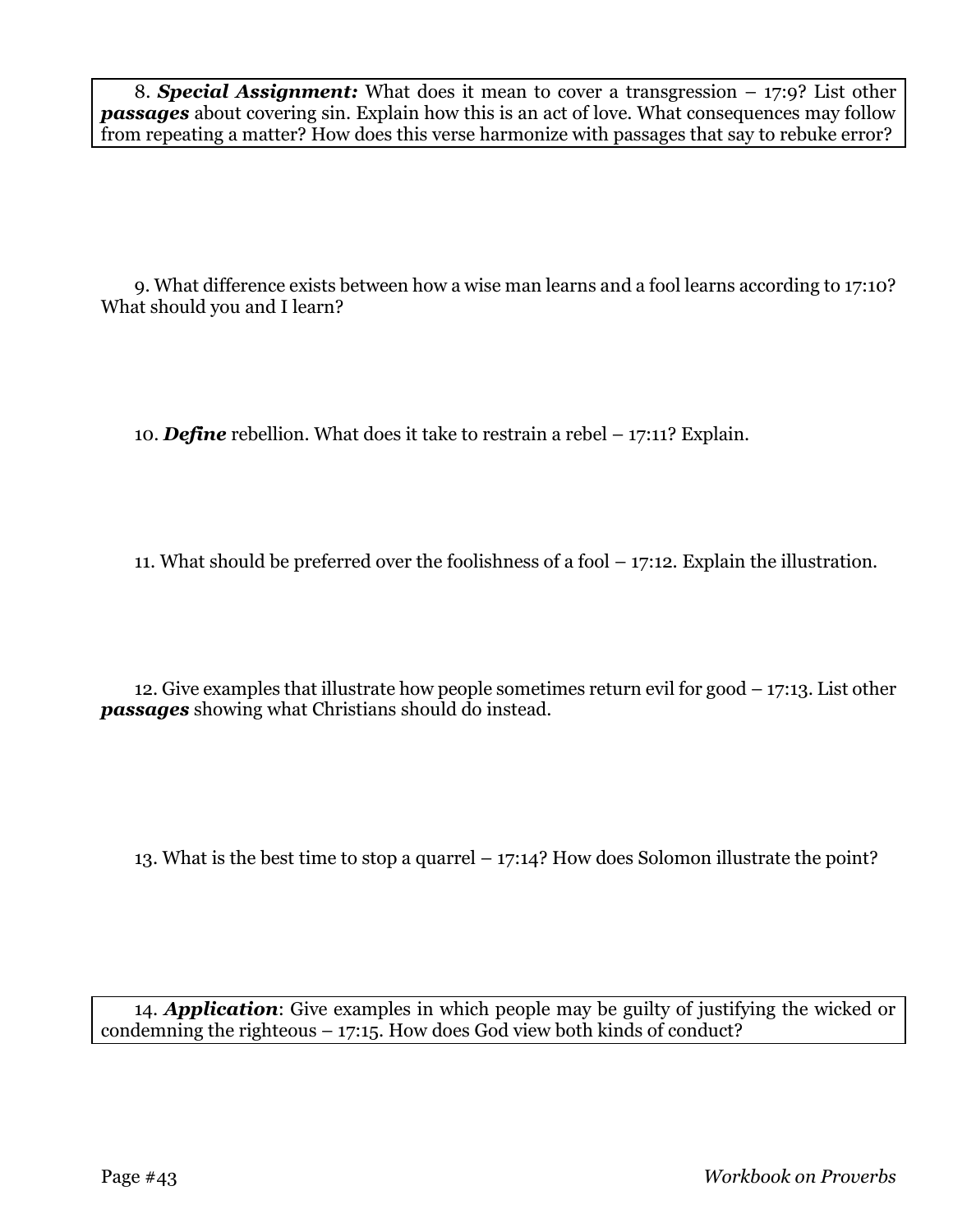15. What is wasted on a fool according to 17:16? Explain why this is so.

16. What should characterize the relationship of friends and of brothers – 17:17? How might people fail in these relationships? (Note that 17:18 is like verses already discussed.)

17. Explain how wickedness and strife often go together – 17:19. Give examples. Does this mean Christians should not speak out when others sin?

18. What does 17:20 teach us about evil thoughts and evil speech? In what sense are these things true? (Note that the teaching of 17:21 repeats what we have often studied earlier.)

19. What can serve like a medicine according to 17:22? What dries the bones instead? Give examples.

20. List other *passages* about bribes. What wicked consequences come from accepting a bribe  $-17:23$ ? (What are the possible meanings of 17:24?)

21. What are ways people sometimes punish the righteous or cause problems for rulers who do right  $-17:26$ ? (Note that we have studied the principle of 17:25 in earlier verses.)

22. *Application*: What are some advantages of holding one's peace according to 17:27,28? Give examples in which people sometimes get in trouble from talking too much.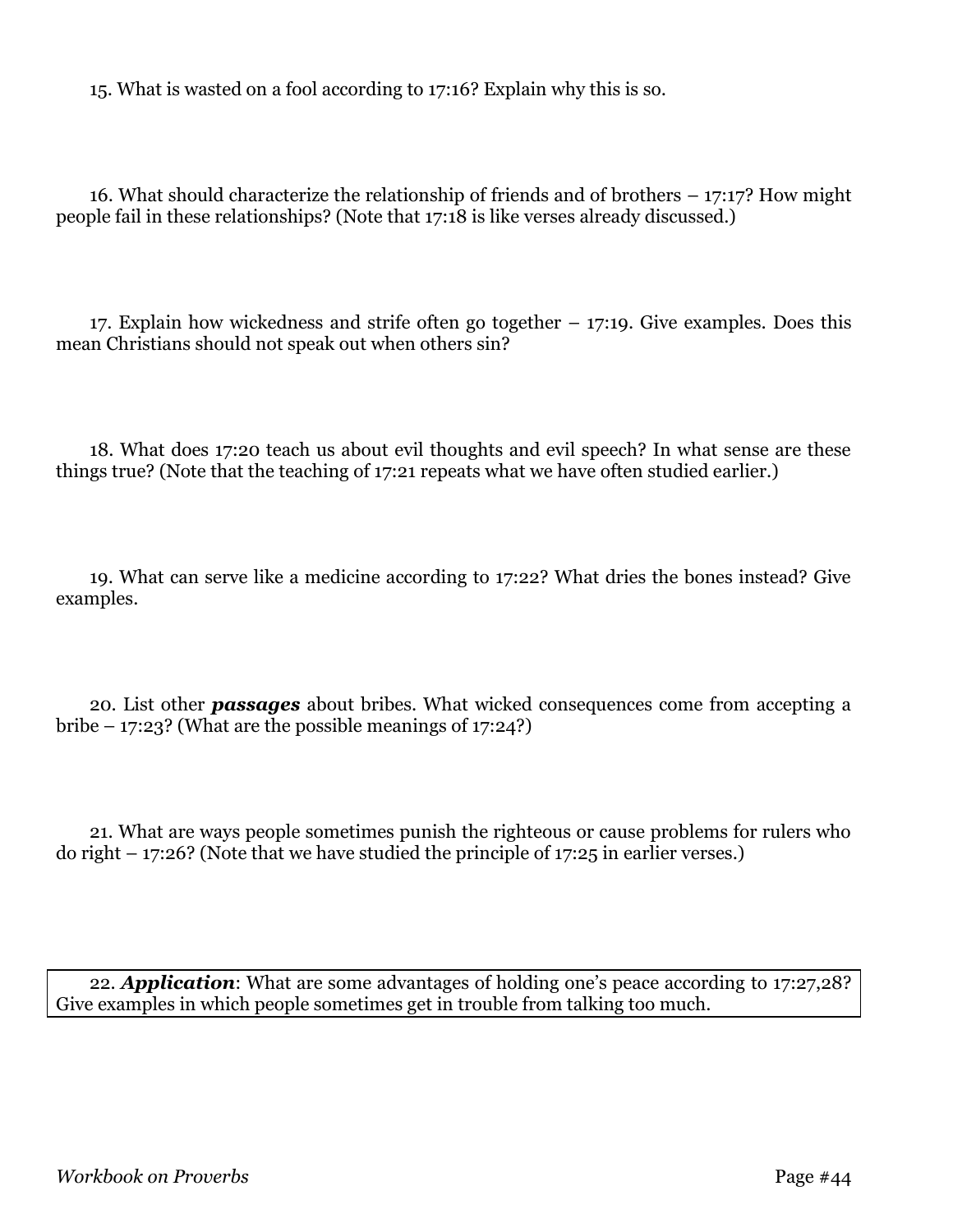Please read Proverbs 18 and answer the following questions.

1. What does an unwise man do according to 18:1? What motivates him? (Think: From what is it improper to isolate oneself?)

2. To a foolish person, what is more important than gaining understanding – 18:2? Give examples that illustrate this kind of person.

3. What are associated with wickedness and dishonor – 18:3? How might this happen?

4. The speech and wisdom of a man are compared to what – 18:4? Explain.

5. *Define* partiality. How do people sometimes show partiality to those who are wicked or give unfair judgments against those who are righteous  $-18:5$ ?

6. What errors does a foolish person make with his speech – 18:6? Why is this true? What consequences follow from his speech – 18:7?

7. How does Solomon illustrate the words of a talebearer – 18:8? What should we learn?

8. Explain how a lazy man is like a destroyer – 18:9.

9. *Application*: How does the protection of the righteous compare to that of a rich man – 18:10,11? What are some advantages the righteous man would have over the rich man?

10. What problem does Solomon describe in 18:13? Why is this a problem? Give examples as illustrations. (Note that 18:12 is the same as other proverbs we have studied.)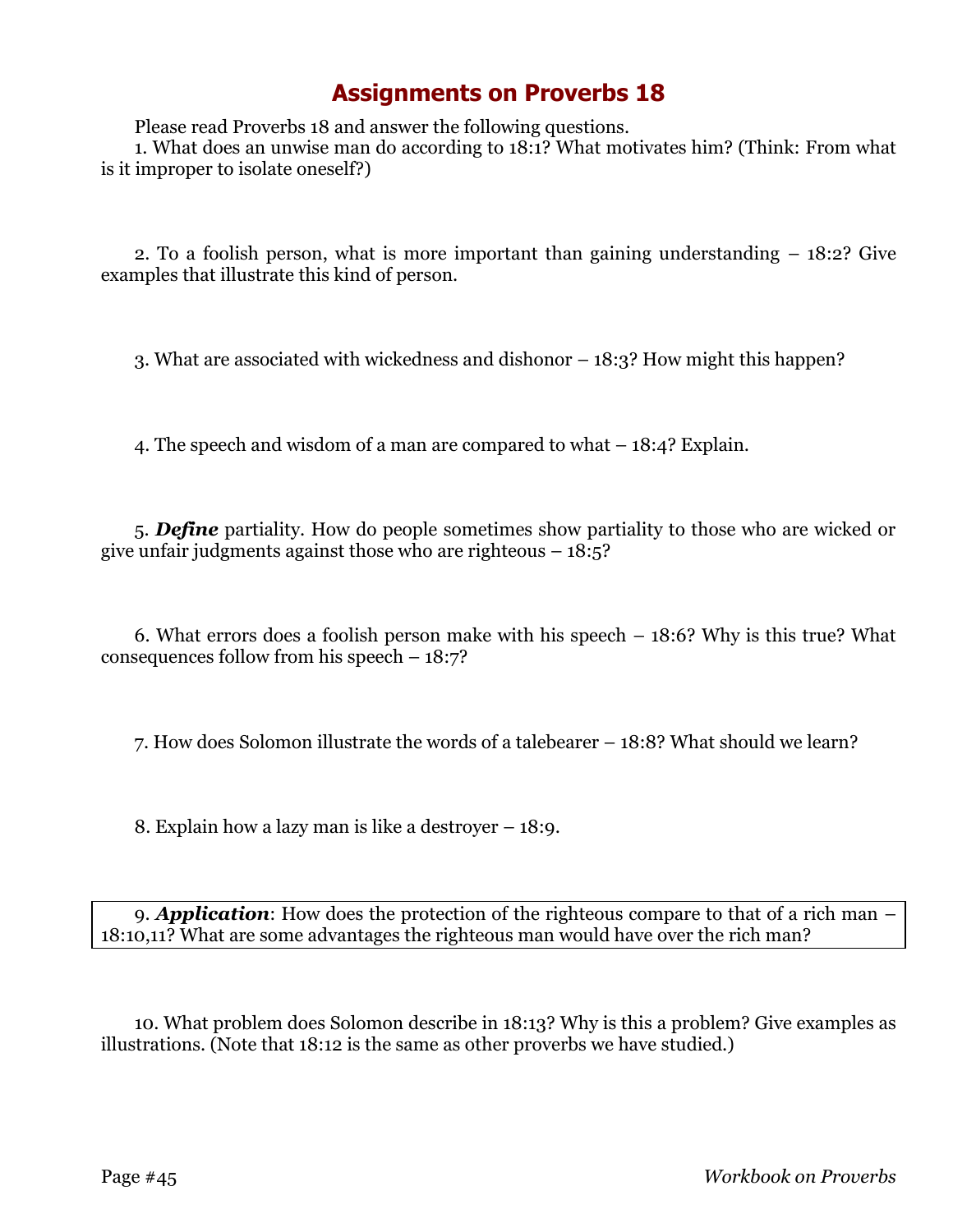11. How does a person's attitude affect his health – 18:14? Explain.

12. What does a wise person want to acquire – 18:15? So why do many people not obtain true knowledge?

13. What value can giving gifts have – 18:16? Explain some ways the giver is blessed by the gifts that he gives.

14. *Special Assignment:* What principle does 18:17 teach us about controversy? How does verse 17 connect to verse 13?

15. What is involved in casting lots – 18:18? What benefit could it have in resolving controversy?

16. How does Solomon illustrate the problems that conflict can cause – 18:19? What should this mean to us?

17. What problems can speech cause – 18:20,21? Give examples. How does verse 20 relate?

18. *Application*: List several lessons that husbands should learn from 18:22. How should we apply this teaching?

19. How does prosperity affect the way people treat other people – 18:23? Why?

20. What does friendship require of us – 18:24? What should we learn about how to treat our friends?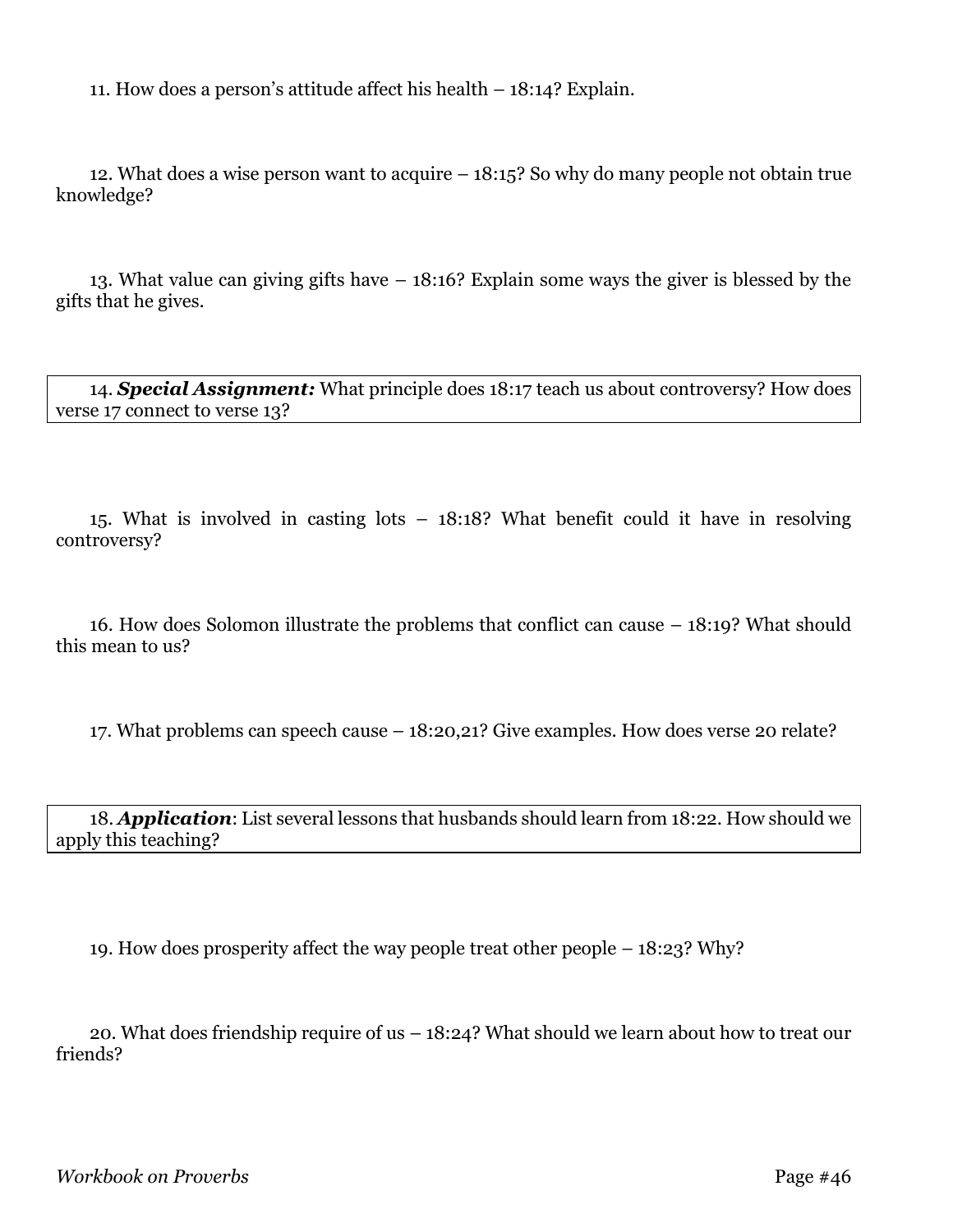Please read Proverbs 19 and answer the following questions.

1. What does it mean to hasten with the feet  $-$  19:2? How does this lead to sin? How does it relate to the lack of knowledge? (Note: We have seen before the principle taught in 19:1.)

2. When people suffer the consequences of their sins, what do they often do – 19:3? Think of examples that illustrate the point.

3. How are wealthy people often treated differently from poor people – 19:4 and 7? What does this teach us about friendship?

4. What kind of conduct leads to sure punishment – 19:5 and 9? In contrast, what do people in our society often think when they participate in this conduct?

5. How do people act towards those who give gifts – 19:6? Is this always bad or always good? Explain. (Note: Verse 8 expresses ideas we have studied many times before.)

6. What two things are not fitting – 19:10? Why are these things unsuitable?

7. What will discretion teach us about our reaction when we have been wronged – 19:11? How should we harmonize this with passages that teach us to speak out against sin?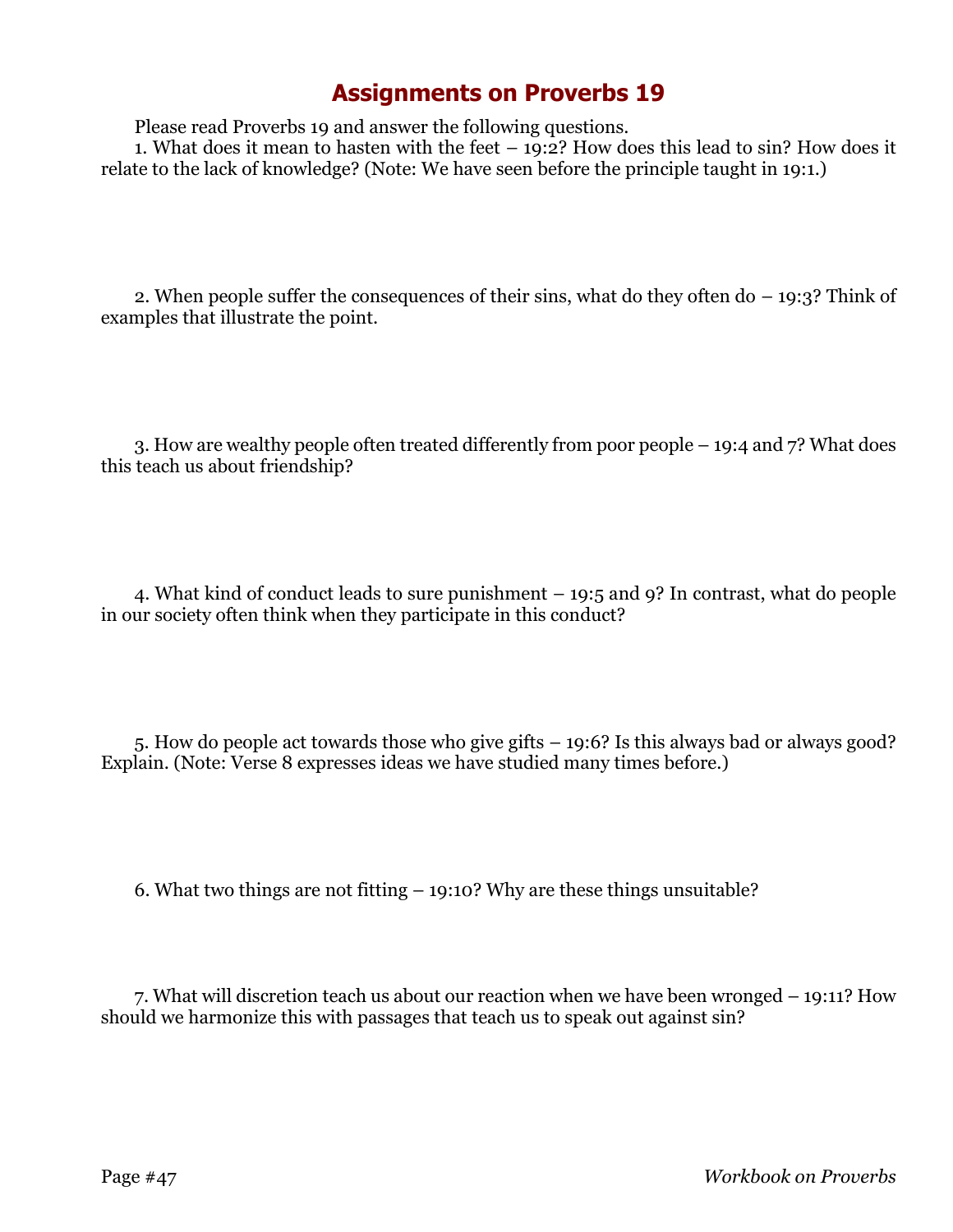8. How are the reactions of a ruler illustrated in 19:12? What should we do as a result?

9. What problems may we find in our family relationships – 19:13? Does this mean a wife should never express her views?

10. *Application*: In contrast to verse 13, how are wives viewed in 19:14? List some specific lessons that husbands should learn.

11. How does a lazy person act – 19:15? What are the consequences?

12. What is the benefit of obedience – 19:16? What is the consequence of carelessness? What should we learn about neglect as compared to diligence?

13. How does God react to people who care for those who are poor – 19:17? How does this differ from the way people often think?

14. *Case Study:* Some people say that parents should not train their children in religion but should allow them to choose their own beliefs as they grow up. Explain the principles of 19:18 and apply them to this philosophy.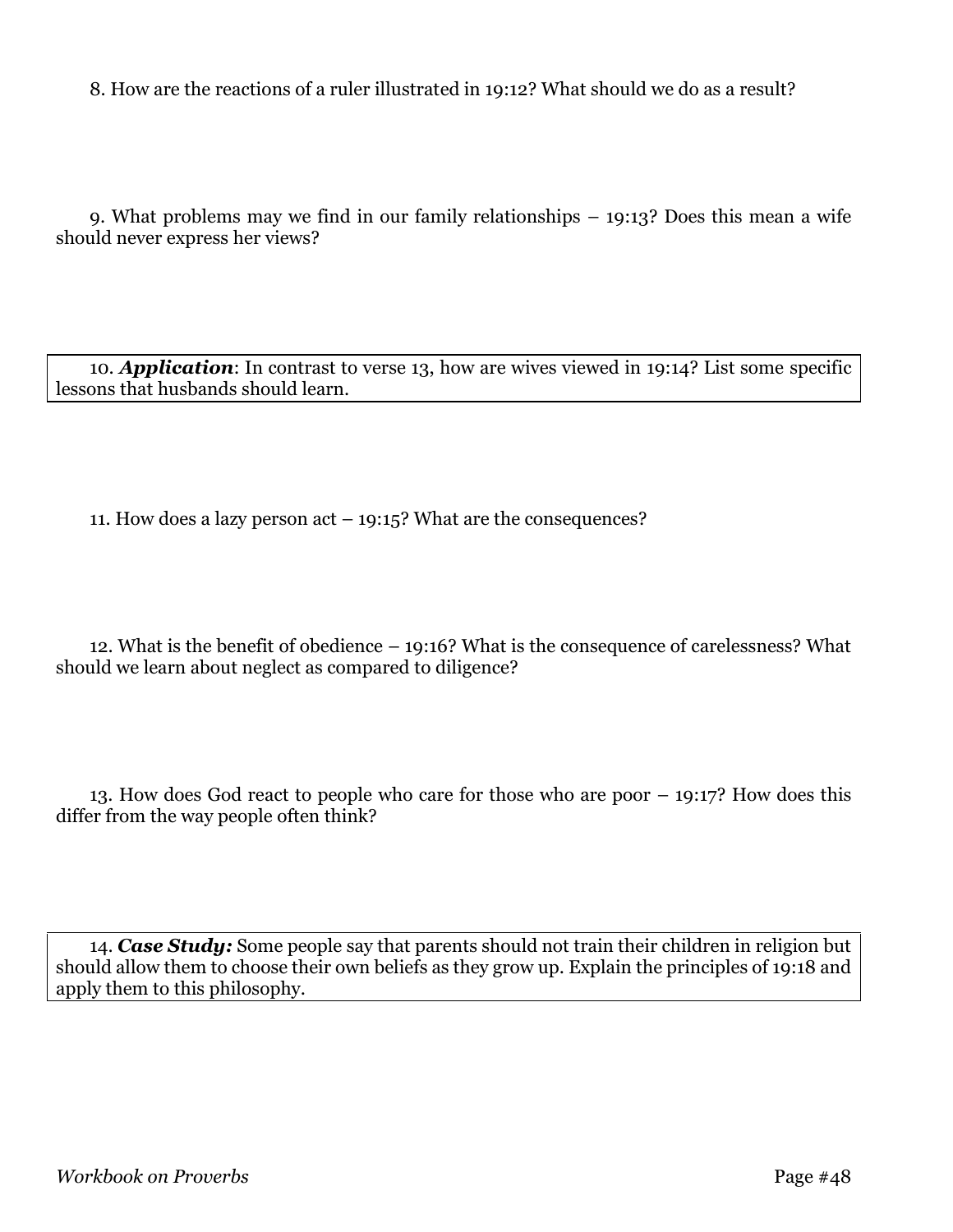15. What will happen to a man given to anger – 19:19? What problem does he create for those around him? (Note: We have studied elsewhere the principles taught in 19:20,21.)

16. What quality is admired in 19:22? Toward whom should we show kindness?

17. What blessings come to those who fear the Lord 19:23?

18. How lazy are some people according to 19:24? How does this relate to 2 Thessalonians 3:10?

19. What does 19:25 teach about the way people learn lessons? What should we learn?

20. What does 19:26 teach about how children treat their parents? Explain how this applies in a society of rebellion and family violence. (Note: 19:27 is like verses already studied.)

21. How does 19:28 describe those who are false witnesses or wicked? Explain how these statements are true.

22. What treatment should fools and scoffers expect according to 19:29.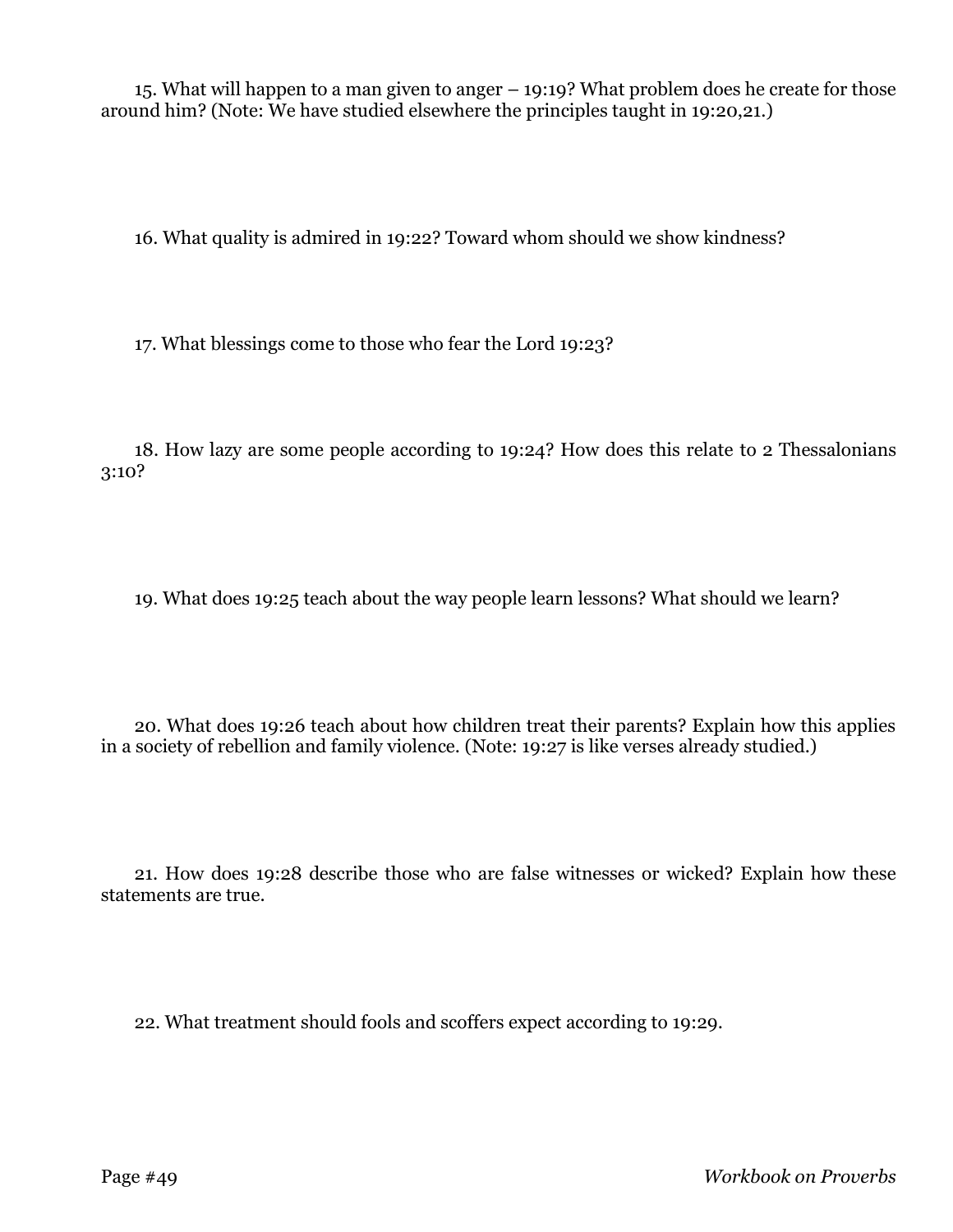Please read Proverbs 20 and answer the following questions.

1. *Application*: What problems do wine and strong drink cause according to 20:1? Describe examples of ways they often lead people astray.

2. How do honorable men and foolish men differ in how they view quarreling – 20:3? Discuss the circumstances under which one should or should not continue a disagreement.

3. Explain the relationship between laziness, plowing, and harvesting – 20:4 and 13. How does this apply in our service to God? (Note: 20:2,5 are like verses already studied.)

4. How do most people view their goodness – 20:6 and 9? How many people really are faithful? Explain. (Note that we studied the principle of 20:8,10,16,23 before.)

5. *Special Assignment:* Based on these proverbs, how should we expect people to react when they first hear the gospel? Does this mean a person can never be pure from sin? Explain. (Think: Does this mean that people have an inherited sin nature that compels them to sin?)

6. How should children view godly parents – 20:7? How are righteous parents a blessing?

7. How should we judge the character of a child – 20:11? Explain the point. Does this principle apply to older people as well?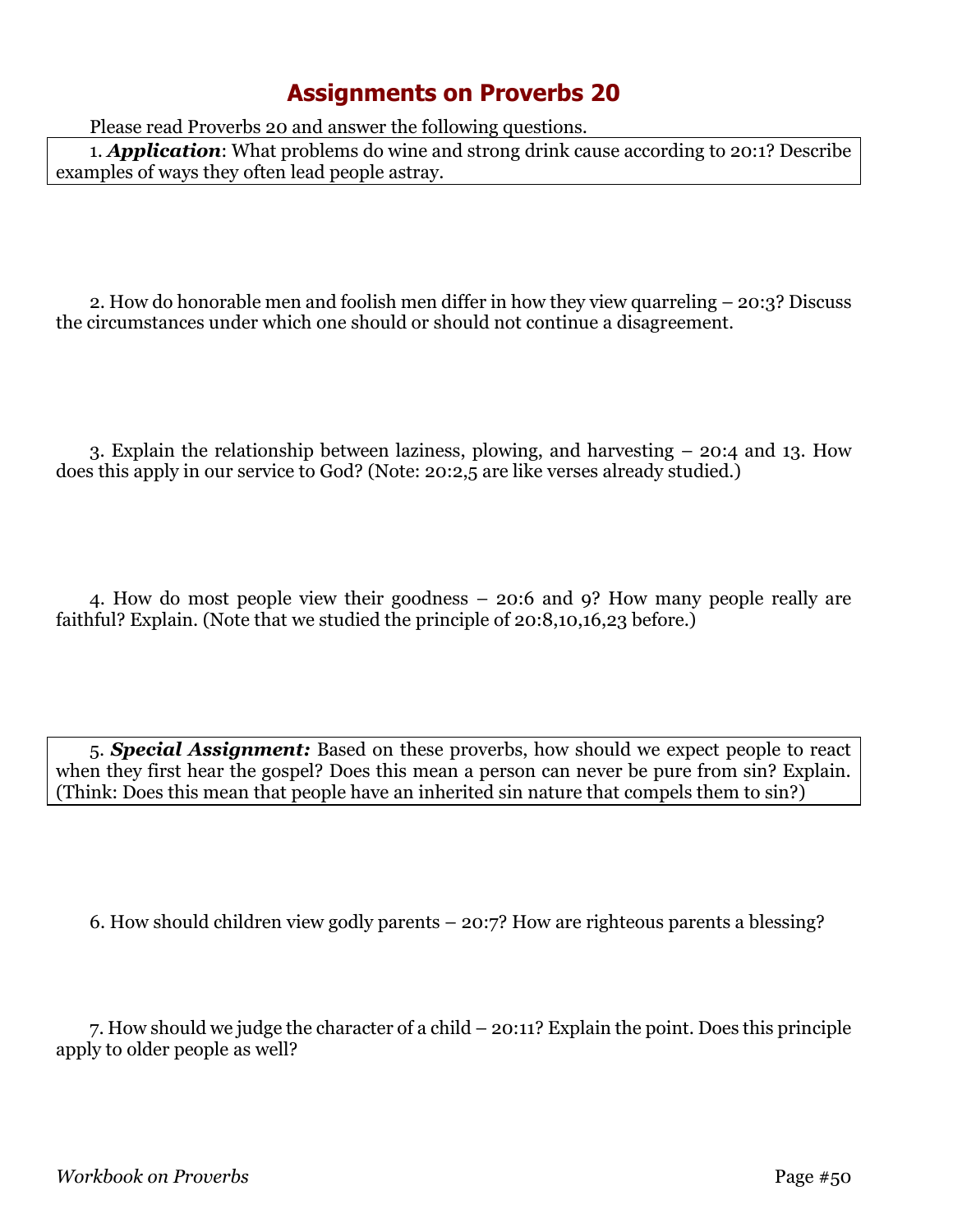8. What is the origin of the senses of hearing and seeing – 20:12? If this is true, what should we learn about how we should use our eyes and ears?

9. How do people often treat a product that they really want to buy – 20:14? How would this contrast to what sellers often do? Explain how this relates to honesty in business.

10. How should one value knowledge – 20:15? What does this mean about speech?

11. What are the consequences of gaining possessions by means of deceit – 20:17? What is the significance of the sweetness and of the gravel?

12. 20:18 again discusses the value of receiving counsel and advice from others, but here is applied to waging war. What lesson should we learn today?

13. How does a talebearer act – 20:19? How should we respond to such a person? How would such a response help resolve the problem?

14. What lesson should children learn about respect for their parents in 20:20? How would this principle benefit our society?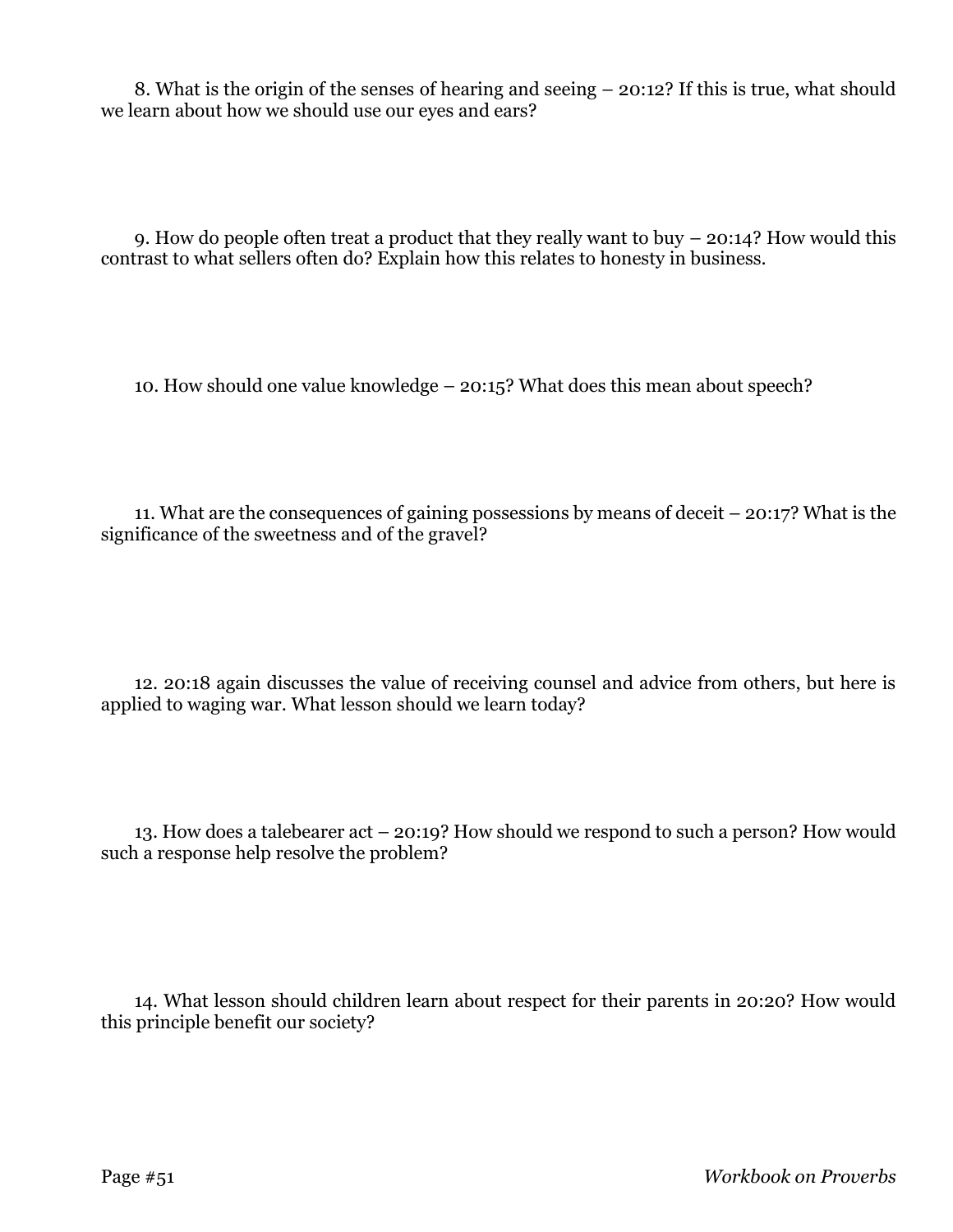15. What is meant by an inheritance that was gained hastily – 20:21? Explain why it might not be blessed.

16. Instead of taking personal vengeance, what should we do – 20:22? List other *passages* about taking vengeance.

17. In what sense are man's steps of the Lord – 20:24? What does this mean about our future conduct? What lesson should we learn?

18. What mistake do people sometimes make regarding their promises or vows – 20:25? How important should our promises be? Give examples of applications.

19. What responsibility do rulers have in dealing with citizens – 20:26 and 28? Why are mercy and truth both important to them?

20. In what sense is a man's spirit the lamp of the Lord – 20:27? How does the ability of God to know our hearts compare to our ability to know the hearts of others?

21. *Application*: What advantage do young men have, and what advantage do old man have? What lessons should be learned by those who are young and by those who are old?

22. What benefit can come from blows and stripes – 20:30? What should parents learn about discipline of children?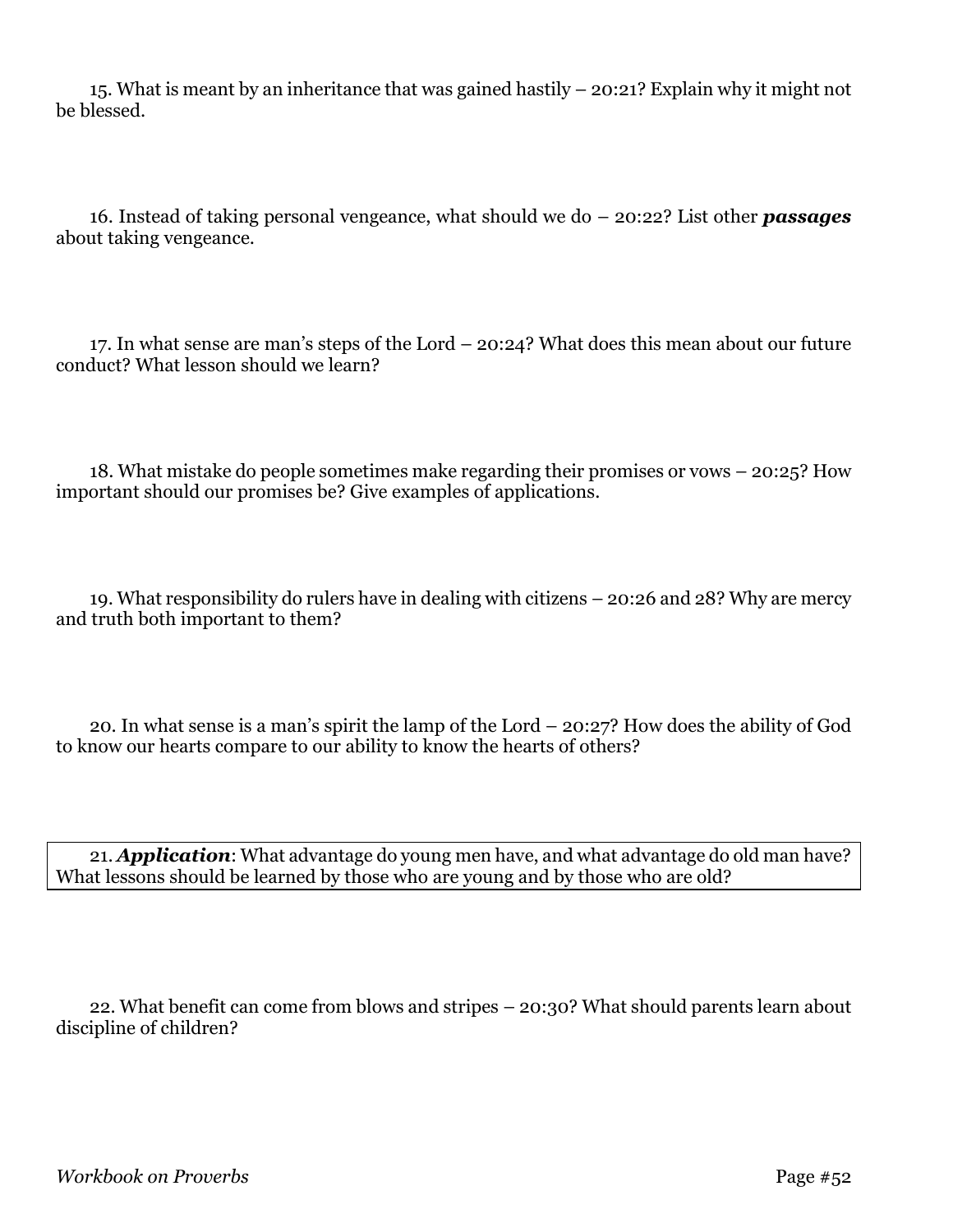Please read Proverbs 21 and answer the following questions.

1. How does Solomon illustrate God's ability to influence people in 21:1? Explain the illustration. (Think: Does God violate man's free will?)

2. How do people tend to view their own conduct – 21:2? Explain what ultimately determines what is right or wrong.

3. What does God value more than sacrifice – 21:3? Explain how this applies today.

4. How does God view pride and haughtiness – 21:4? How does this compare to how proud people tend to view themselves?

5. How do the effects of diligence compare to the effects of hastiness – 21:5?

6. When people are hasty to get rich, what is one sin they may commit – 21:6?

7. Whom do wicked people seek to harm, but whom ultimately do they destroy – 21:7 and 10? Explain why. (Note that we have studied the principle of 21:8,11 elsewhere.)

8. *Application*: What would be better than living with a contentious woman – 21:9 and 19? Explain how a contentious woman acts. What lessons should we learn?

9. What does God do regarding wicked men – 21:12? What assurance does this give us about people who appear in this life to escape the consequences of their evil?

10. What happens to those who refuse to hear the cries of poor people – 21:13? Explain how this may happen. (Note that 21:14 is similar to 18:16, which we already studied.)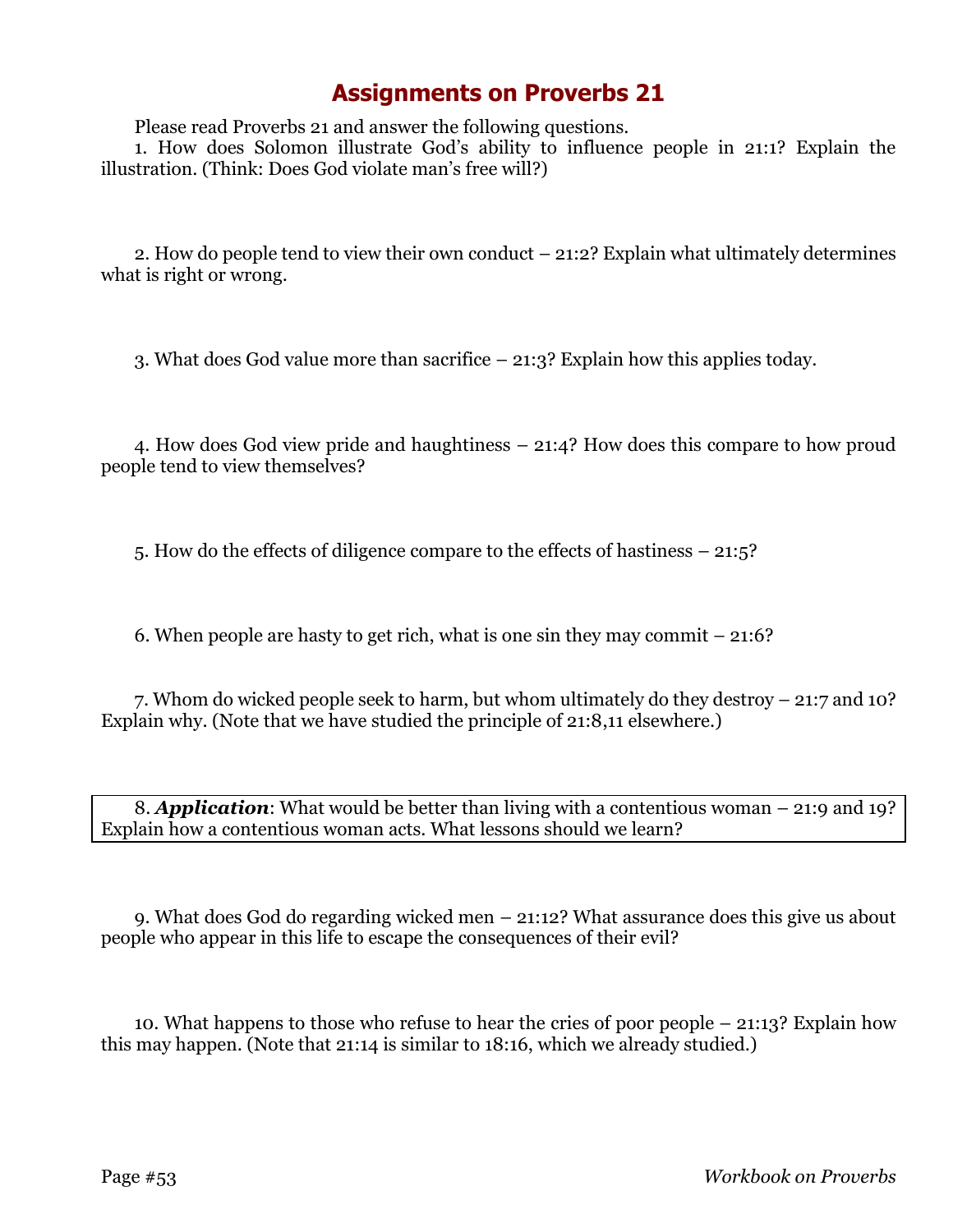11. *Application*: How do righteous people view righteous practices – 21:15? Are people truly good if they view goodness as a burden they wish to avoid? What should we learn?

12. What kind of person is described in 21:17? What are the consequences? Explain how this can happen. (Note that 21:16 repeats a principle that we studied often before.)

13. *Define* ransom. Who serves as a ransom for whom in 21:18? Explain what this could mean.

14. What advantage does a wise man have over a foolish man according to 21:20? What applications does this have, especially spiritually?

15. What advantage does wisdom have over strength according to 21:22? Explain applications, especially spiritually. (Note: 21:21,23,24,28 repeat principles we already studied.)

16. In what sense does a lazy man have desires? What consequences does laziness lead to – 21:25?

17. *Define* covet. In contrast to covetousness, how does the righteous man act – 21:26? (Think: Can a person covet that which already belongs to him? Explain.)

18. *Case Study:* Some people say it does not matter how you worship God so long as you worship Him. Explain the application of 21:27 to this concept. List other such *passages*.

19. What does it mean to harden one's face – 21:29? How does wickedness lead to this condition, and how does righteousness avoid it?

20. How is the overruling power of God described in 21:30,31? What lesson should we learn?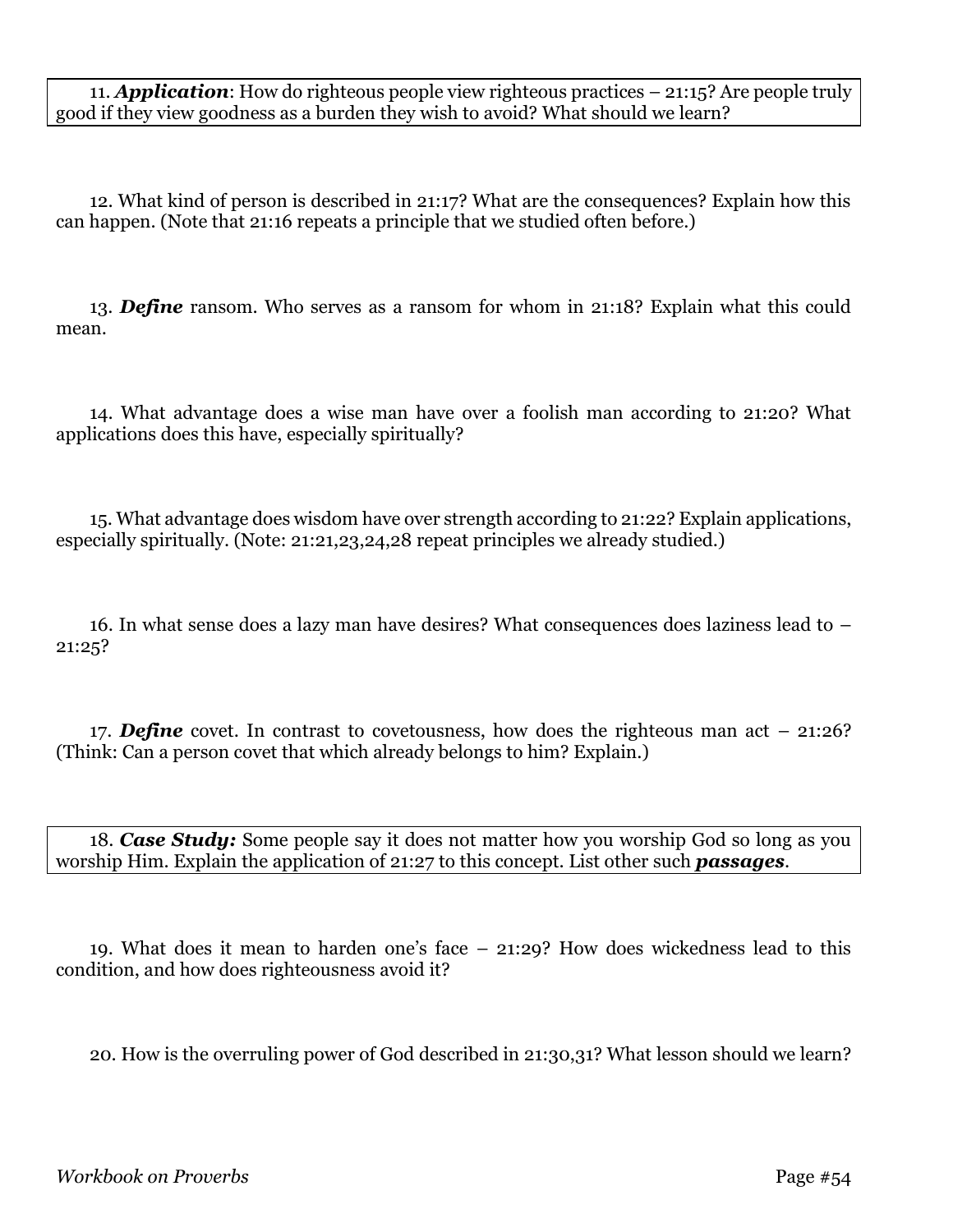Please read Proverbs 22 and answer the following questions. 1. How valuable is a person's good name – 22:1? Explain the meaning and its importance.

2. What do rich people and poor people have in common – 22:2? What should we learn?

3. How does the simple man differ from the prudent man according to 22:3? State some ways this is true, especially in spiritual matters.

4. What blessings come to those who humbly fear the Lord – 22:4? What problems come to those that are perverse  $-22:5$ ?

5. *Special Assignment:* What promise does 22:6 give to those who properly train their children? Explain why it is important for parents to believe and apply this principle.

6. What consequence does borrowing lead to  $-22:7$ ? Explain why this is true and tell what we should learn. (Note that we elsewhere studied the principles taught in 22:8,9.)

7. What problems does a scoffer cause, and what should we do about it – 22:10? How should we apply this principle today?

8. What kind of person should rulers befriend – 22:11? Do rulers always practice this principle properly? Explain.

9. What will God do for those who have knowledge and with those who speak faithlessly – 22:12? How should we use this principle when wicked people appear to prosper?

10. What excuse does a lazy man use why he cannot work – 22:13? Give examples in which people today sometimes make excuses that are just as foolish.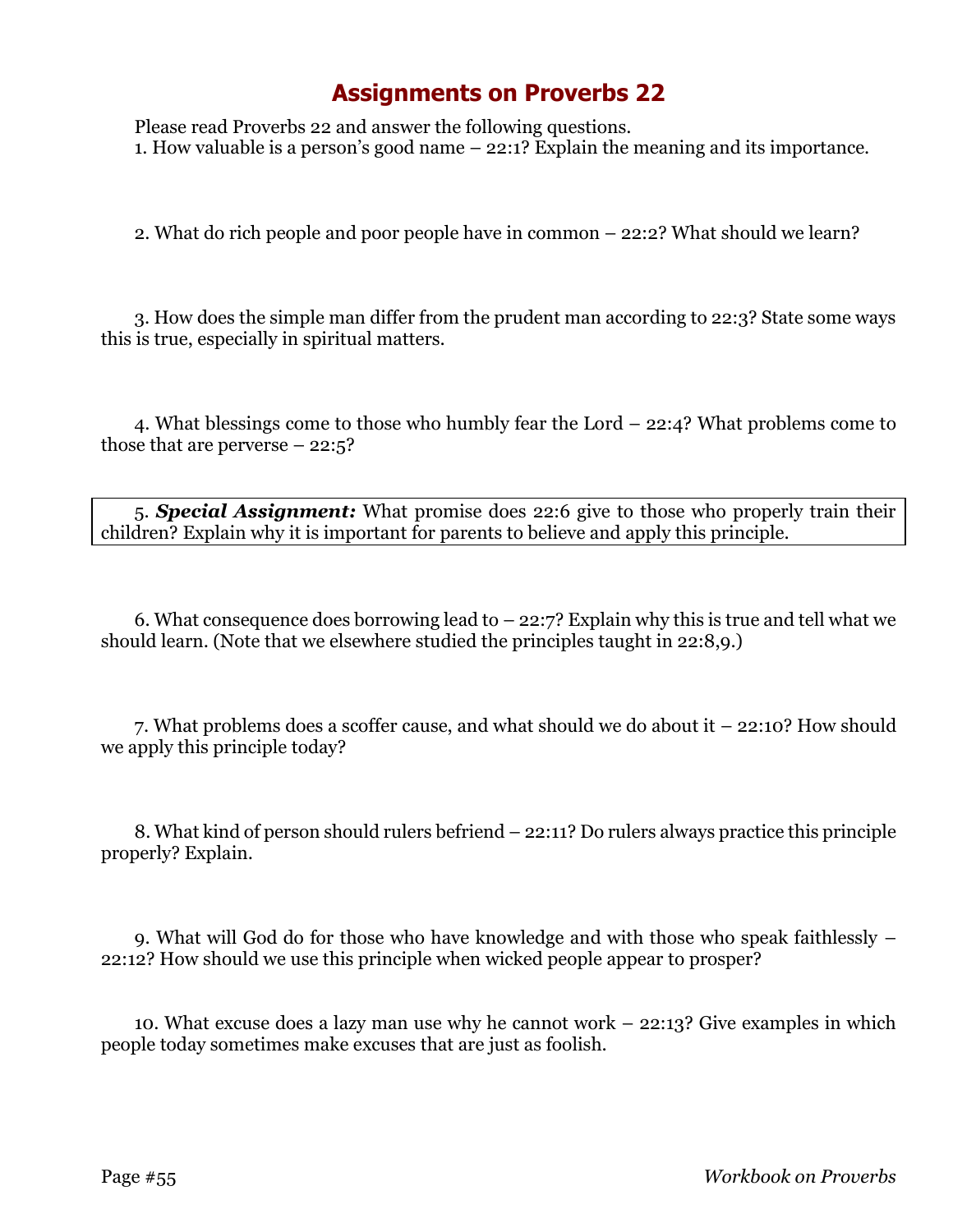11. How is an immoral woman illustrated in 22:14? Explain the illustration. Where else have we studied about such women?

12. How do children naturally tend to act, and what solution is required – 22:15? Explain why corporal punishment helps in such situations.

13. What will happen to one who gains wealth by oppressing poor people and seeking the favor of those who are rich – 22:16?

14. What should a person do with words of wisdom – 22:17,18? How would we apply these verses?

15. What can teaching, such as is contained in the book of Proverbs, accomplish for us – 22:19- 21? Explain how such teaching can benefit us in our service to God.

16. What does God warn us against doing in 22:22,23? What consequences come if we mistreat such people?

17. *Application*: What kind of person are we warned about in 22:24,25? How should we treat such a person? Explain the importance of principles such as this.

18. What practice are we warned against in 22:26,27? What reason is given to?

19. What is a landmark? Why is it important to respect them – 22:28?

20. What benefits come to one who is diligent in his business – 22:29? Explain why this is usually true.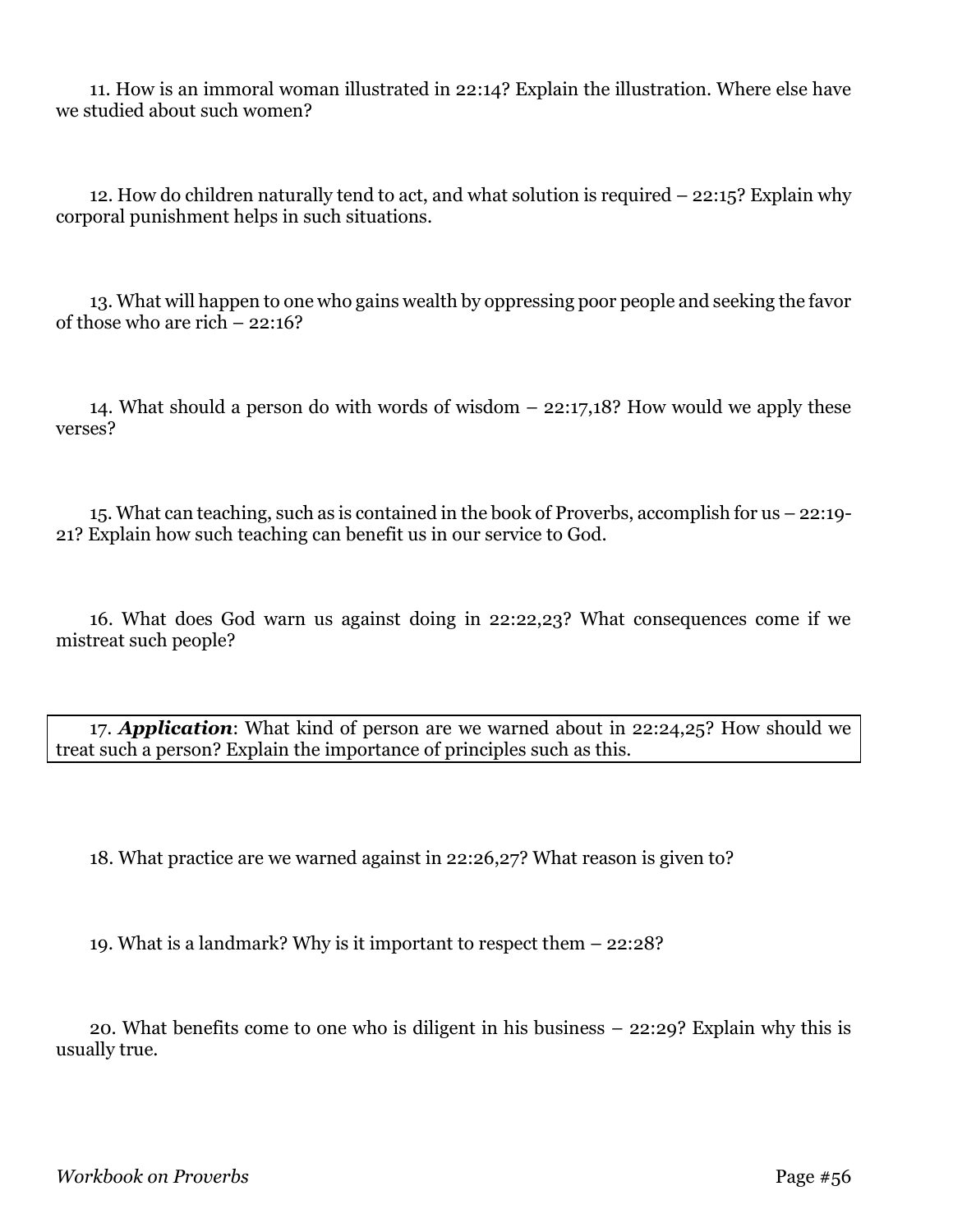Please read Proverbs 23 and answer the following questions.

1. What principles should a person follow when in the presence of a ruler according to 23:1- 3? Explain the consequences.

2. What danger of riches is discussed in 23:4,5? What characteristic of riches are we warned against?

3. *Application*: List other *passages* about the danger of overemphasizing possessions. Explain the lessons we should learn.

4. What should we remember when a miser offers us a meal – 23:6-8? What might be some reasons why he might offer such a meal?

5. Explain the significance of the expression, "as he thinks in his heart, so is he." What should we learn about the importance of the heart?

6. What is the consequence of trying to speak wisdom to a fool  $-23:9$ ? What lessons should we learn? (Note that the principle of verse 12 is discussed in other passages we studied.)

7. Whose property should specifically be respected according to 23:10,11? What reason is given why this should be done? (Think: Why might some people try to get away with mistreating such people as are mentioned here?)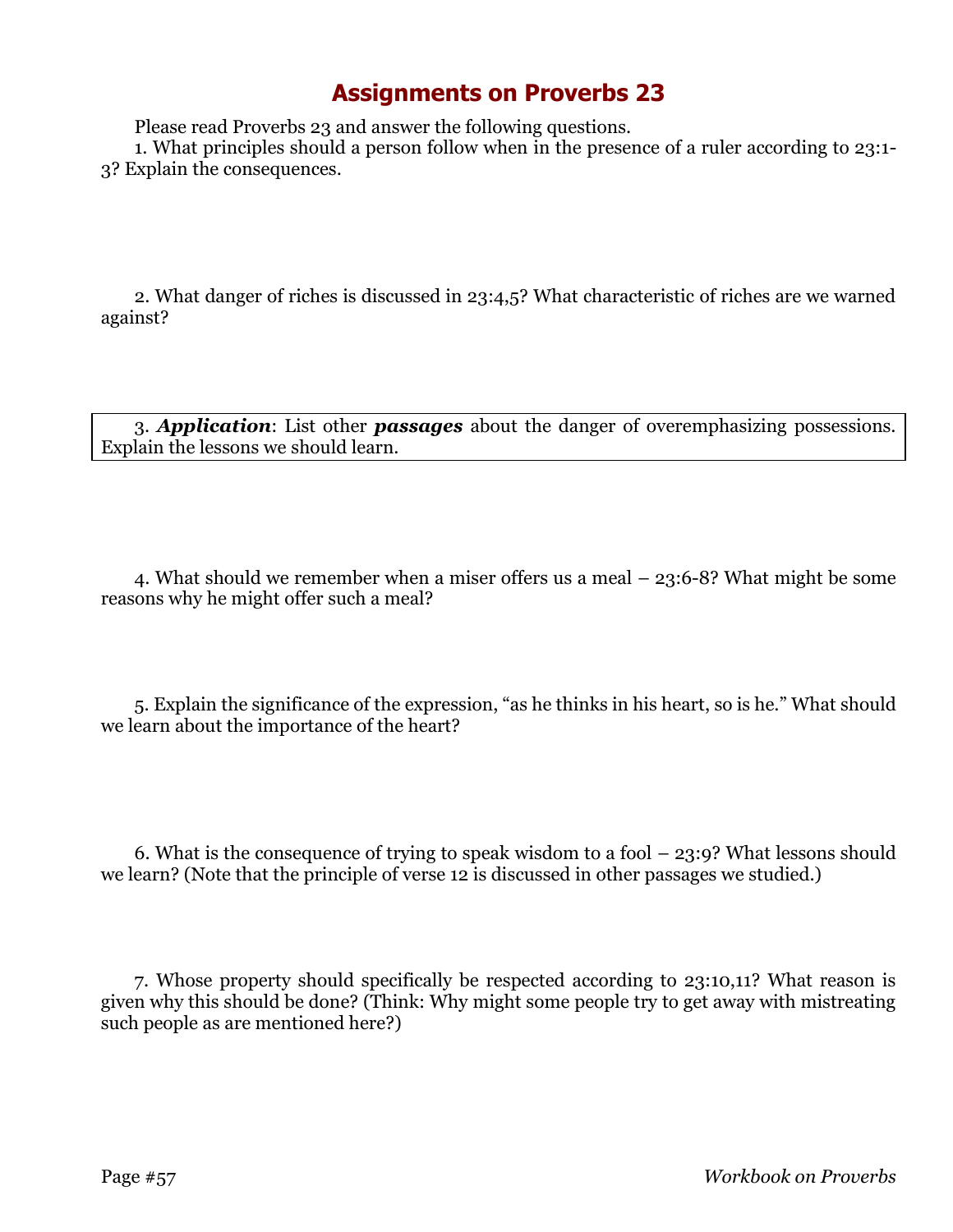8. *Application*: What reasons are given to justify spanking of children in 23:13,14? Explain how spanking accomplishes these purposes.

9. What characteristics of a child will cause a parent to rejoice – 23:15,16? Explain why.

10. What reasons are given why we should not envy sinners – 23:17-19? What are some ways that people are sometimes guilty of envying sinners?

11. *Application*: How should we treat winebibbers and gluttons – 23:20,21? What reasons are given? List some lessons we should learn?

12. How should we treat parents according to 23:22? How do people sometimes show that they despise an elderly mother?

13. Explain the meaning of buying and selling as used in 23:23. What lessons should we learn?

14. What must a child do in order to give his parents joy – 23:24-26?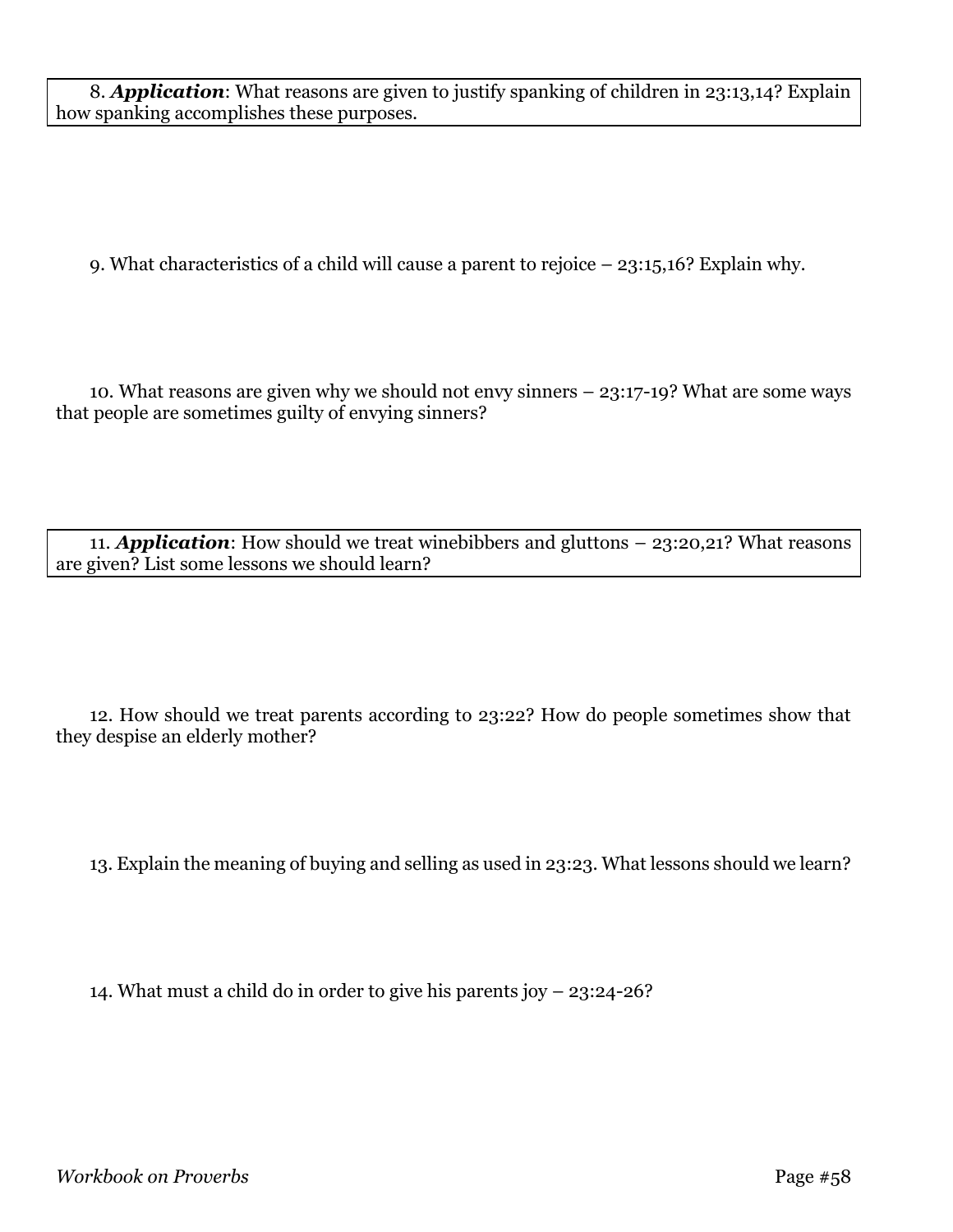15. What is a seductress compared to in 23:27? How does 23:28 explain the meaning?

16. What subject is discussed in 23:29-35?

17. *Application*: Make a list of the problems that alcoholic beverages can cause in the life of the drinker based on these verses. For each one, explain how drinking can cause it.

18. What solution does Solomon give to the drinking problem in 23:31? Think carefully and comment on what this means regarding how we should avoid the problems of alcohol.

19. What is the final outcome of drinking – 23:32? If alcoholic beverages are like a serpent and a viper, how should a Christian treat them?

20. Study carefully 1 Peter 4:1-4. What terms does the passage use that include drinking? *Define* them. How does a Christian properly apply passages such as this?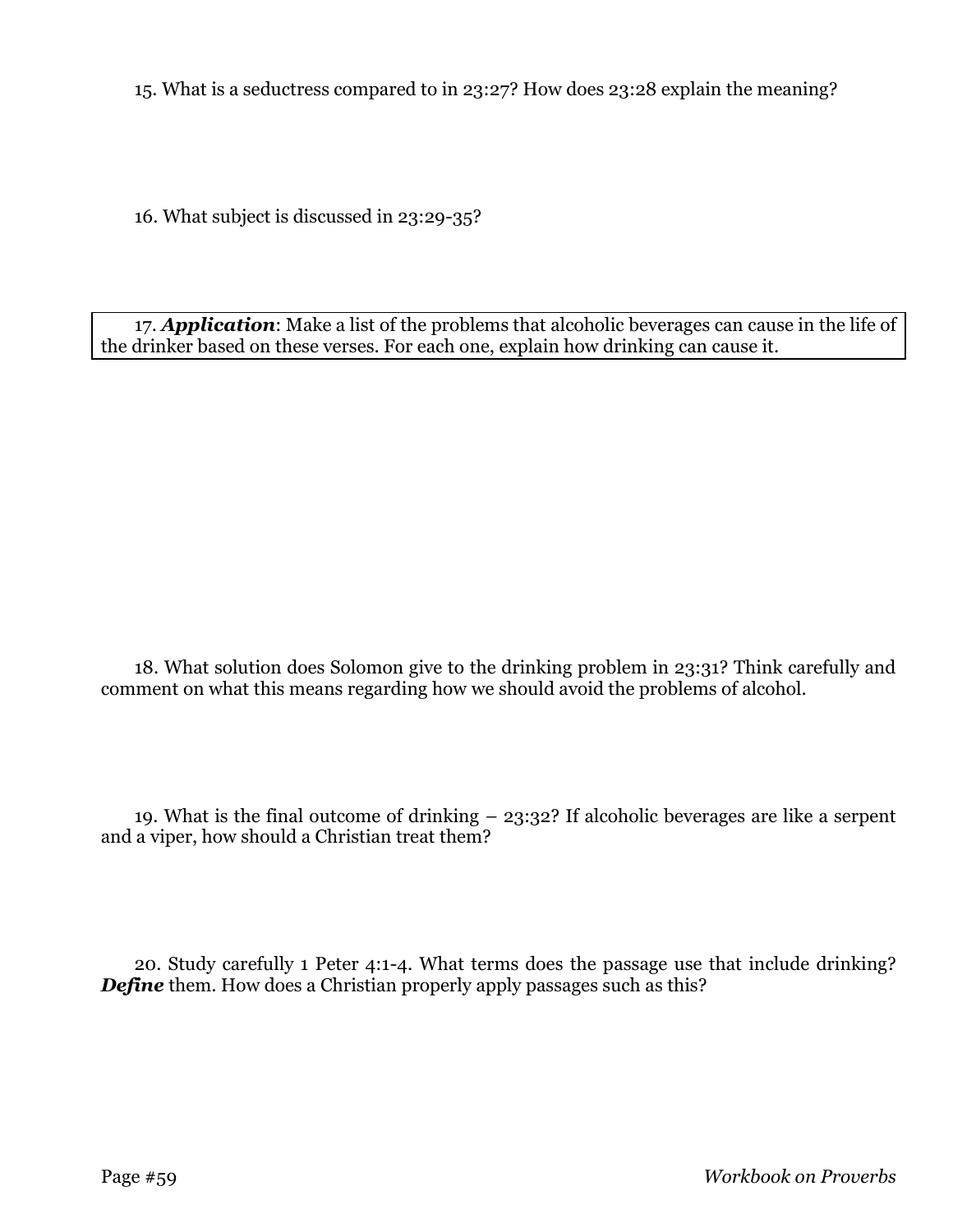Please read Proverbs 24 and answer the following questions.

1. What are we taught again about our attitude and association with evil people – 24:1,2? What reason is given?

2. What advantage does wisdom have – 24:3,4? How can this be applied spiritually?

3. In what other ways does wisdom have an advantage – 24:5,6? What application does this have spiritually?

4. Why do fools not obtain wisdom – 24:7? In what sense does he not open his mouth in the gate?

5. What aspect of evil is rebuked in 24:8,9? Explain the meaning and give applications.

6. What can we know if a person faints in the face of adversity  $-24:10$ ? What can we learn about overcoming hardship and about sympathizing with those who have troubles?

7. What should we do when we know people are facing catastrophe – 24:11,12? Can we excuse ourselves by claiming ignorance?

8. *Application*: What are some situations in which the people face catastrophe, so it becomes our responsibility to help rescue them?

9. What is the knowledge of wisdom compared to in 24:13,14? Explain.

10. What warning is given to wicked people in 24:15,16? Why might wicked people be tempted to treat righteous people in this way? What do the verses say will be the result?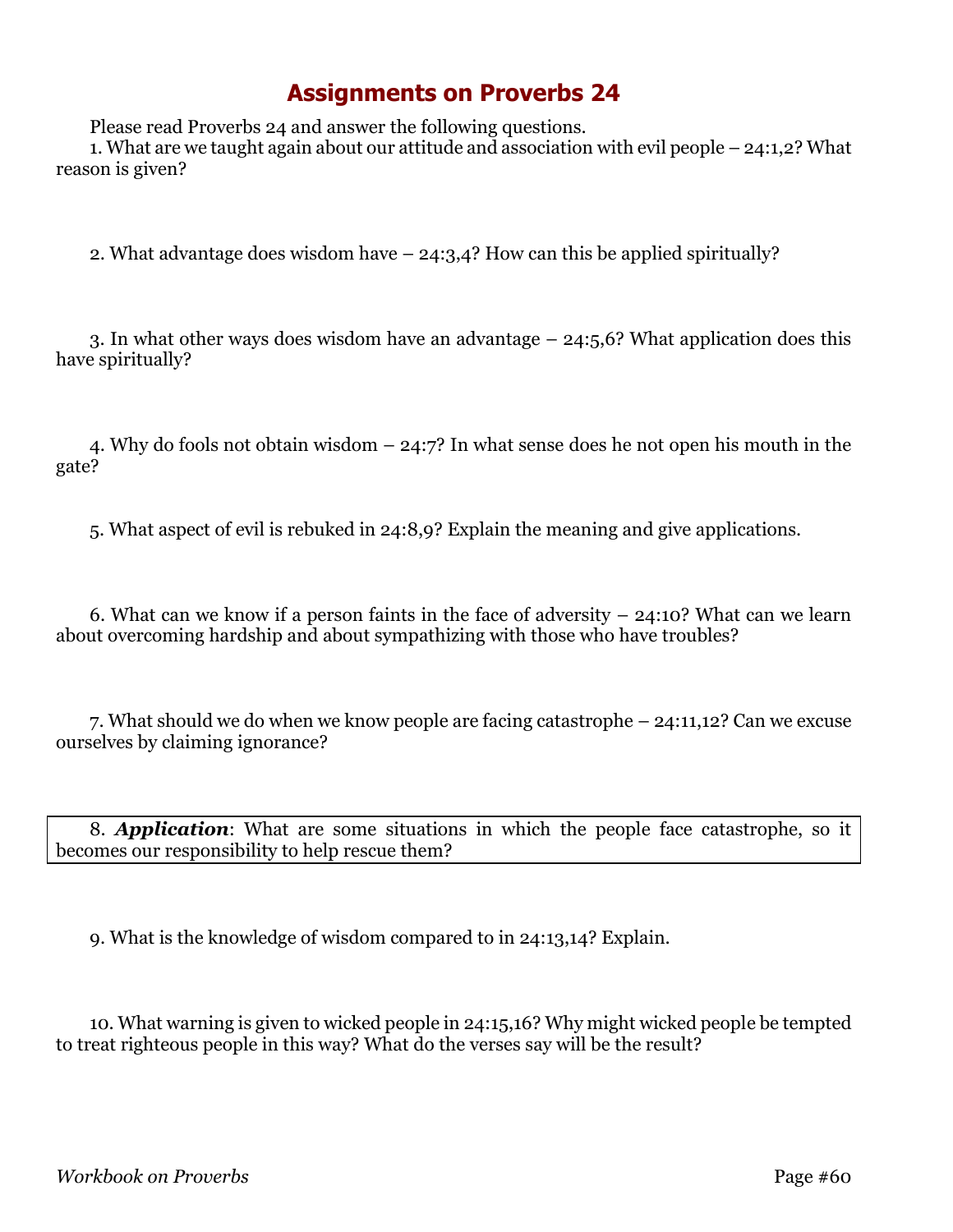11. What attitude should we avoid toward enemies – 24:17,18? What reason is given?

12. Why should we not worry about or envy wicked people – 24:19,20? Why do good people sometimes worry about those who do evil?

13. What kind of people should we avoid according to 24:21,22? Why is this so? What should we learn?

14. What does impartiality in judgment require of us 24:23-25? What are the consequences of rebuking or not rebuking those who are wicked?

15. How does God view those who give a right answer – 24:26? What does this show about those who say that people who rebuke sin are guilty of hate?

16. What do we learn about proper priorities in 24:27? What application can we make in physical and spiritual matters?

17. What principle should we follow regarding testifying against a neighbor – 24:28? Explain the relationship between 24:29 and a similar teaching of Jesus.

18. How does Solomon describe the property of the lazy man – 24:30,31? What problems would these conditions cause?

19. What kind of conduct causes these problems – 24:32,33? What are the consequences – 24:34?

20. *Application*: List some applications we should make regarding laziness both in physical matters and in spiritual matters.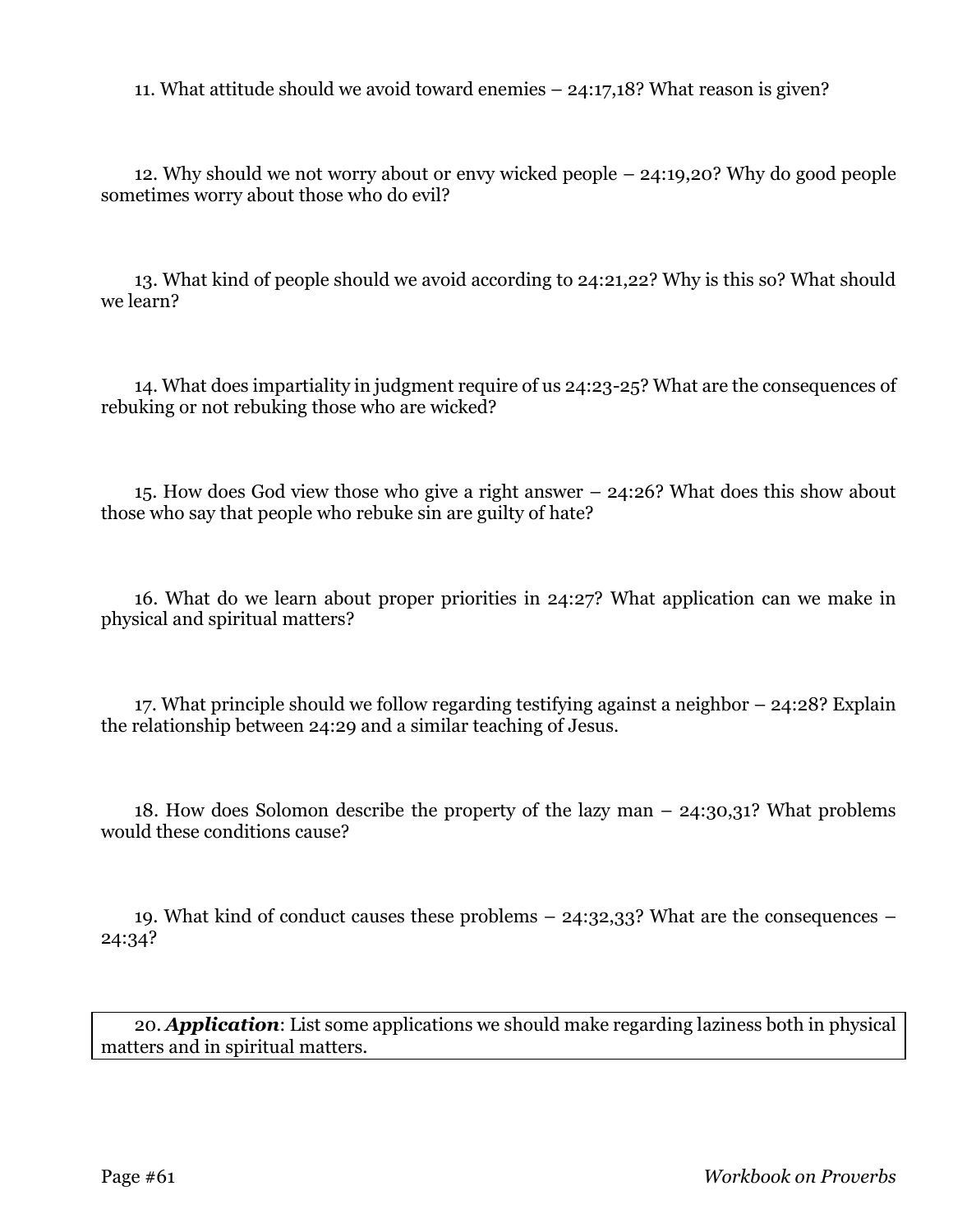Please read Proverbs 25 and answer the following questions. 1. Who spoke these proverbs – 25:1? Who copied them?

2. How does God differ from kings – 25:2? Explain ways this may be so.

3. How is the heart of kings described – 25:3? How may this be important to us?

4. How is a king's throne like silver – 25:4,5? What lessons should rulers learn?

5. *Special Assignment:* How should we express humility in the presence of great people – 25:6,7? See also verse 27. Where does the New Testament teach a similar idea? What applications should we make?

6. What does Solomon teach about making light and frivolous court suits – 25:8? What should we learn about many of the court suits of our own day?

7. What should we do when we have a difference with a neighbor – 25:9,10? What reason does Solomon give?

8. How does Solomon illustrate the value of proper speech in 25:11? Give examples that illustrate speaking fitly as compared to not speaking fitly.

9. How does Solomon illustrate a wise rebuker in 25:12? So, what is the responsibility of one who gives the rebuke and of one who receives a rebuke?

10. Explain what a faithful messenger is like  $-25:13$ . What application should we make, especially to gospel teaching?

11. Explain what a boaster is like – 25:14. Give examples of people who may be guilty.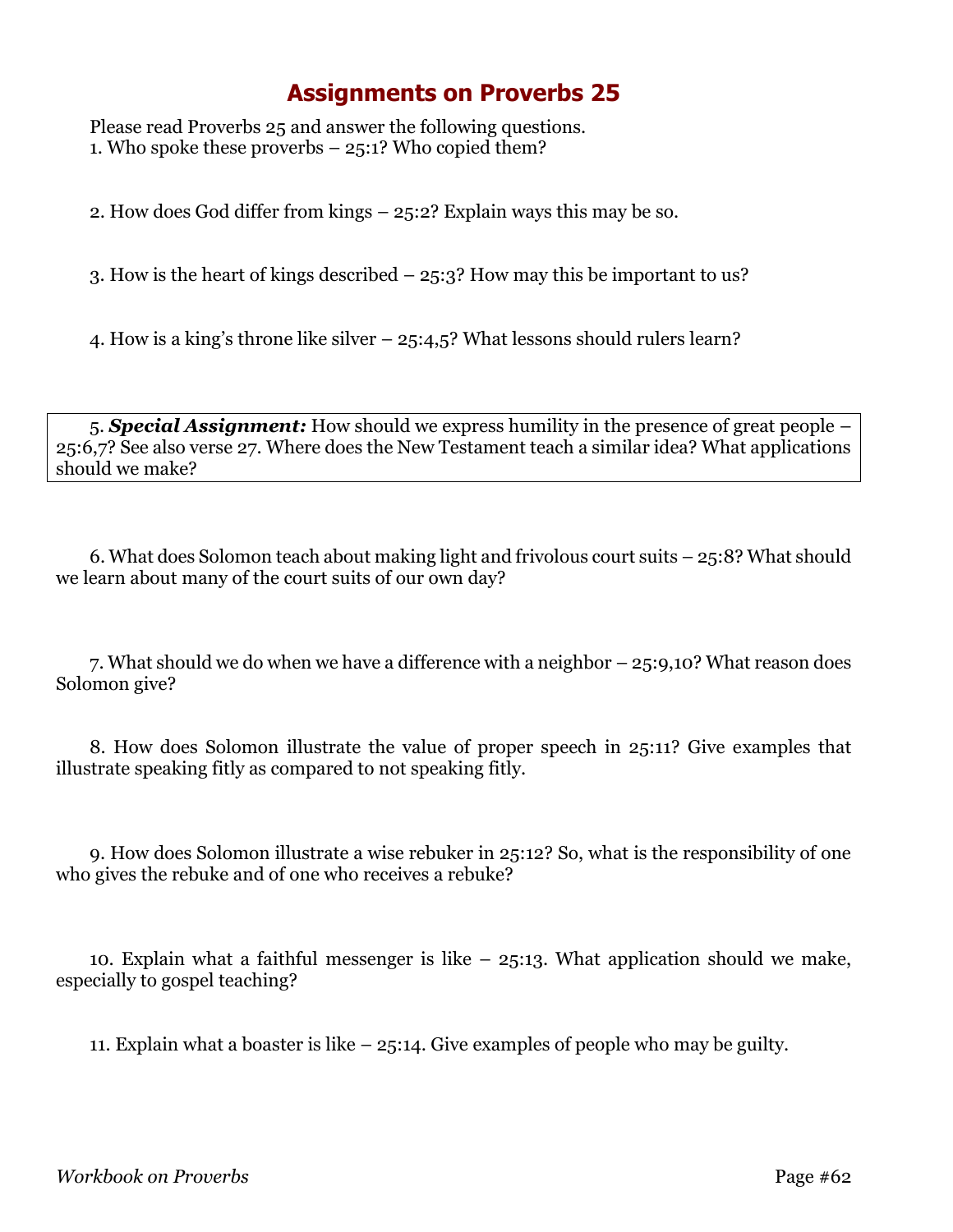12. What advice is given in 25:15 about persuading a ruler? Why is this good advice?

13. How should one eat honey – 25:16? What application should we make?

14. What advice does Solomon give about visiting – 25:17? What should we learn?

15. How does Solomon illustrate a man who bears false witness – 25:18? Explain.

16. What is an unfaithful man like  $-25:19$ ? What does this mean about those in whom we put our trust and about our own trustworthiness?

17. What mistake should we avoid when people have a heavy heart – 25:20? How does Solomon illustrate it?

18. *Special Assignment:* How should we treat an enemy according to 25:21,22? Where does the New Testament teach this? Explain applications and lessons for us.

19. How does Solomon illustrate the consequences of backbiting – 25:23? Give examples to illustrate how this can happen. (Note that 25:24 is the same as we studied in 21:9.)

20. Explain how Solomon illustrates good news in 25:25.

21. What danger should we avoid according to 25:26? How does Solomon illustrate it? Give examples of how this may happen.

22. A person without self-control is like what – 25:28? Give examples that demonstrate the illustration.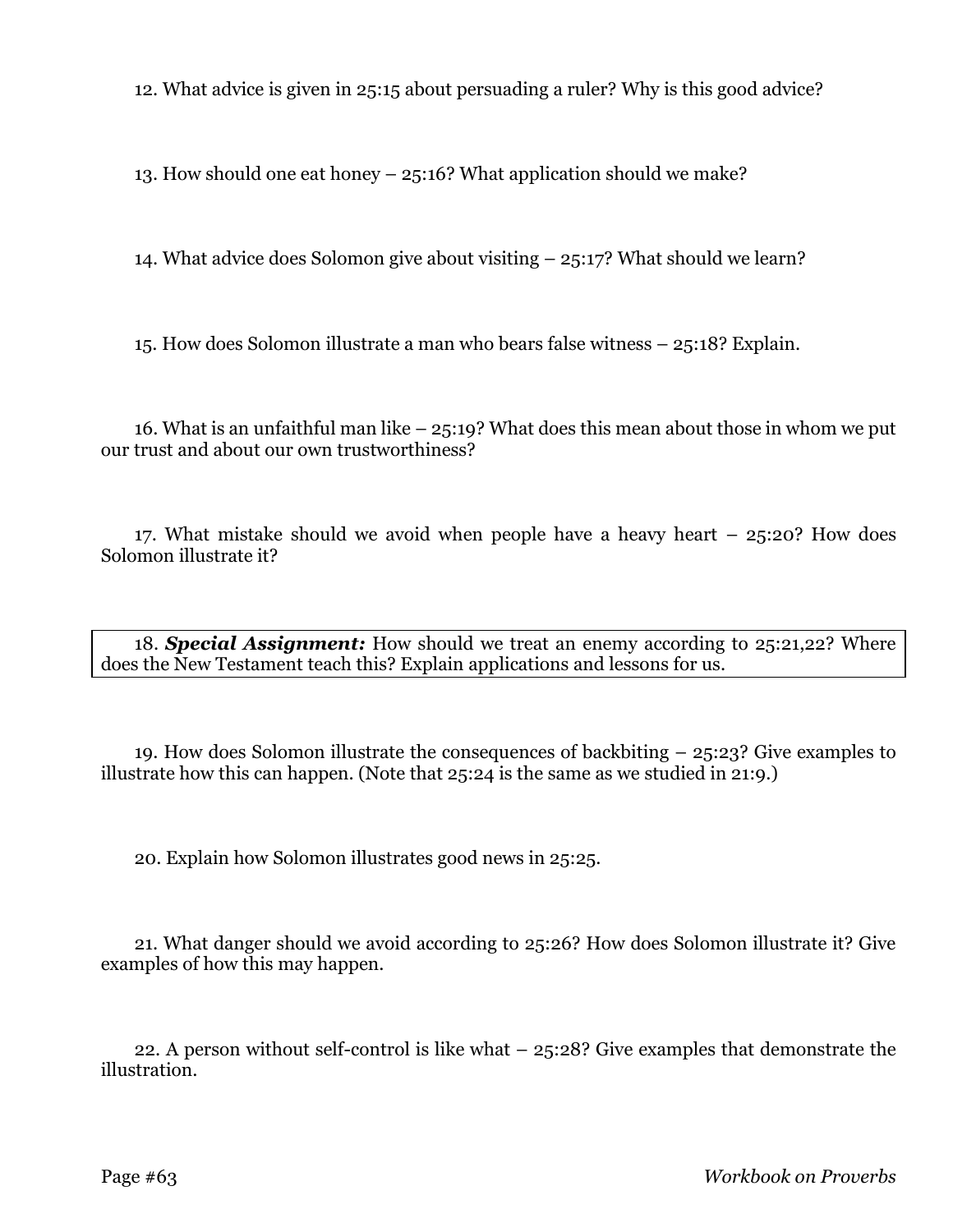Please read Proverbs 26 and answer the following questions.

1. How does Solomon illustrate giving honor to fools – 26:1 and 8? Are spiritually foolish people ever honored in our society? Explain.

2. What does Solomon say about an unfounded curse – 26:2? Should we fear such curses? Explain.

3. What does it sometimes take to get fools to do right – 26:3? Explain.

4. *Special Assignment:* In 26:4,5, Solomon makes seemingly contradictory statements. Notice the reasons that he gives in each case, then explain and illustrate the point.

5. Relying on a fool as a messenger is compared to what in 26:6? Explain the point.

6. What happens when a foolish person tries to speak wisely – 26:7 and 9? Explain the illustrations and give examples.

7. Translations of 26:10 vary widely. Study translations and explain the meaning.

8. *Special Assignment:* Where is 26:11 quoted in the New Testament? Explain the illustration, then illustrate the application of both passages.

9. Bad as foolishness is, what is worse according to 26:12? Explain why this is so.

10. In what way is a lazy man like a door – 26:14? Explain how this is true. (Note that 26:13 is the same as we already studied in 22:13 and 26:15 is the same as 19:24.)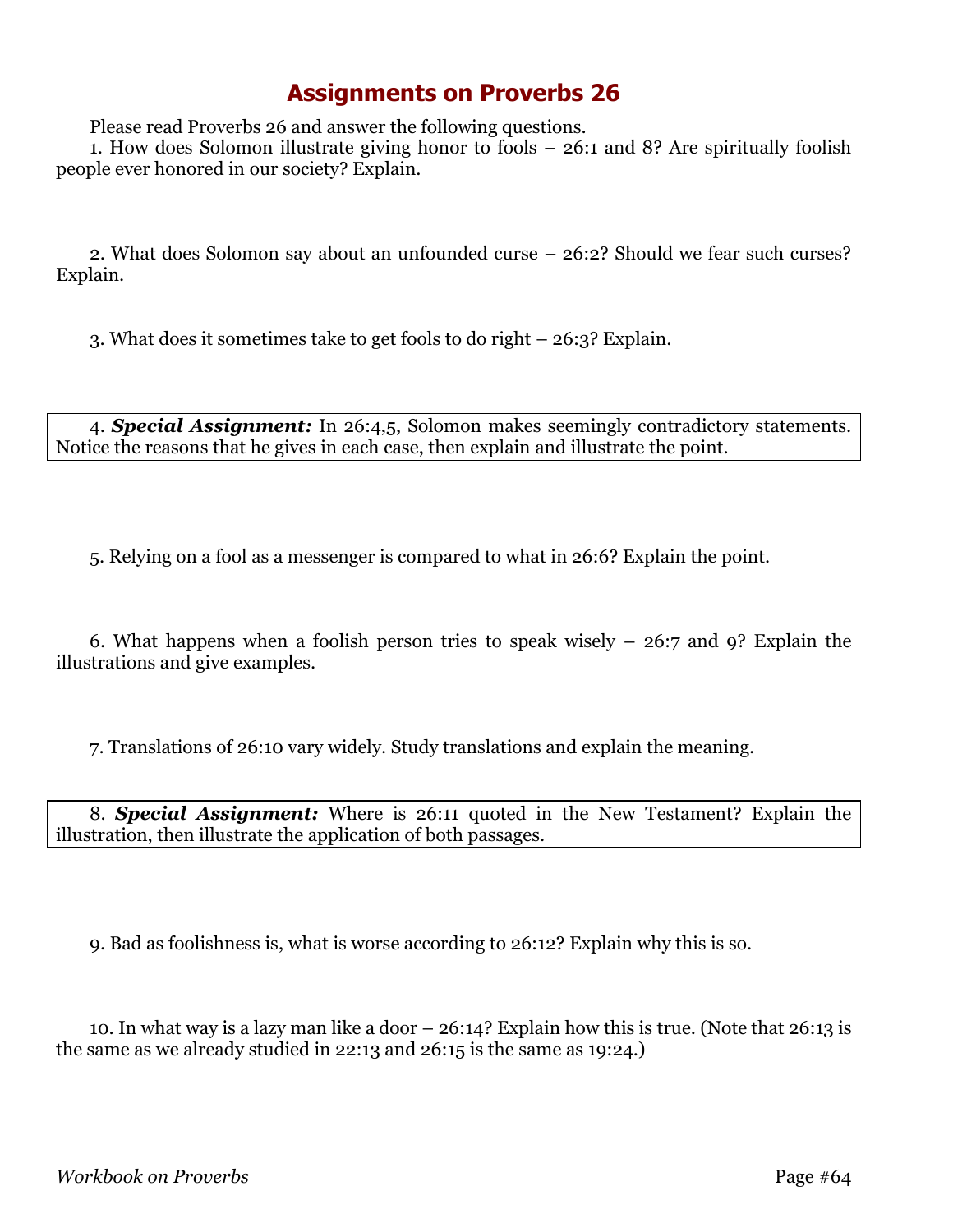11. How does the lazy man view his own conduct – 26:16? Illustrate how this is true.

12. Meddling in quarrels that do not involve us is compared to what – 26:17? How do you harmonize this with New Testament passages that teach us to be peacemakers?

13. *Application*: What does Solomon teach about deceiving others in 26:18,19? Explain lessons we should learn about deceit and about humor.

14. What warning does Solomon give about slander and contention in 26:20,21? Explain how this may happen. (Note that 26:22 is the same as 18:8.)

15. List other *passages* about people who speak good things but their heart is wicked. What does Solomon say about them in 26:23?

16. When a person hates others, how will he act – 26:24? Why do they this way?

17. How should we view people who act deceitfully because of hatred – 26:25? Why?

18. What would eventually happen to the man who acts so deceitfully – 26:26?

19. What happens when a person plots harm to others according to 26:27? Give some examples of how this might happen.

20. What do we learn about lies and flattery according to 26:28? What is the relationship between lying and flattery?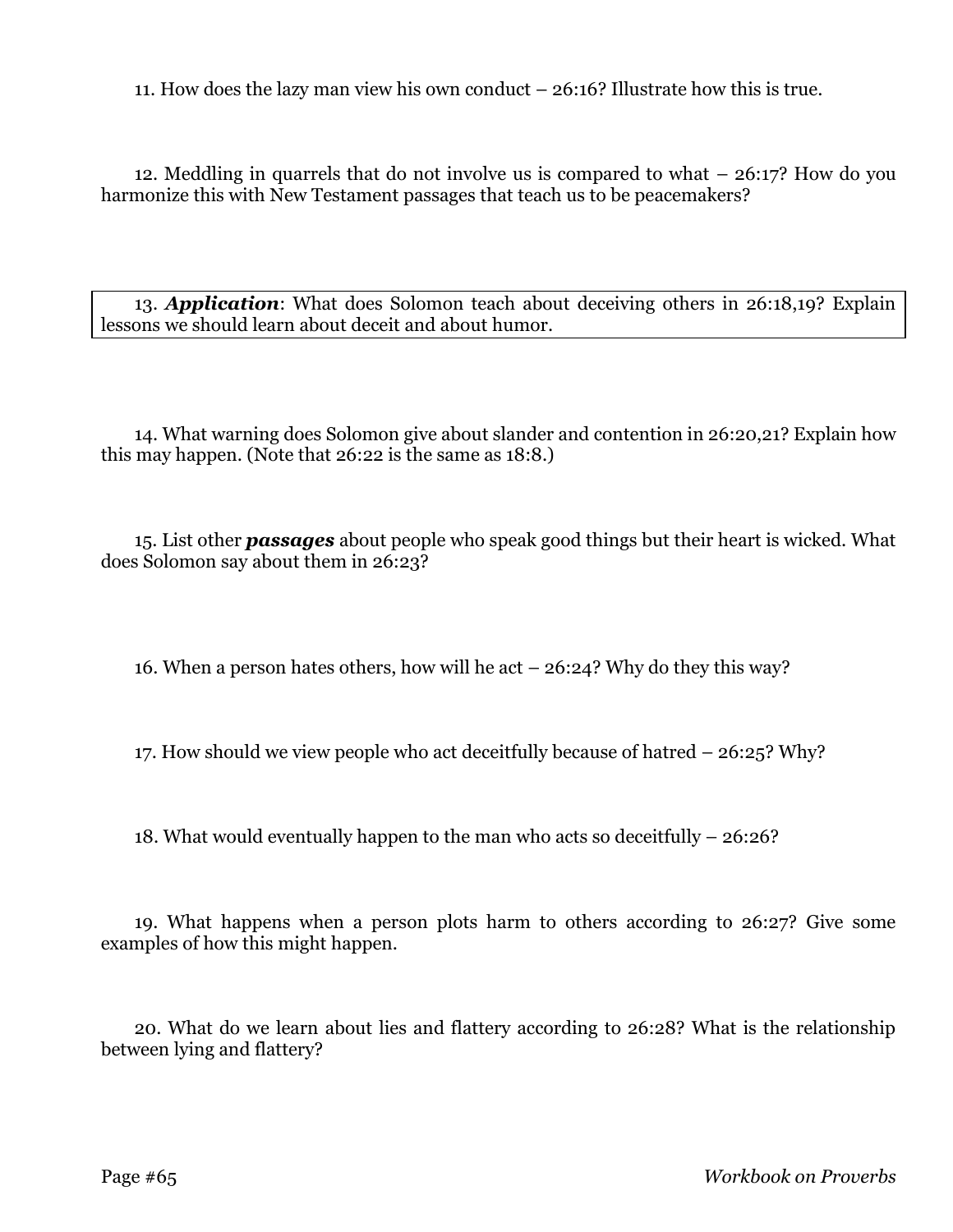Please read Proverbs 27 and answer the following questions.

1. *Application*: How should we view the future according to 27:1? Explain some applications we should make regarding both physical and spiritual concerns.

2. If we receive praise, from where should it come – 27:2? Explain why this is so and give applications. (Think: Should we manipulate others into complimenting us?)

3. The wrath of a fool is compared to what – 27:3? State ways this may be true.

4. In what ways might jealousy be worse than wrath – 27:4? Give some examples.

5. What is better than concealed love – 27:5? Why? Is concealed love truly love?

6. Compare the wounds of a friend to the kisses of an enemy – 27:6. How would this apply in a society and religious context that discourages criticizing other beliefs?

7. How does a hungry man differ from one whose hunger is satisfied – 27:7? Explain what this means, not just in physical matters, but also in spiritual matters.

8. To what is a wanderer compared in 27:8? Explain how this is true and applied especially spiritually.

9. How do friends delight one another, and to what is this compared in 27:9? How does this compare to other lessons we have learned even in this chapter?

10. What does 27:10 teach about the value of friends? What mistakes do people sometimes make in this regard? (Note that 27:11,12,13 have already been discussed in our studies.)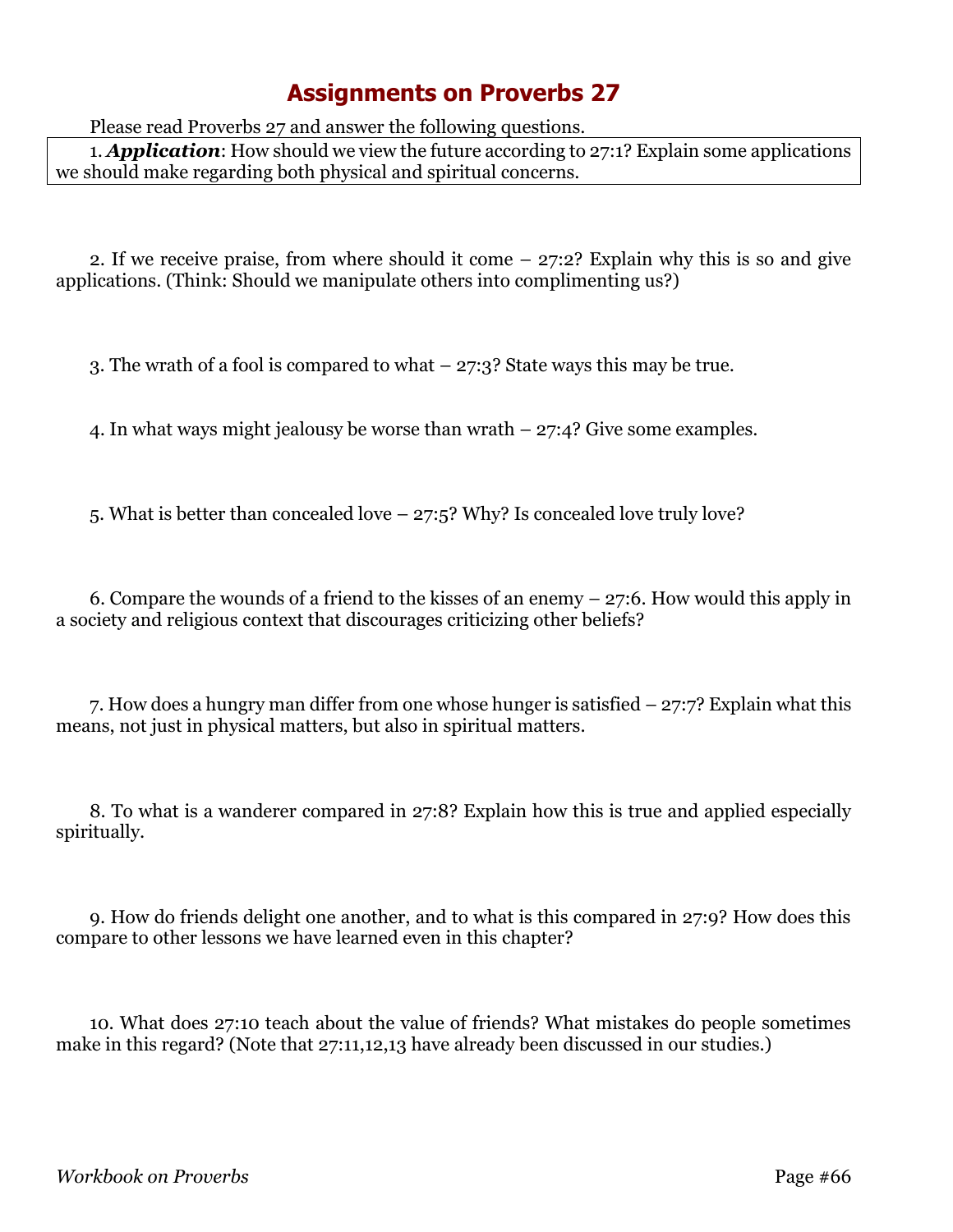11. What should be avoided in praising a friend – 27:14? Why is there danger in this?

12. What is it like to try to restrain a contentious woman  $-27:15,16$ ? Where else have we discussed similar topics?

13. How else is the relationship of friends described in 27:17? What should we learn?

14. One who respectfully serves those in authority is compared to what – 27:18? What applications can we make in various authority relationships that the Bible has ordained?

15. In what way is the character of a man made known – 27:19? How can we know the heart of a man? What should we learn?

16. How does Solomon illustrate the discontentment of people – 27:20? Give examples of ways that people are often never satisfied.

17. How are gold and silver refined 27:21? How does this compare to the reputation of people? Can we always tell if a person is good or bad by what other people say? Explain.

18. How hard is it to remove the foolishness from a fool – 27:22? So what conclusions should be reached?

19. *Special Assignment:* What can we know about diligence and industriousness in our work according to 27:23,24? Why is this important? In what areas should we apply this besides caring for animals?

20. What will be the result for those who are diligent in their work – 27:25-27?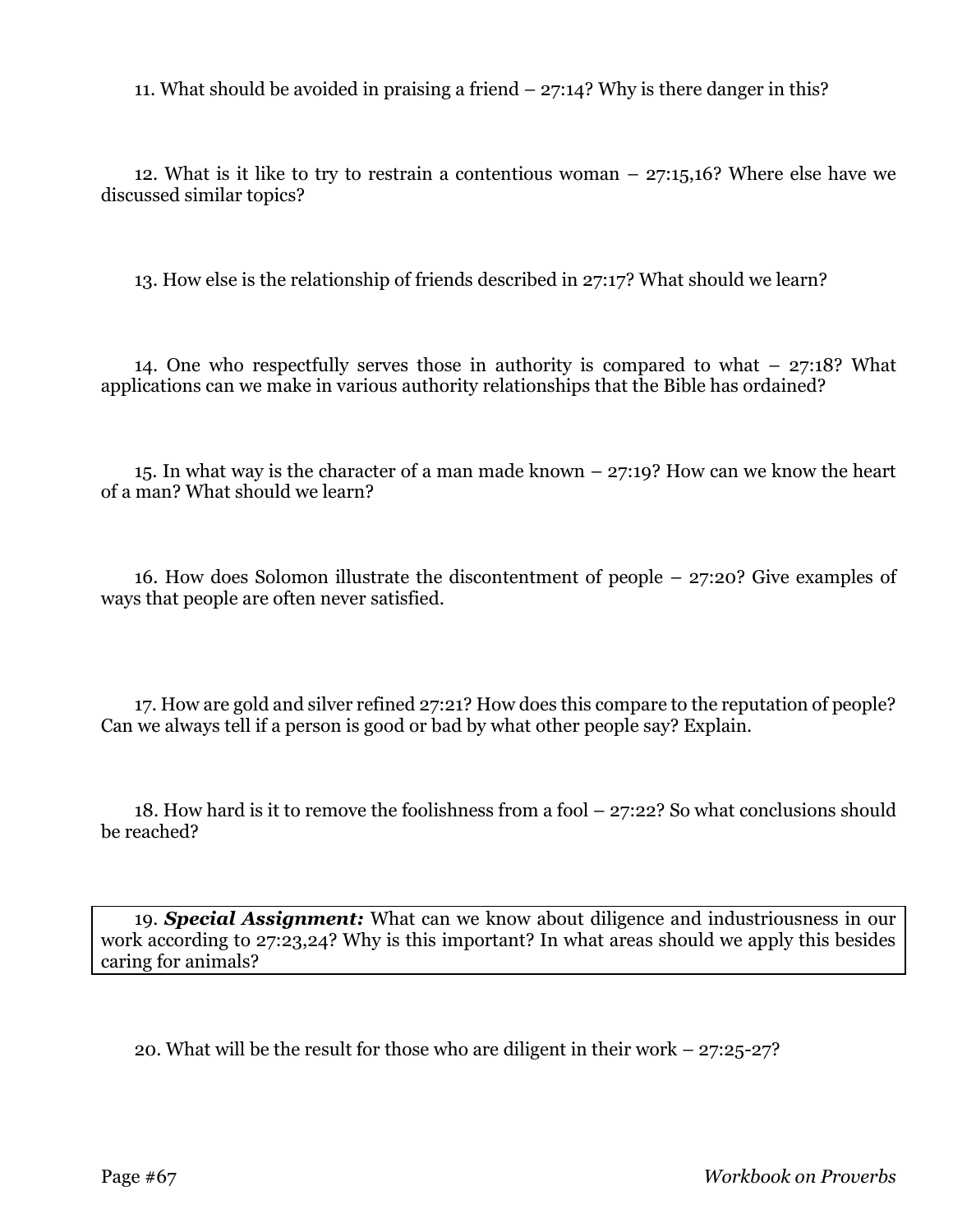Please read Proverbs 28 and answer the following questions.

1. How does Solomon describe the courage of righteous people as compared to one who is wicked – 28:1? Explain what reasons may cause this difference.

2. What effect does transgression have on a land, and what can a man of understanding accomplish – 28:2? Why are these things true?

3. What happens when a poor man oppresses other poor people – 28:3? Explain.

4. *Application*: How does the way wicked people treat other wicked people differ from the way good people treat them  $-28:4$ ? If we seek to be good, what should we learn?

5. What do godly people understand that evil men do not – 28:5? Explain why this is true. (Note that 28:6,7 are similar to other passages we have studied before.)

6. How do greedy people sometimes mistreat the poor – 28:8? What is the effect in the long run? Explain.

7. What consequence follows when someone turns away from hearing God's law – 28:9? Explain why this should be so.

8. What happens to those who lead good people astray – 28:10? Explain how this could happen.

9. How do rich people often view themselves – 28:11? How are poor people sometimes wiser?

10. How does the exaltation of wicked people differ from that of righteous people – 28:12? Give some examples.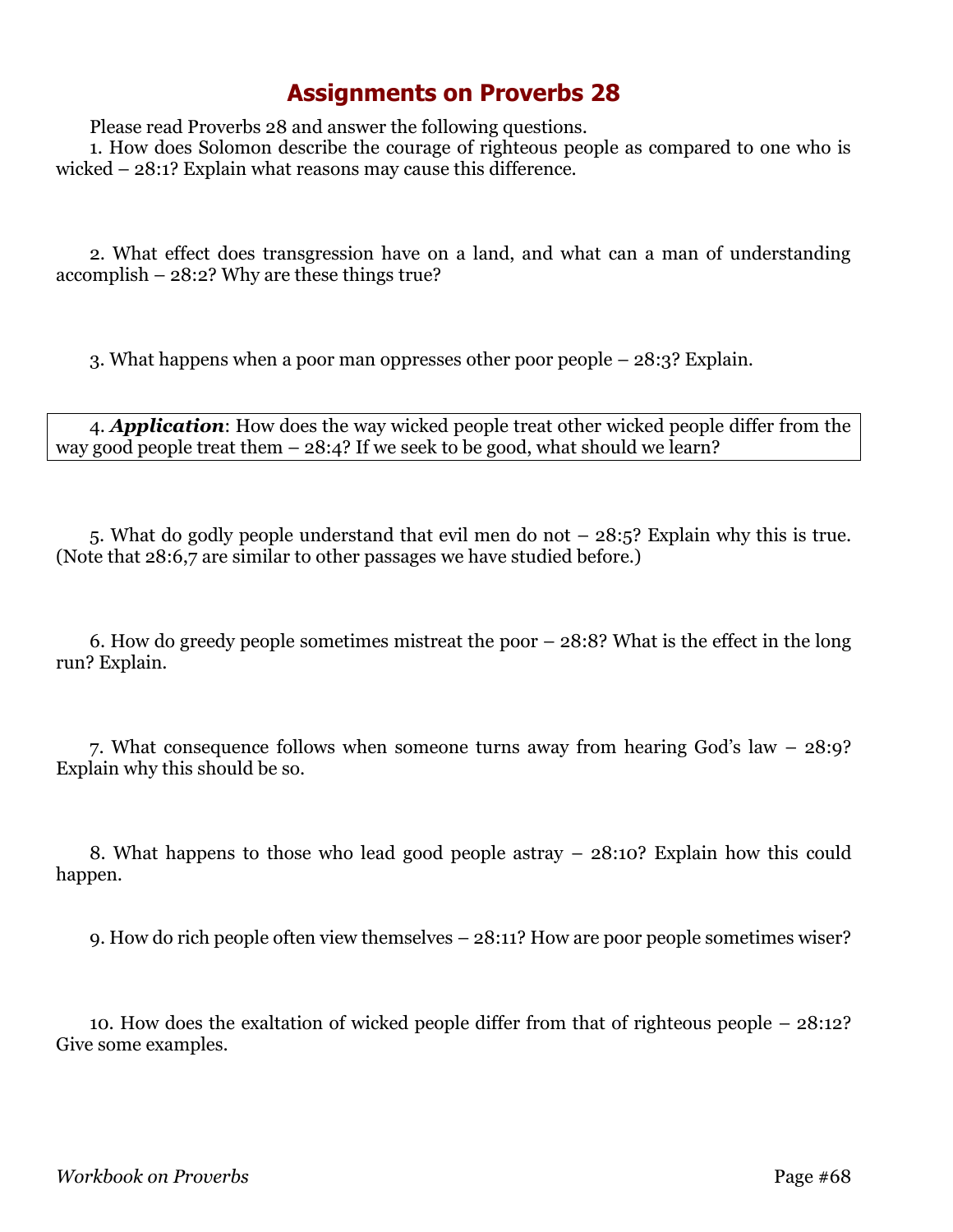11. *Special Assignment:* How should we deal with our sins according to 28:13? List other *passages*. Illustrate the difference between covering sin and confessing and forsaking it.

12. *Define* reverent. How does the effect of reverence differ from that of hardening one's heart  $-28:14?$ 

13. What characteristics of rulers are discussed in 28:15,16? What can we learn?

14. What is the significance of bloodshed in 28:17? How should we treat one who is guilty?

15. What consequences come from frivolity as compared to one who tills his land – 28:19? Explain some examples of frivolity that can lead to this consequence. (Again, we have earlier studied the principles taught in 28:18,20,22.)

16. *Define* partiality. What error does it lead to – 28:21?

17. Rebuking a man is contrasted to what in 28:23? Which is more favorable? Why?

18. How do some people view the practice of stealing from their parents – 28:24? How should we view the practice? (Note that we already studied the principles taught in 28:25,28.)

19. Give examples that illustrate the error of trusting in one's own heart – 28:26. What should we do instead?

20. What consequences follow if we help the poor as compared to if we neglect them – 28:27?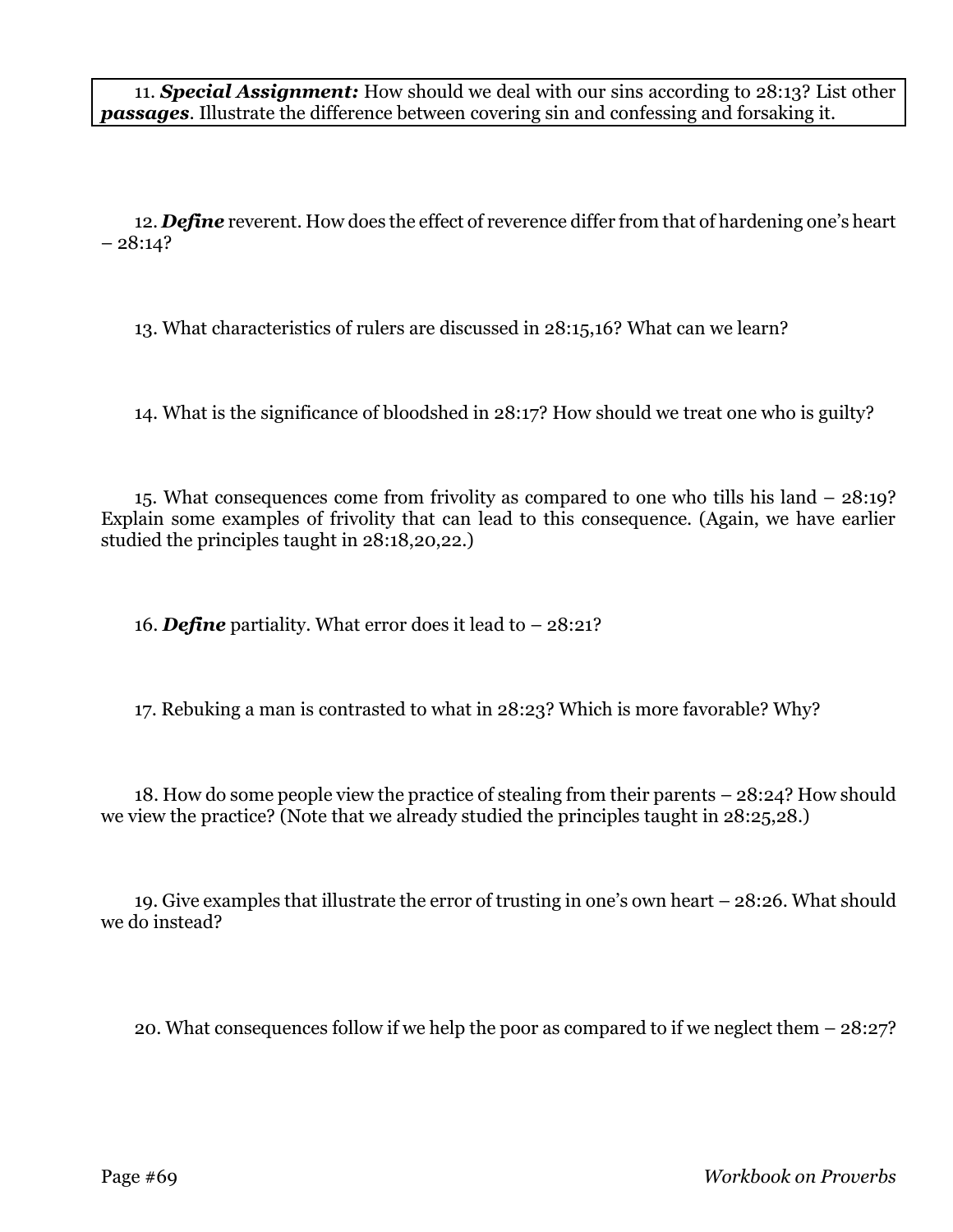Please read Proverbs 29 and answer the following questions. 1. What effect will rebuke have on some people – 29:1? What will the consequence be?

2. When rulers practice justice, what effect does it have – 29:4? What effect does it have when they accept bribes?

3. What effect does flattery have – 29:5? Illustrate by giving some examples.

4. Describe the effects of transgression as compared to the effects of righteousness – 29:6. Explain how sin ensnares people. (The principle of 29:2,3,7 has been discussed already.)

5. What effect do scoffers have – 29:8? What can wise men do instead? Give examples.

6. What are the results when a wise man contends with a foolish man – 29:9? Explain what causes these effects.

7. How does Solomon say different people treat those who are blameless or innocent – 29:10? Give examples from the Bible or from real life.

8. *Application*: What do we need to learn about feelings according to 29:11? Give examples of people who allow their feelings to control them rather than the other way around.

9. What further advice does Solomon give to rulers in 29:12? In what ways does this verse teach the truth? (What is the lesson taught in 29:13?)

10. *Application*: What happens when a child is left to himself – 29:15? What ought to be done instead? List ways that children sometimes are left to themselves.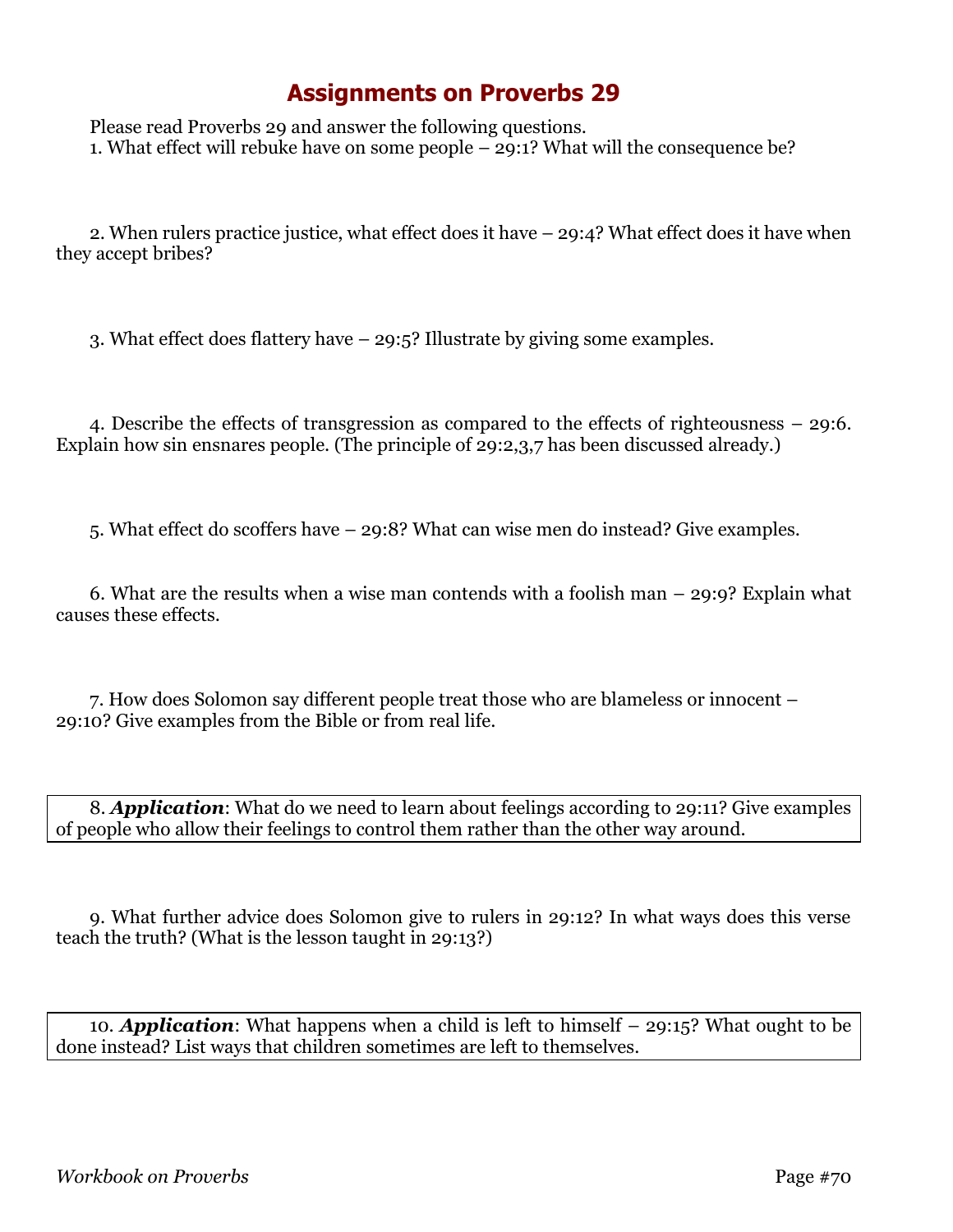11. What happens when wicked people prevail in a society – 29:16? What promise can we be sure will result in the end?

12. What assurance are we given about properly trained children – 29:17? Where else has the book made similar statements?

13. What happens when people are not guided by God's instructions – 29:18? What happens when they keep the law? How does this explain problems that we see in our society?

14. Why are words alone sometimes not enough to control a servant – 29:19? Explain what else may be needed. What lesson does this teach for other authority relationships?

15. What often causes people to make mistakes in their speech – 29:20? Give examples of how this can cause problems.

16. What happens when a servant is pampered – 29:21? What possible applications could this have? (Note that 29:22,23 teach lessons that have already been discussed in the book.)

17. What happens when one is a partner with a thief – 29:24?

18. *Special Assignment:* What can happen when we have too much fear of people – 29:25? Give examples of problems that can be caused. What should we do instead?

19. What is the ultimate source of justice – 29:26? Where else do people often turn? Does this mean it is wrong to seek justice from rulers? Explain.

20. How do good people view those who are unjust, and how do wicked people view those who are upright – 29:27? List other *passages* showing our responsibility to hate evil.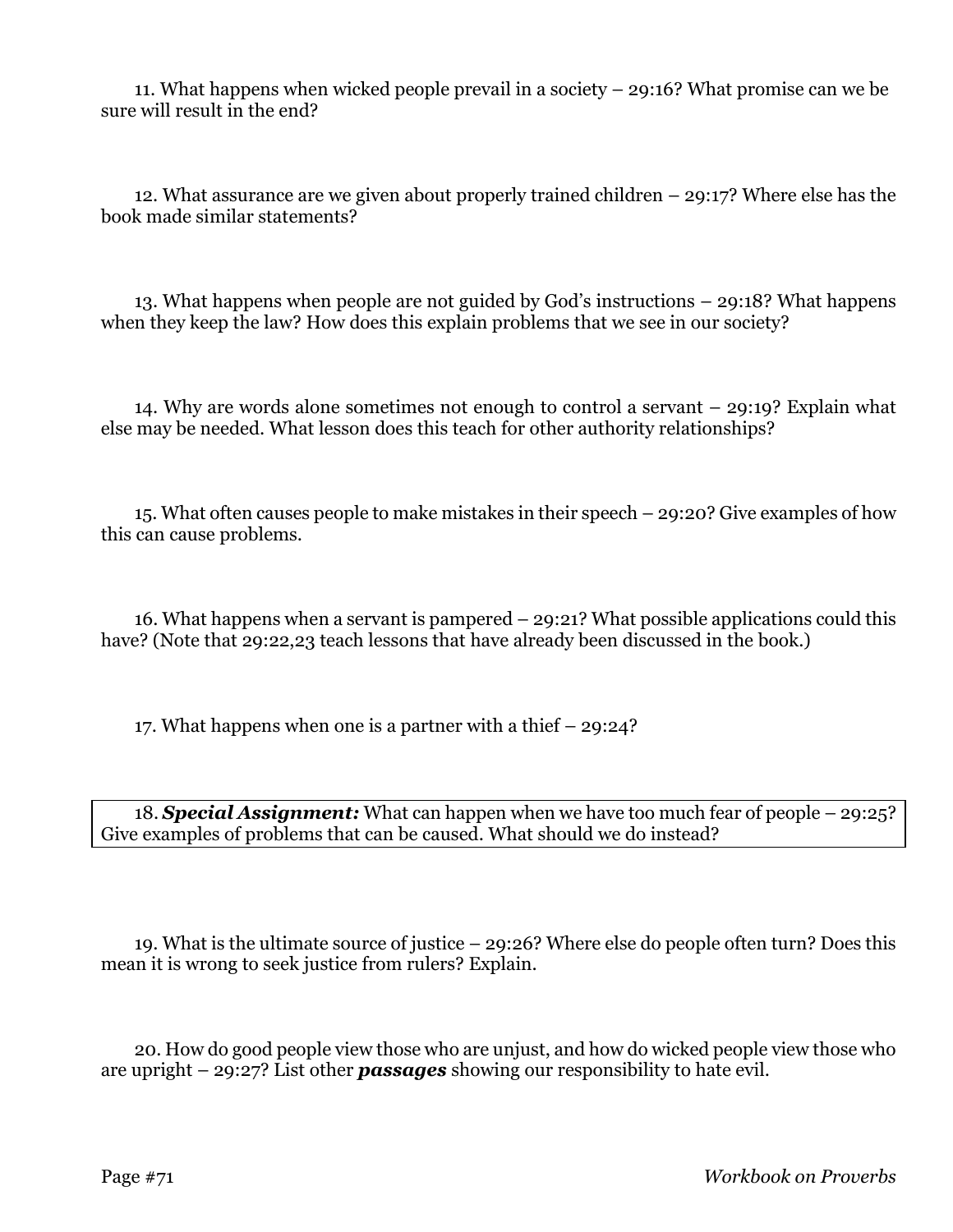Please read Proverbs 30 and answer the following questions. 1. Who spoke the Proverbs found in this chapter  $-30:1$ ? To whom did he speak them?

2. How did the author view his own understanding – 30:2? How did his knowledge compare to that of  $God - 30:3?$ 

3. What is the point of the questions in 30:4? Who has done the things referred to here?

4. *Special Assignment:* How does the author view God's word – 30:5? What does this mean about how we should treat His word – 30:6? List other similar *passages*.

5. What two requests does the author make of God in 30:7,8?

6. What consequence does he fear from riches – 30:9? What consequence does he fear from poverty? What lessons should we learn?

7. How should we treat a servant – 30:10? What lessons should we learn today?

8. How do those of an evil generation treat their parents – 30:11? List other similar *passages*. What application should we make?

9. How do those of an evil generation view their own conduct – 30:12,13? How do they tend to view themselves?

10. How does the evil generation treat those who are poor or needy – 30:14? What illustration does the author use to describe this?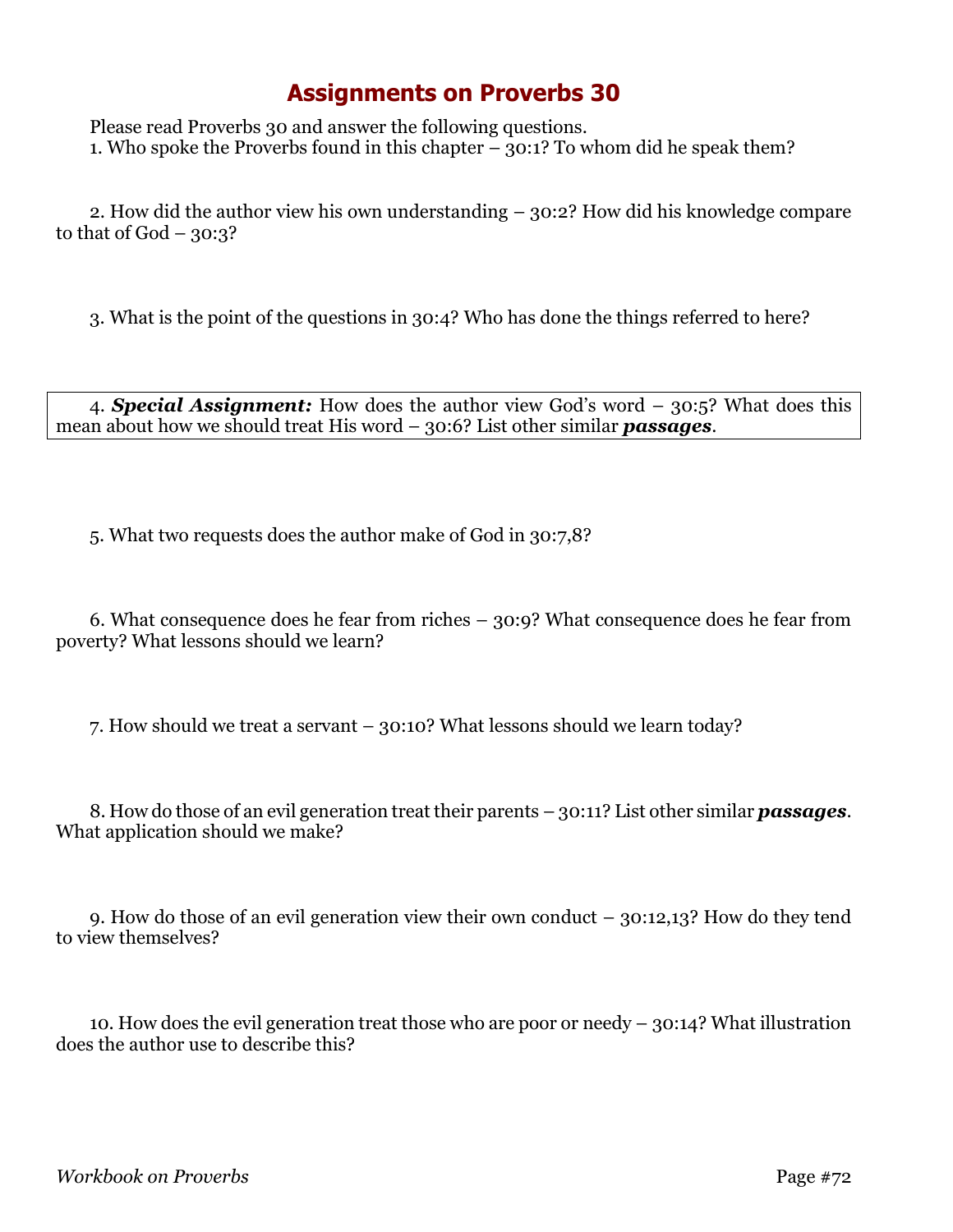11. What things does the author list that never say, "Enough" – 30:15,16? What lesson should we learn from this? (Does 27:20 help?)

12. How does 30:17 describe stubborn, rebellious children? What will the consequence be? What application should we make?

13. What four things does the author not understand – 30:18,19? What do these things have in common?

14. *Application*: What application does the author make in 30:20 of the things he stated in the previous verses? How does this compare to the modern so-called "safe sex" concept?

15. What four things create a burden on the world around them – 30:21-23?

16. Explain how each of these four things create a burden.

17. What four animals or insects demonstrate great wisdom – 30:24-28?

18. Explain how each of these four things demonstrates wisdom. What we can learn?

19. What four things are majestic or stately in how they walk – 30:29-31? What application do you believe the author intends to make?

20. What errors does the author describe in 30:32? What does he say we should do if we have committed these errors? Explain.

21. How does the author illustrate the problems created by anger in 30:33? What should we learn?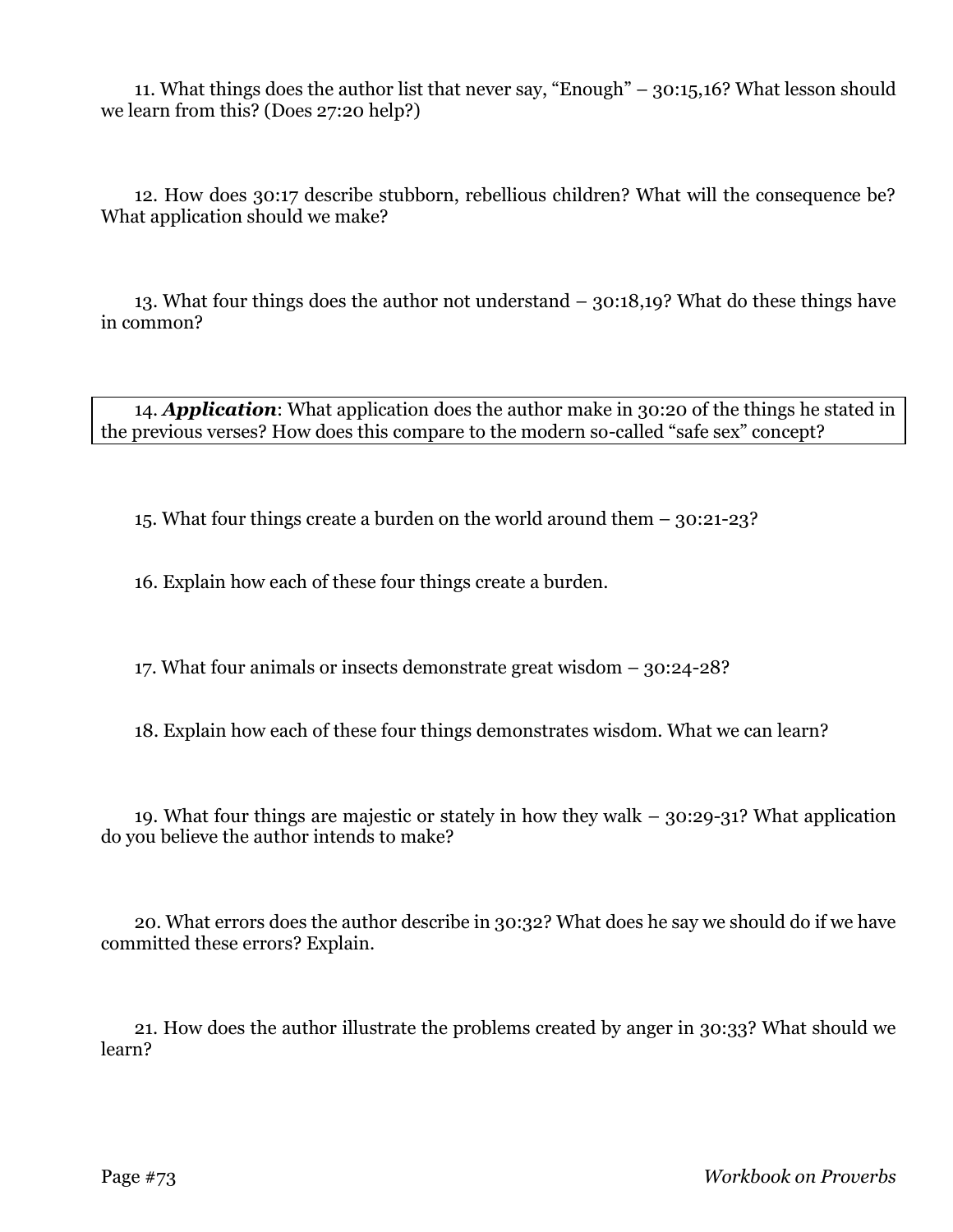## **Assignments on Proverbs 31**

Please read Proverbs 31 and answer the following questions. 1. To whom were these words addressed  $-31:1,2$ ? Who taught him these principles?

2. What warning is given in 31:3? Explain some dangers that may be involved.

3. What danger should kings avoid – 31:4,5? What consequences can the practice lead to? (Think: In order to do right, do Christians need the clarity of thought that kings need?)

4. According to 31:6,7, strong drink might be appropriate in what limited case? Note: Does the passage say a person should decide on his own to use alcoholic drinks for social purposes or personal pleasure? Explain. Compare 1 Timothy 5:23.

5. Instead of practicing the bad habits that have been discussed, what responsibilities do rulers have – 31:8,9? Explain the meaning.

6. How is the value of a virtuous wife described – 31:10? What should husbands learn?

7. What blessings does a husband receive through a virtuous wife – 31:11,12? Explain some ways that husbands and wives should be able to trust one another.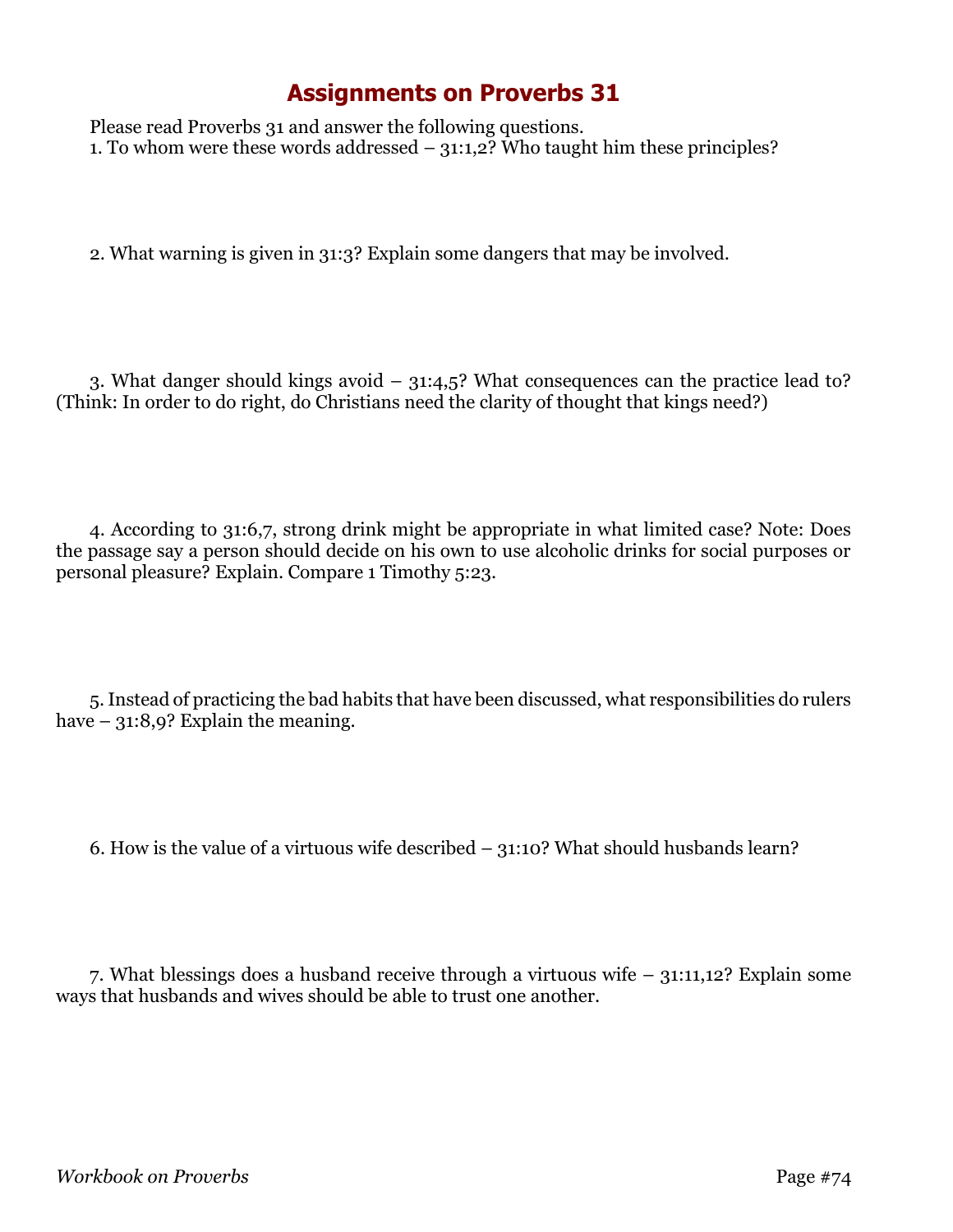8. What work does the virtuous woman do according to 31:13,19,21 & 22? What attitude characterizes her work?

9. According to 31:14,15, what does she provide for her household? How is her diligence in her work described?

10. What work does she do according to 31:16? Give modern examples that would be similar to raising such a vineyard.

11. *Case Study:* Some use this example to authorize typical modern women's employment outside the home. Questions: Who owned her location of work and controlled her hours and working conditions: her/her family or the owners of a business company? Did she neglect her family/housework? Did she leave her children long hours daily for others to supervise?

12. How are the virtuous woman's diligence and abilities described in 31:17,18?

13. Her concern extends, not just to her family, but also to whom else – 31:20?

14. What effect does her work and diligence have on her husband – 31:23? Explain how this can happen.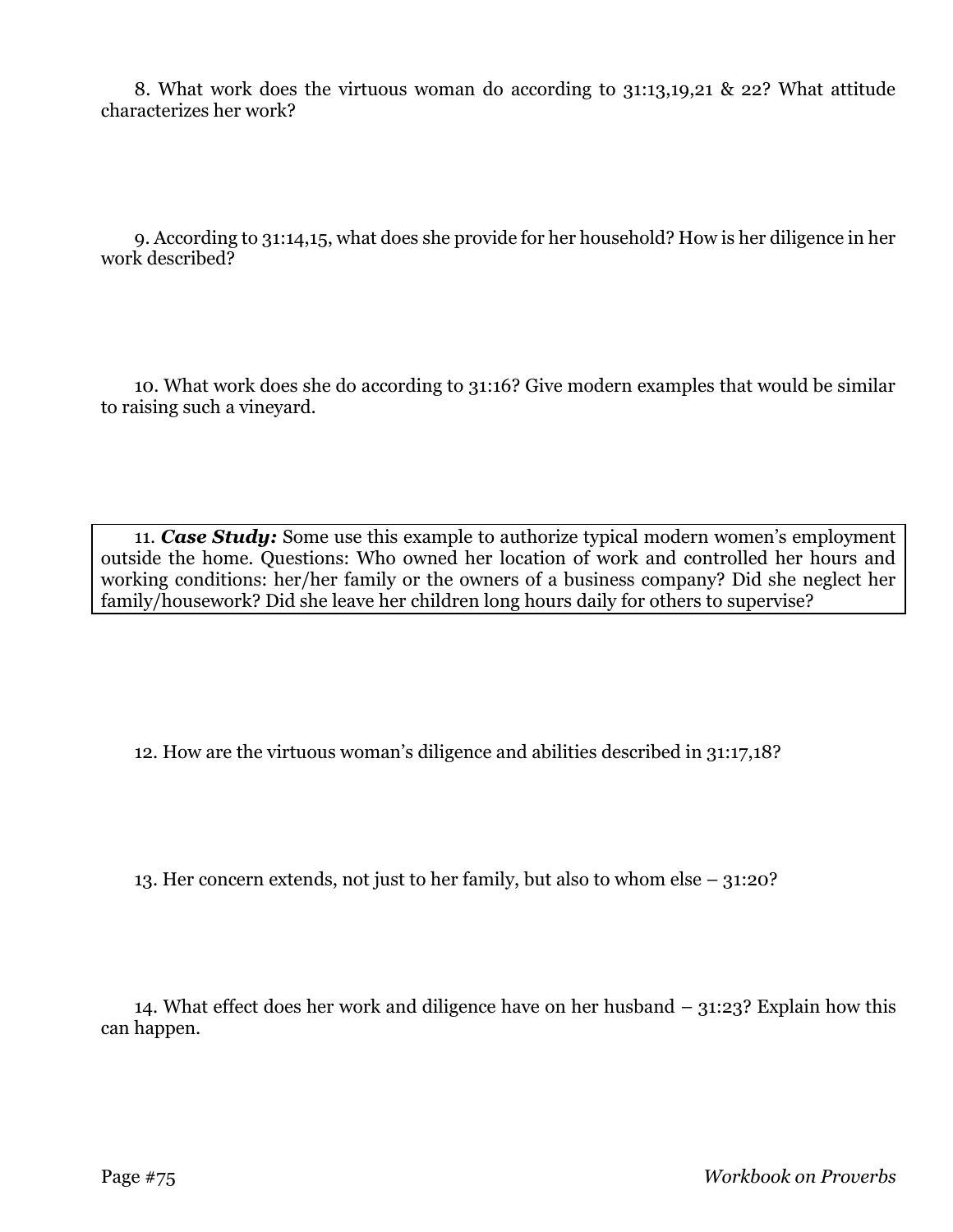15. What else did she do with the garments that she has made – 31:24? Note: Ask and answer again the questions listed under assignment number 11 above.

16. What clothing is more important to her than what she wears physically  $-31:25$ ? What other *passages* teach this concept?

17. What characterizes her speech – 31:26? Explain specifically what it takes to learn such wisdom.

18. Where does the work of a virtuous woman focus – 31:27? List other *passages* about the role of wives as homemakers.

19. *Application*: How should her family respond to her diligence – 31:28,29? List specific lessons for husbands and children to learn.

20. What is the ultimate emphasis and motivation behind the work of the virtuous woman – 31:30? What is not the primary way to judge the character of a woman?

21. *Application*: How should people in society view such a virtuous woman? List some ways that the virtuous woman described here differs from the concepts of the modern Women's Liberation movement.